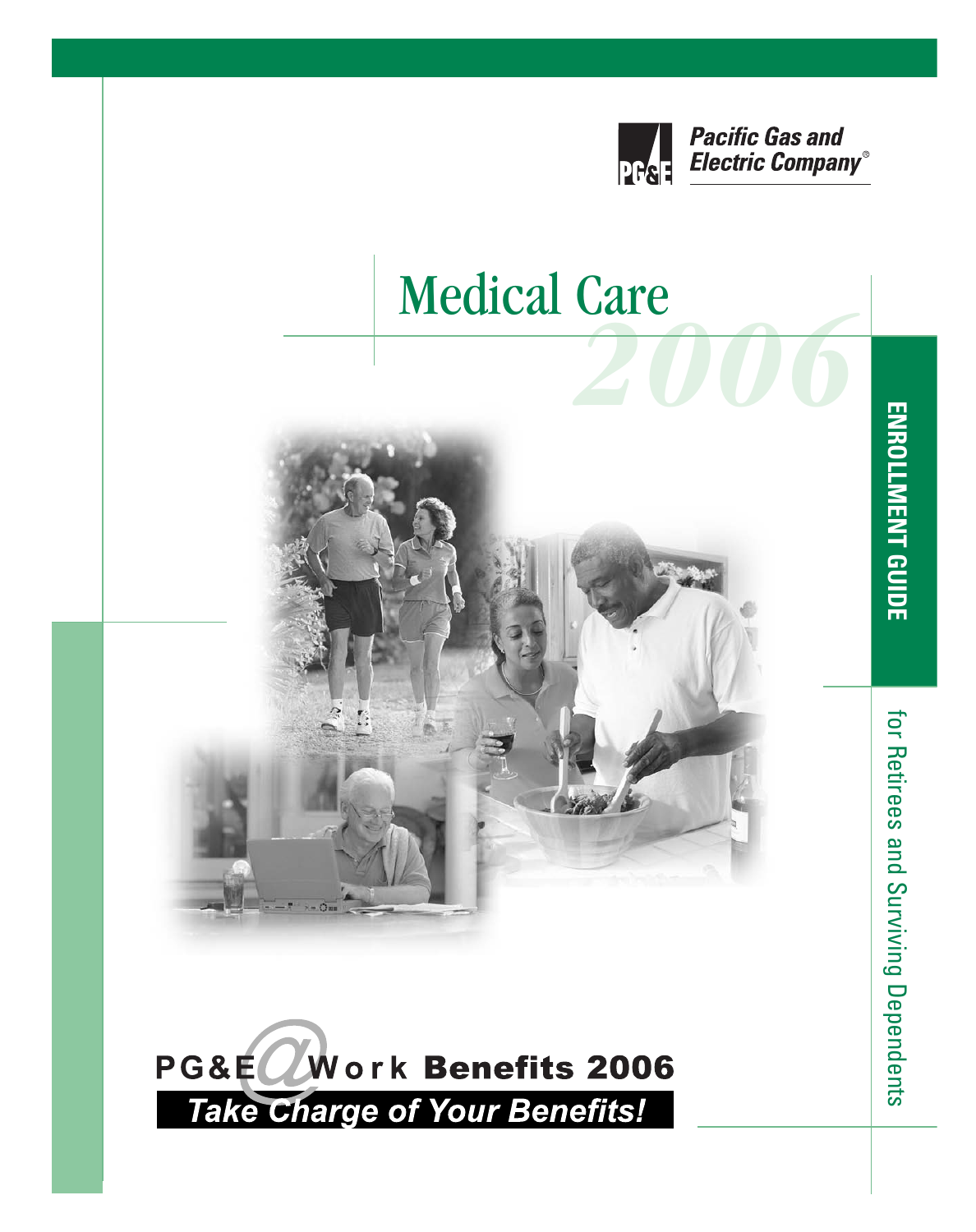### **Contents**

| A Message to Retirees                                                                                                                         |                           | 1  |
|-----------------------------------------------------------------------------------------------------------------------------------------------|---------------------------|----|
| Introduction                                                                                                                                  |                           | 2  |
| Open Enrollment 2006                                                                                                                          |                           | 4  |
| What's New for 2006                                                                                                                           |                           | 5  |
| What You Need to Do for Open Enrollment                                                                                                       |                           | 8  |
| <b>Before You Enroll</b>                                                                                                                      |                           | 10 |
| After You Enroll                                                                                                                              |                           | 11 |
| <b>Medical Plan Premium Contributions</b>                                                                                                     |                           | 12 |
| Other Important Information                                                                                                                   |                           | 16 |
| Eligibility                                                                                                                                   |                           | 17 |
| <b>Change-In-Status Events</b>                                                                                                                |                           | 21 |
| COBRA                                                                                                                                         |                           | 22 |
| <b>Medical Plan Options</b><br>for Medicare-Eligible Members                                                                                  |                           | 23 |
| <b>How Medicare Eligibility Affects</b><br><b>Your Medical Plan Options</b>                                                                   |                           | 27 |
| <b>Comparison of Prescription Drug Benefits</b><br>for the NAP, CAP, ROP and MSP Plans                                                        |                           | 28 |
| <b>Comparison of Benefits Charts</b><br>for Members Under Age 65                                                                              |                           | 29 |
| <b>Comparison of Benefits Charts</b><br>for Members on Medicare                                                                               |                           | 34 |
| 2006 Medical Plan Monthly Premium Contributions<br>for Members Over Age 65 and/or on Medicare,<br>With 25 Years or More of Credited Service   |                           | 39 |
| 2006 Medical Plan Monthly Premium Contributions<br>for Members Under Age 65 and Not on Medicare,<br>With 25 Years or More of Credited Service |                           | 40 |
| <b>HMO Availability Chart</b>                                                                                                                 | <b>Inside Back Cover</b>  |    |
| Where to Get Help<br><b>Member Services Contacts</b>                                                                                          | <b>Outside Back Cover</b> |    |

*Take Charge of Your Benefits*

#### **SUMMARY OF MATERIAL MODIFICATIONS** *(October 2005)*

This guide is an overview of your Open Enrollment-related benefits. Descriptions of these plans do not include the important legal definitions or limitations that are in plan documents or HMO contracts governing your benefits. Therefore, this booklet does not replace those legal documents, and in case of conflict, those legal documents govern your benefits. Since future conditions affecting the company cannot be foreseen, the company reserves the right to amend or terminate the plans at any time, subject to notice provisions required under applicable collective bargaining agreements. Although any change in a plan or the termination of a plan will not affect the benefits paid to plan members before the date the plan was changed or ended, such change may result in reduced levels of benefits or benefit coverage, or increased employee and/or retiree contributions, after the effective date of any such change.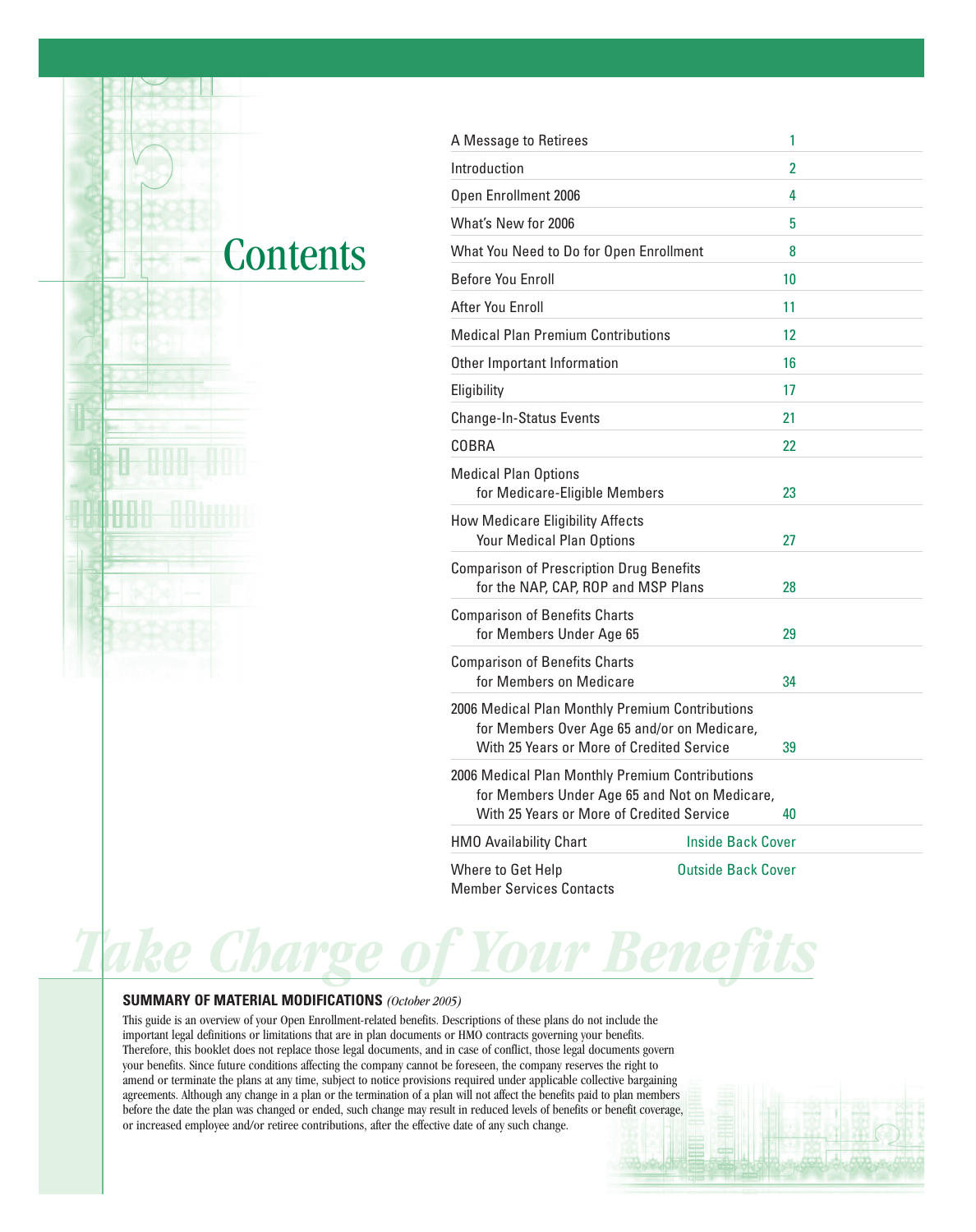# *Retirees* A Message to Our





#### On behalf of PG&E, I'm pleased to welcome you to the 2006 PG&E Retiree Medical Plan Open Enrollment.

This year's retiree Open Enrollment kicks off on the day PG&E celebrates its 100-year anniversary. While we celebrate the company's history, we are looking forward to the future and positioning PG&E for the next 100 years.

This enrollment guide provides detailed information about the 2006 enrollment process and plan changes. We're offering a new medical plan administrator aimed at increasing service levels and lowering premium cost increases. You may have heard about the government's new Medicare Part D prescription drug benefit, which is good news for retirees on Medicare who choose to remain in PG&E-sponsored medical plans. Be sure to read the *Understanding Medicare Part D* booklet provided in your enrollment packet for details.

You have important decisions to make and a variety of options from which to choose. That's why it's important that you take an active part in the enrollment process and choose the best plan for your personal situation. Your enrollment materials provide tips on how you can save money on your health care-related expenses. Look for the "Hot Tip" boxes throughout this guide.

We're here to help, so if you have any questions about your medical plan options, please feel free to contact the HR Service Center at hrbenefitsquestions@pge.com, or by calling 415-972-7077 or 800-700-0057.

Sincerely,

*Russ Jackson*

*Senior Vice President, Human Resources PG&E Corporation and Pacific Gas and Electric Company*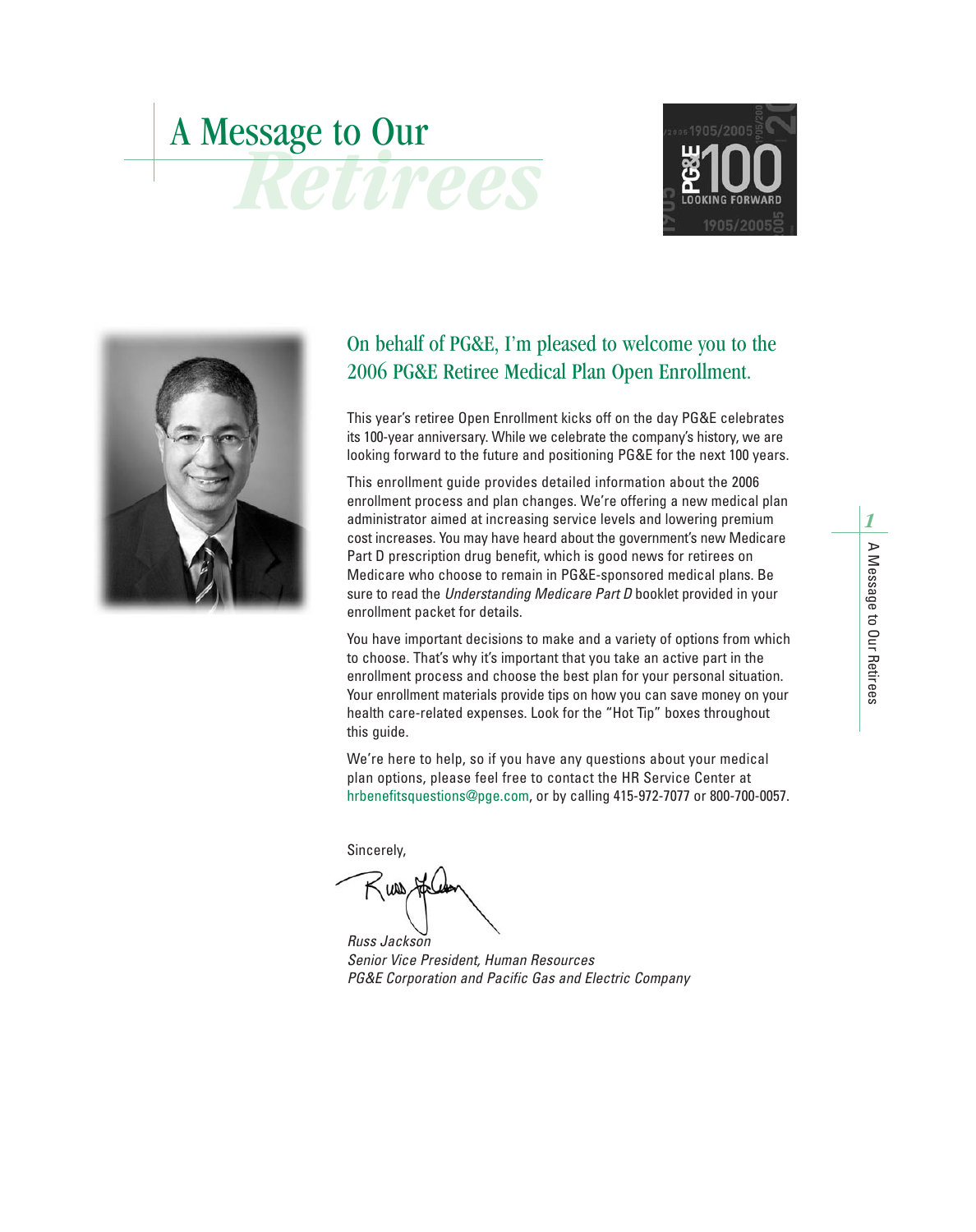#### Health Care Costs Continue to Rise

As you know, health care costs have risen dramatically in the past decade, far outpacing other costs and rates of inflation. Among the many reasons for this trend are huge prescription drug cost increases, broader access to new and often more expensive treatments, an aging population that uses benefits more frequently, and medical care facility mergers. Experts predict that the average cost increase to employers will be 11 to 14 percent for health care coverage in 2006.

Fortunately, as a PG&E retiree or covered dependent, you can choose from a variety of medical coverage options and select the one that best suits your individual needs. Along with this coverage, PG&E provides you with several tools that can help you reduce your medical costs and get the most out of your medical plan.

#### PG&E Makes Cost-Saving Changes

In addition to giving you a variety of medical plan options from which to choose, PG&E is implementing two significant changes that will help you manage your medical costs. First, the company is switching the administration of the self-funded medical plans (NAP, CAP, ROP and MSP) from UnitedHealthcare to Blue Cross of California. This change will result in lower premium increases for these four plans in 2006.

Also in 2006, the government is launching a new Medicare Part D prescription drug benefit. Since PG&E already offers drug coverage to its members, the government is providing a financial incentive, or subsidy, to the company for continuing to offer it. PG&E is passing all of the company's net savings of the subsidy on to its Medicare members in the form of lower premium contributions.

Be sure to read about these changes and others in the "What's New for 2006" section of this guide and the *Understanding Medicare Part D* booklet included in your enrollment packet.



#### Take Charge of Your Health-Care Decisions

While PG&E is working hard to help keep your medical plan costs as low as possible, the company needs your help. One of the most important things that you can do to maximize the value of your health care benefits — and the dollars you spend on related services — is to take an active role in making smart health care decisions. Because your situation and needs may change from year to year, you should carefully review the medical plan options available to you each year to make sure you are selecting the best option.

Here are some questions you might want to ask yourself when looking at your medical plan options:

#### **What are my estimated out-of-pocket costs for 2006?**

Consider deductibles and copayments for:

- Primary care doctor, specialist, inpatient and outpatient hospital and emergency room visits for you and your covered dependents **(remember, the HMO options have no deductibles to meet)**
- Prescription drugs
- Chiropractic, acupuncture, physical therapy or other non-routine care (some plans have limited or no coverage for these services)
- X-rays, lab services and durable medical equipment
- Home health, skilled nursing facility and hospice care
- Outpatient physical therapy visits
- Mental health and substance abuse treatment.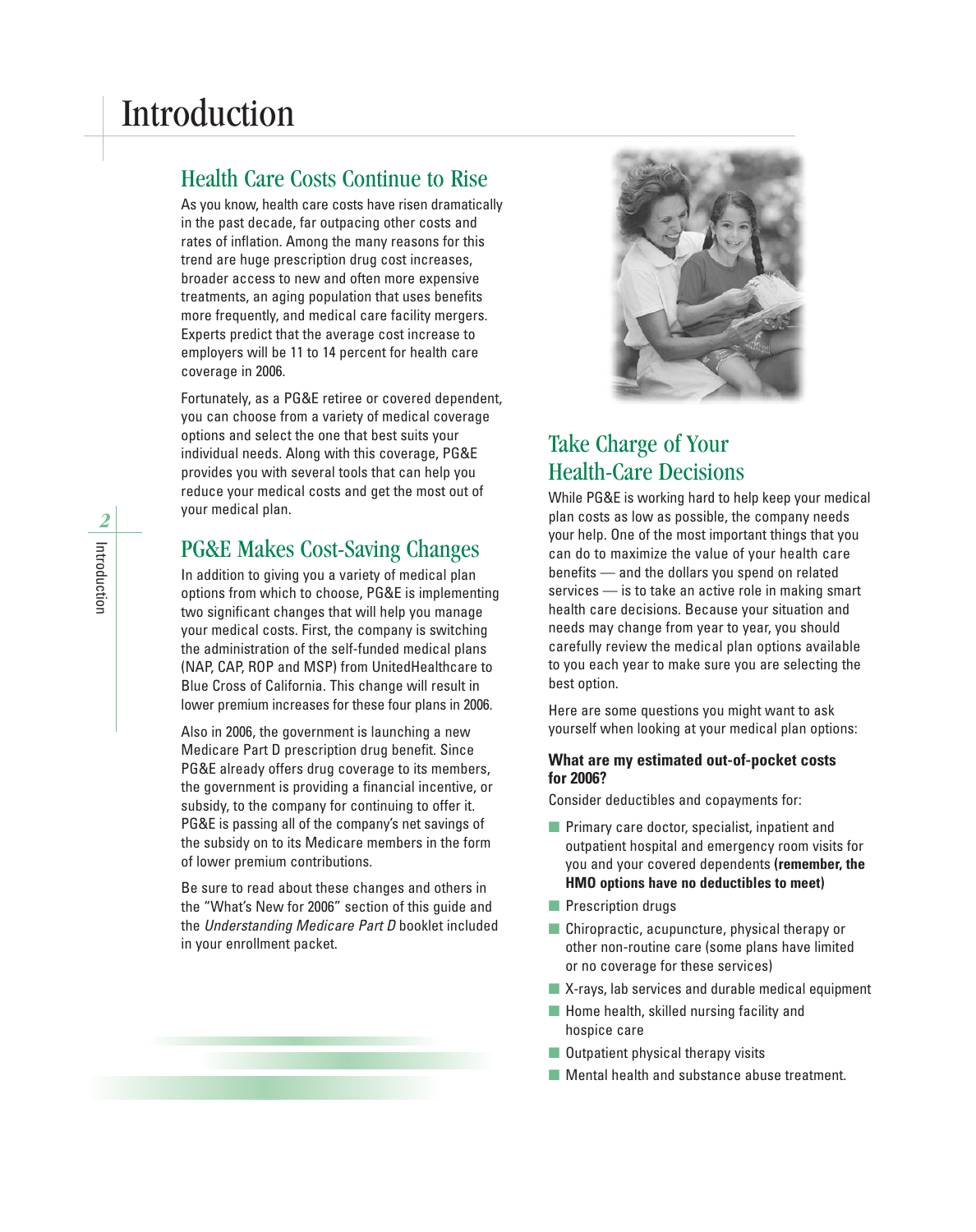#### **Are my routine medications covered by the plan I'm considering?**

If your medications are not covered by your plan, you may have to pay full cost. Call the plan's member services number to find out. Also, remember that generic drugs are usually significantly less expensive than name-brand equivalents.

#### **How will my Medicare eligibility and/or that of my covered dependents affect my choice of plans?**

Medicare-eligible participants have several plans to choose from and each coordinates with Medicare in different ways. Review pages 23 to 26 for details on the differences between these plans.

As explained further in the *Understanding Medicare Part D* enrollment packet booklet, you should also look at how the federal government's new Medicare Part D prescription drug benefit may affect your various PG&E-sponsored medical plan options.

#### **What is the monthly premium cost for the plan I'm considering?**

The monthly premium contributions for each plan available to you are shown on your 2006 Enrollment Worksheet. HMO premiums are generally less expensive than those for the Blue Cross-administered plans (formerly administered by UnitedHealthcare), so your portion of the cost for these plans will generally be less, too. Therefore, if your doctors participate in an HMO, it may be beneficial to enroll in that plan. In addition to the HMOs, many retirees also find the Retiree Optional Plan or the Medicare Supplemental Plan to be more cost-effective alternatives.

#### **Does my doctor belong to the provider network for the plan I'm considering?**

Call the medical plan's member services number or visit its Web site to find out which medical plans your doctor contracts with (see outside back cover).



#### **What resources are available to me?**

Each plan offers a variety of disease management programs and wellness services, such as nurse helplines, surgery decision tools, nutrition guides, personal health records, health risk assessment tools and other features. Be sure to visit each health plan's Web site to see what is offered.

In addition, the Comparison of Benefits charts found in this guide show what the various medical plans cover for different types of services. If you plot out your anticipated needs throughout the year and then weigh them against how much your monthly premiums, copayments and deductibles will cost for each option, that will give a clearer picture of which plan may be best for you.

Also, be sure to look for the "Hot Tips" featured throughout this guide. They provide important bits of advice that can help you reduce your health care expenses, improve your health or simply get the most out of your medical plan.

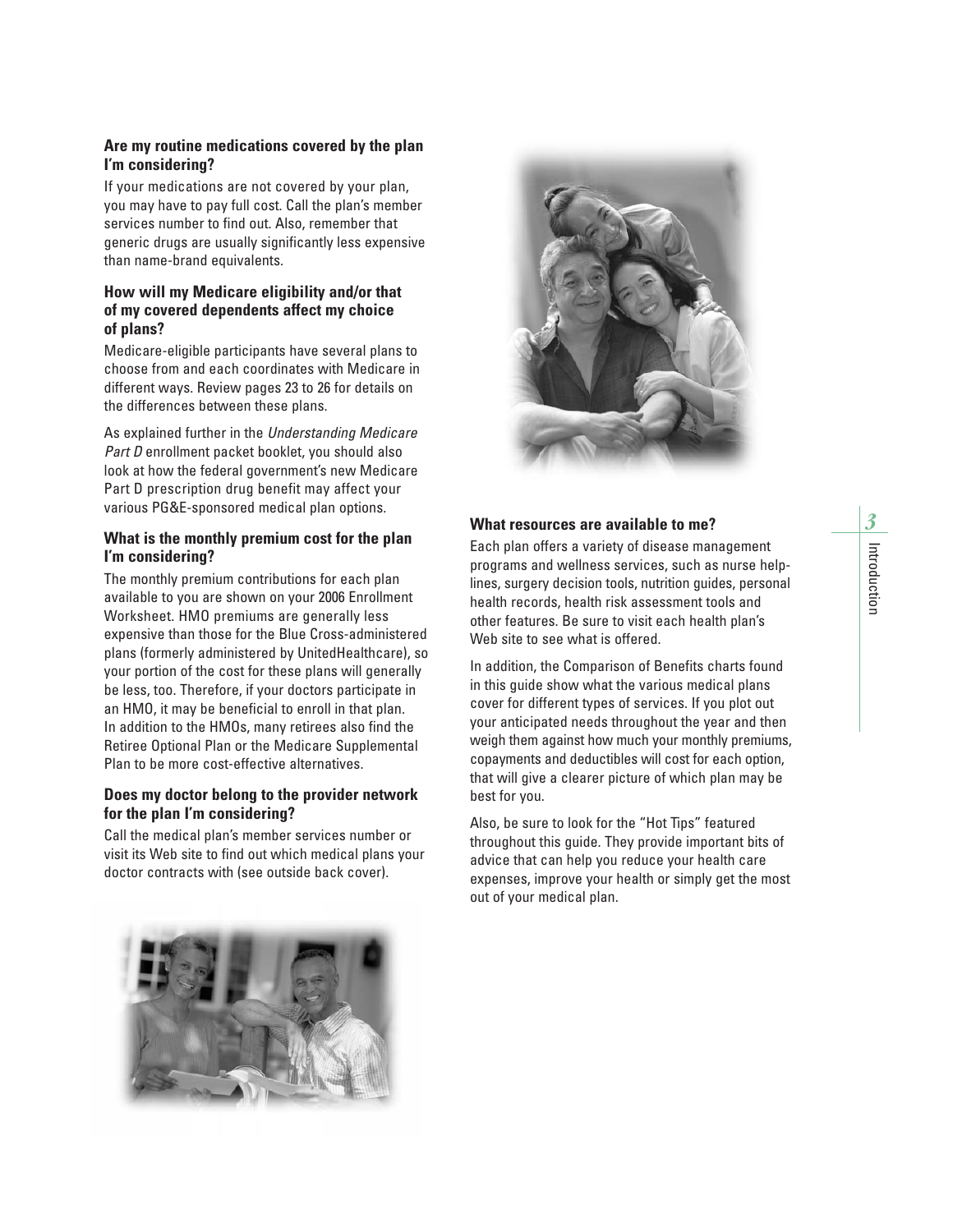## *2006* Open Enrollment

**L** his year's Open Enrollment period begins on **Monday, October 10, 2005, and ends on Friday, October 21, 2005**. During this time, you'll have the opportunity to make changes to your PG&E medical plan coverage to ensure you have the best medical plan for your individual needs. This guide provides you with updates on plan changes for 2006, as well as comprehensive information aimed at helping you maximize the value of your PG&E-sponsored medical plan benefits. Use this information to help you make decisions regarding your medical coverage for 2006.

#### **Who Needs to Enroll?**

If you plan to make **any** changes to your medical coverage in 2006, you must enroll. However, if you're not planning to make any changes to your medical coverage, you may not need to do anything at all. Just be sure to review the following:

- Your current medical plan's availability and monthly cost for 2006, as shown on your Enrollment Worksheet
- Your dependents' eligibility (see pages 17-20)
- "What's New for 2006" (see pages 5-7)
- *Understanding Medicare Part D* If you or your dependents are Medicareeligible or will become Medicare-eligible during 2006, you need to read this booklet (which is included in your enrollment packet) to determine if you need to enroll.
- Plan changes (indicated in bold on the Comparison of Benefits charts that begin on page 28)

Taking these easy steps will help you decide whether your current medical coverage, or a different one, is the best plan for you!

### **PG&E HR SERVICE CENTER: 415-972-7077 or 800-700-0057**

#### **IMPORTANT**

The 2006 Open Enrollment period begins **Monday, October 10, 2005**, and ends **Friday, October 21, 2005**.

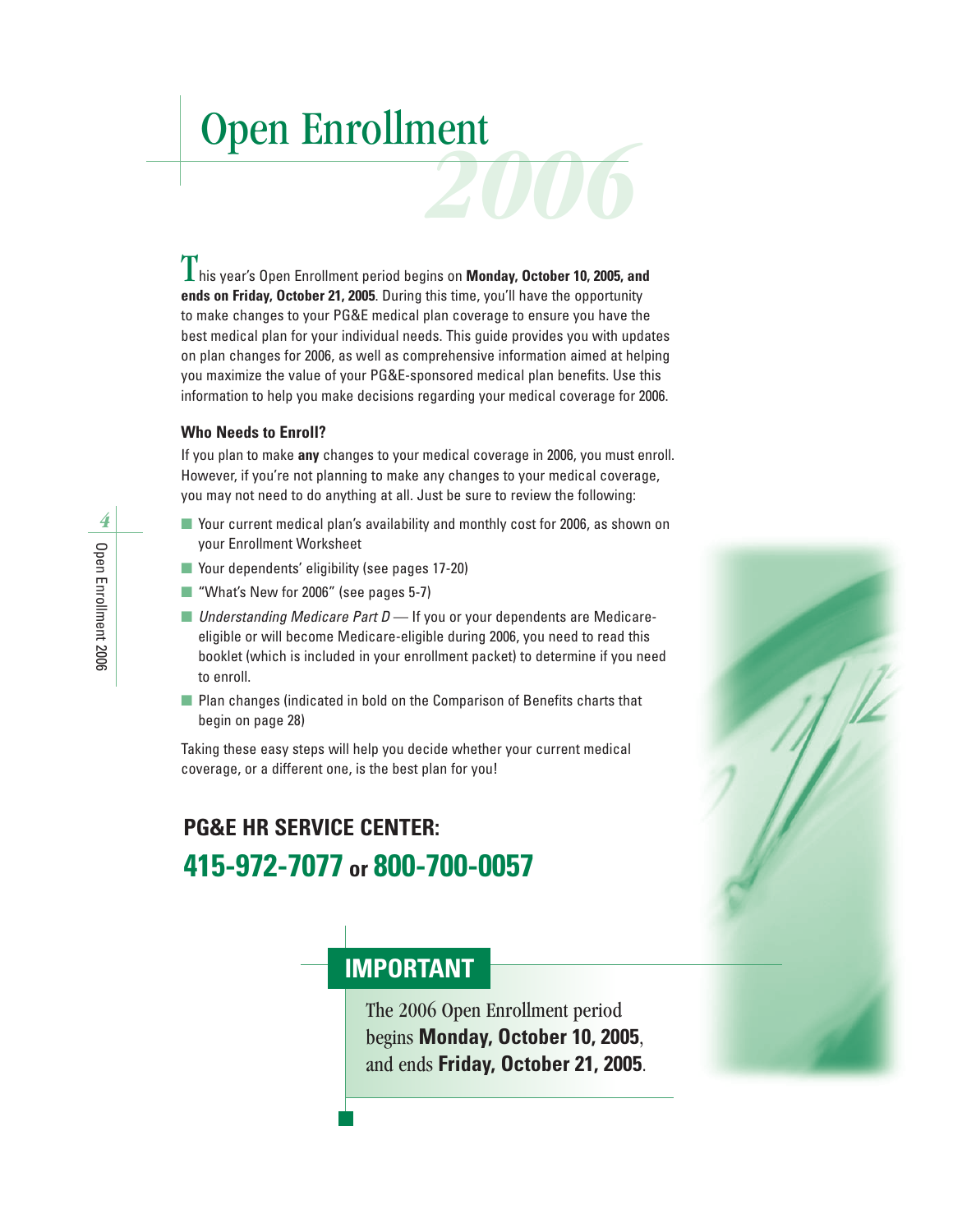#### **2006**

#### Medicare Part D Prescription Drug Coverage

Beginning January 1, 2006, the Medicare program is adding a prescription drug benefit called Medicare Part D. If you, or any of your dependents, are on Medicare or become eligible for Medicare in 2006, it's very important that you read the *Understanding Medicare Part D* booklet included in your enrollment packet so that you know how this new Medicare program affects your PG&E medical plan coverage.

#### Blue Cross Replaces UnitedHealthcare

As recently announced to retirees, Blue Cross of California will be replacing UnitedHealthcare as the plan administrator for PG&E's self-funded medical plans — including the Network Access Plan (NAP), the Comprehensive Access Plan (CAP), the Retiree Optional Plan (ROP) and the Medicare Supplemental Plan (MSP).

#### **Why Is PG&E Making This Change?**

Lower costs and better service — that's what PG&E believes will result by changing to Blue Cross of California. While this doesn't mean the rates will be lower than last year, it does mean that 2006 rate increases will be smaller. In addition, Blue Cross has a track record of providing great service. This means faster and more accurate claims processing and overall better customer service. Blue Cross members also benefit by having access to one of the largest provider networks in California. In fact, more than 95 percent of providers in the UnitedHealthcare network

are also in the Blue Cross network. So, it's very likely that your current physicians are in the new network. What's more, many providers not currently available through UnitedHealthcare may now be available through Blue Cross.

The company's three employee unions have reviewed the selection of Blue Cross and support this change. Given Blue Cross of California's reputation for quality and customer service, we believe this will be a positive change for retirees, employees and the company.

#### **Plan Benefits to Remain the Same**

The change to Blue Cross of California should not significantly affect the majority of employees currently enrolled in the UnitedHealthcare plans. All of the existing plans' covered services, copayments, coinsurance and deductibles for the plans will remain the same. None of the plan provisions are changing. In addition, the plan administrators for mental health/substance abuse benefits and prescription drug benefits will continue to be ValueOptions for the mental health/substance abuse program and Medco Health for prescription drugs.

#### **Largest Provider Network in California**

Blue Cross' California network includes more than 45,000 physicians and 400-plus hospitals participating in its PPO (Prudent Buyer) network. For members who live or travel outside of California, the "BlueCard" program is available, providing nationwide access to all of the Blue Cross/Blue Shield PPO networks of doctors and hospitals (except the Blue Shield of California network).

#### **IMPORTANT**

Please note that the new Blue Cross plan administrator should not be confused with the Blue Shield HMO plan, which PG&E introduced to its members beginning in 2005.



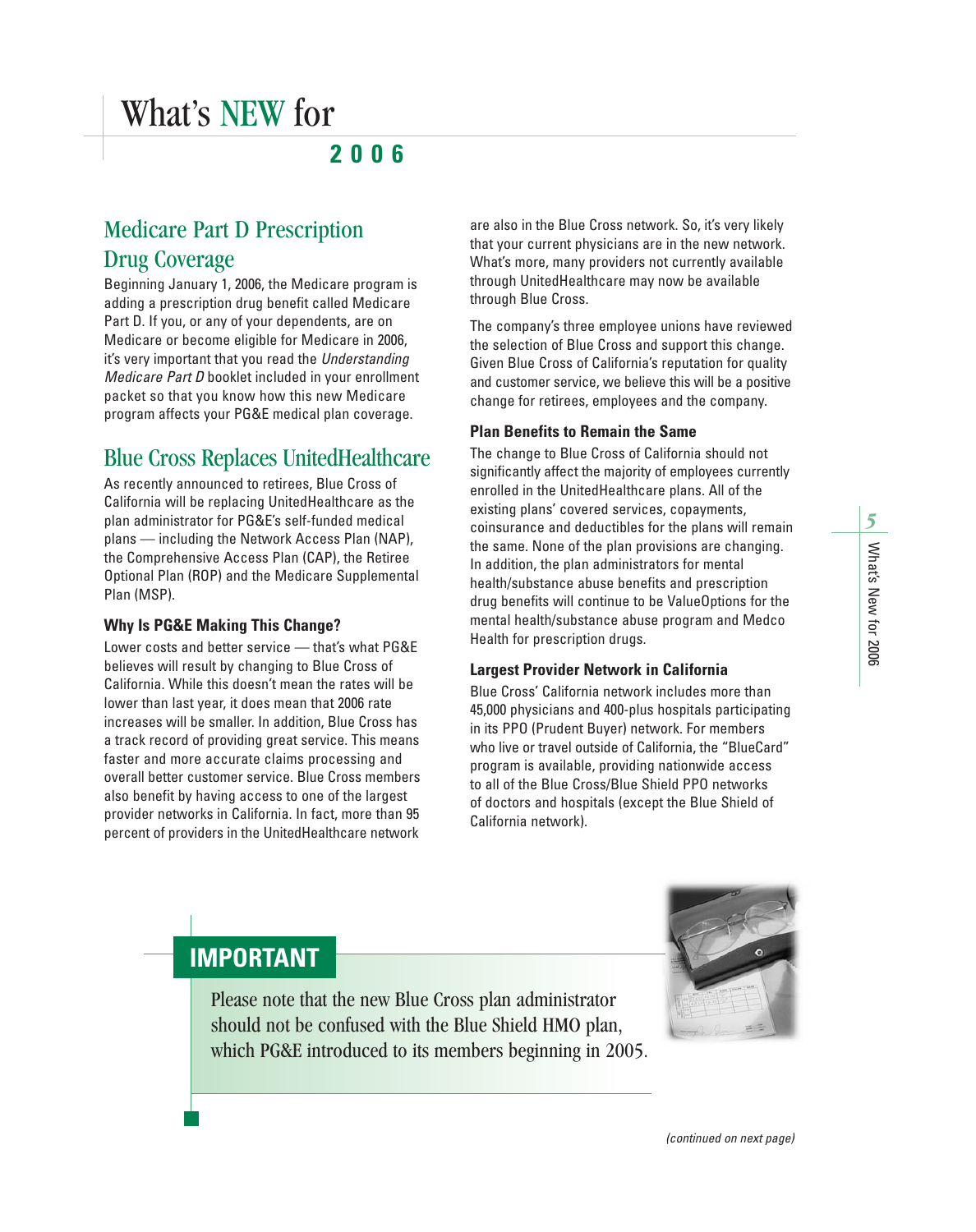To find out if your doctors are part of the Blue Cross PPO (Prudent Buyer) or BlueCard networks, review Blue Cross' provider directories at http://www.bluecrossca.com/clients/pge, or call Blue Cross at 800-964-0530. If, by chance, your physicians are not included in either of the networks, you do not necessarily have to change doctors. Instead, you can do one of the following:

**1.** Nominate your doctor(s) for participation in either network by completing the appropriate provider nomination form (PPO Network Provider Nomination Form or BlueCard Provider Nomination Form). Both forms can be obtained on Blue Cross' Web site or by calling Blue Cross. Please keep in mind that the nomination/application process usually takes about four to six months, and it cannot be guaranteed that a contracting arrangement between your doctor and Blue Cross will result.

- or -

**2.** Continue to see your current doctor. If you are enrolled in the Network Access Plan (NAP), eligible expenses will be covered at a lower reimbursement rate under the NAP Non-Network benefit provisions. As always, members of the CAP, the ROP and the MSP can use any doctor they want, although members not on Medicare may be "balance-billed" for charges above those that are considered "reasonable and customary" when seeing nonnetwork doctors.

In early 2006, Blue Cross will send its members at PG&E a welcome packet, explaining important information regarding claims procedures, medical management and disease management services.





#### **What You Need to Do**

If you're currently enrolled in a UnitedHealthcareadministered plan (NAP, CAP, ROP or MSP), you will automatically remain in the same plan — to be administered by Blue Cross — in 2006, unless you select a different plan during the Open Enrollment period. You will receive a new Blue Cross identification card in early January.

If you don't want to stay in your current plan and if PG&E offers other medical plans in your area (as determined by your home ZIP code), you must actively enroll during Open Enrollment to select a different plan.

#### **Transition of Care Benefits**

Blue Cross has a "Transition Assistance Program" that will allow for continuity of care for UnitedHealthcare members who have ongoing treatment needs at the time of the switch to Blue Cross. If you, or any eligible dependents, are pregnant or undergoing an active course of treatment for an acute or serious chronic condition that will extend beyond January 1, 2006, you may qualify for transition assistance. Applications for this program will be available December 1, 2005, and can be obtained by calling Blue Cross customer service or via Blue Cross' custom PG&E Web site. As administrator, Blue Cross will make all determinations of eligibility for this program.

#### **For More Information on Blue Cross**

- Visit Blue Cross' custom Web site for PG&E members at www.bluecrossca.com/clients/pge
- Call Blue Cross' new toll-free number, reserved exclusively for PG&E members, at 800-964-0530.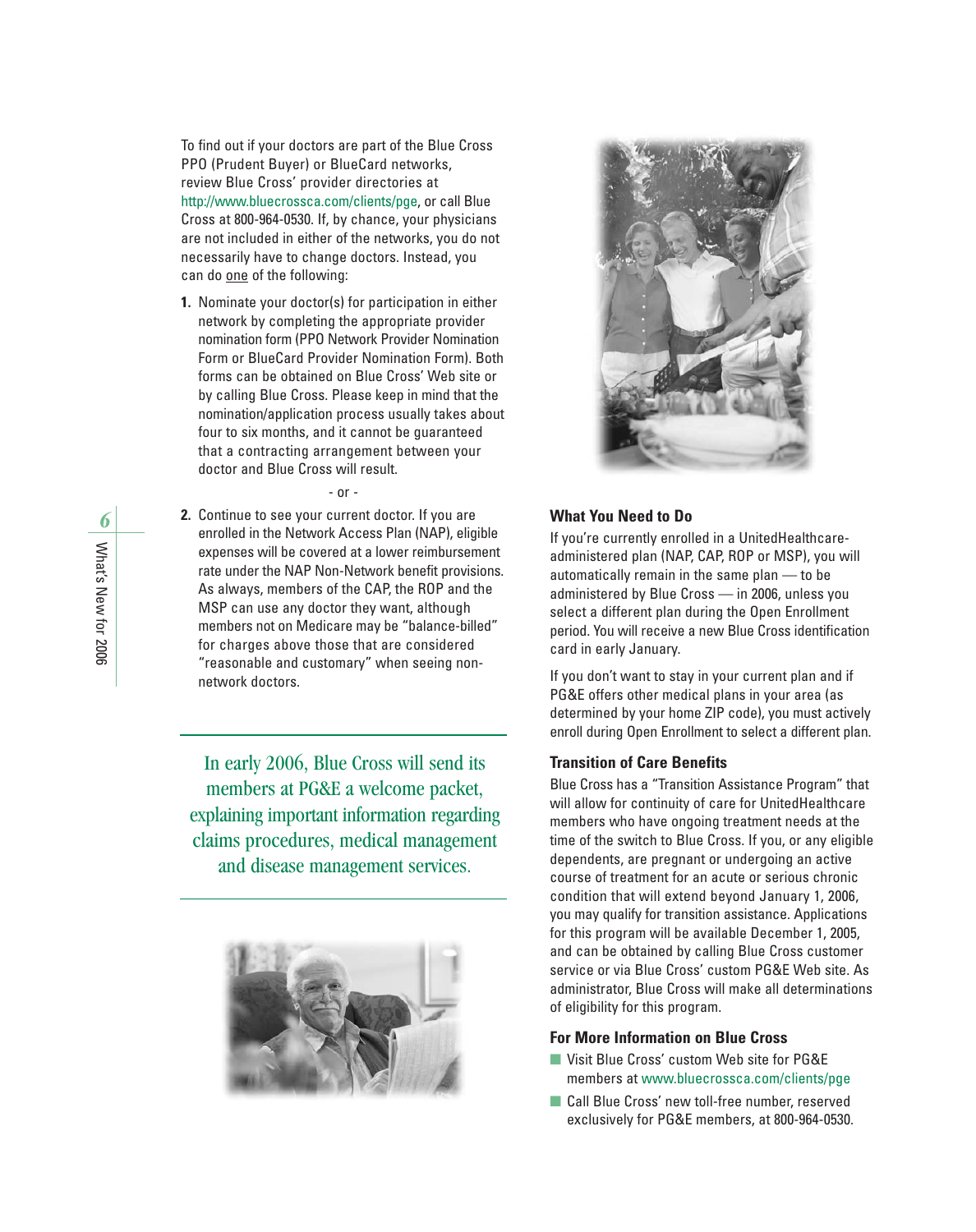#### **MSP Member Alert**

If you are currently enrolled in the PG&E Medicare Supplemental Plan (MSP), you have a \$10,000 lifetime maximum on medical benefits that the plan will pay (excluding what Medicare pays), as well as a separate \$10,000 lifetime maximum on prescription drug benefits received through Medco Health. Be sure to take into consideration how close you are to reaching these two \$10,000 benefit caps before remaining enrolled in the MSP. If you reach either \$10,000 lifetime maximum benefit during 2006, the applicable plan will not pay additional benefits, and you will not be allowed to change plans until the next Open Enrollment period.

#### HMO Changes

#### **PacifiCare Acquired by UnitedHealthcare**

You may have heard that UnitedHealthcare is purchasing the PacifiCare HMO and its Secure Horizon Medicare HMO. PG&E has been informed that there will not be any operational changes to PacifiCare or Secure Horizons for 2006 as a result of UnitedHealthcare's acquisition, and that the HMO's networks and benefits will continue with uninterrupted service. For additional information about PacifiCare or Secure Horizons, please call the HMO directly at the appropriate number listed on the back cover of this guide.

#### **Other HMO Changes**

Some of the HMOs are making changes to their service territories and primary care provider networks in 2006. The information presented here is current as of its publication date (September 2005). However, because of the ongoing nature of these changes, we recommend that you verify the service area and provider availability directly with each HMO. Phone numbers for each plan are listed on the outside back cover of this guide.

#### PG&E Domestic Partnership Registry Changes

Effective August 1, 2005, PG&E closed its internal domestic partner registry. If your partnership is currently registered with PG&E, you will need to re-register with an outside municipality and then contact the HR Service Center to let the company know that you have appropriately registered your partnership. If you fail to do so before the end of the year, your domestic partner medical coverage will be terminated effective January 1, 2006. Contact the HR Service Center at 415-972-7077 or 800-700-0057 to request a list of current municipalities that offer a domestic partner registry.

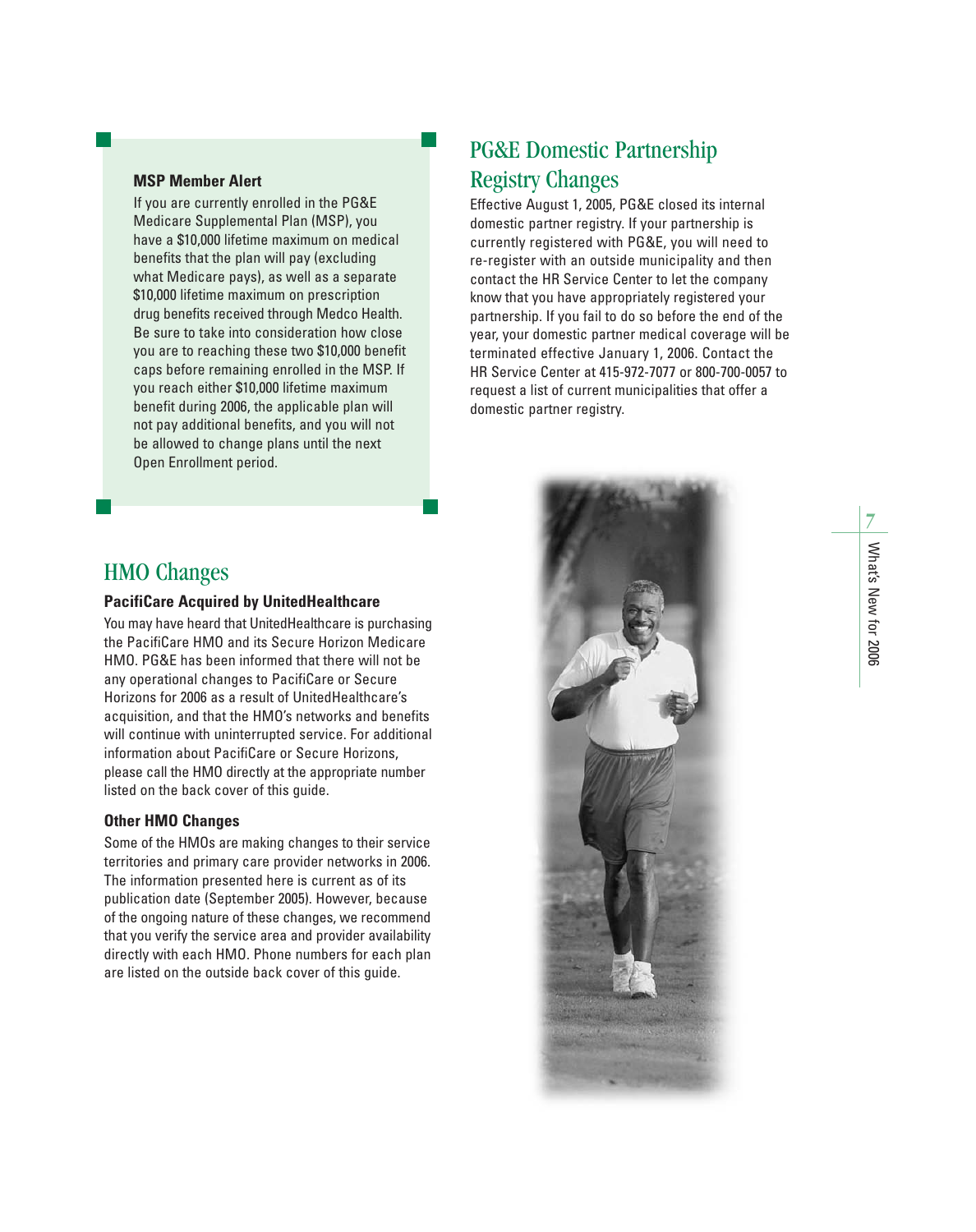### What You Need to Do for **OPEN ENROLLMENT**

#### Five Easy Steps

**Review your enclosed personalized 2006** 1

**Enrollment Worksheet.** The worksheet shows the plan in which you are currently enrolled (if it is still available), the medical plan options available to you for next year and the 2006 premiums for each of your plan options. If you have a Retiree Premium Offset Account (RPOA), please refer to your most recent pension pay stub for your current account balance. You can use this information to estimate what your remaining RPOA balance will be on January 1.

**Review your dependents' eligibility** (see pages  $2$  Review your dependents' eligibility (see pages<br> $2$  18 to 20 for eligibility rules). If you have a dependent who is no longer eligible for coverage, be sure to remove the dependent from your medical plan coverage. If your dependent is about to lose eligibility, be sure to contact the HR Service Center to request a "Notice of a COBRA-Qualifying Event" form. This form must be completed and returned to the HR Service Center within 60 days of the date on which your dependent loses coverage.

**Review the information in this guide,** including 3 Review the information in this guide, including<br>3 the Comparison of Benefits charts and the 2006 Medical Plan Monthly Premium Contributions sections. **If you or any of your dependents are eligible for Medicare, you also need to read the** *Understanding Medicare Part D* **booklet included in your Open Enrollment packet.**

#### **Decide whether you need to enroll:** 4

You **must enroll** if you want to:

- select a new medical plan, i.e., if your current medical plan is no longer available in your area and you do not want to be automatically switched to the Blue Cross-administered plan (NAP or CAP) offered in your area
- add or delete dependents, or
- start or stop using a Retiree Premium Offset Account (if eligible).

See "Before You Enroll" on page 10 for important things to consider prior to enrolling.

#### You **may not need to enroll** if you:

- want to keep the same medical plan and you have verified that the plan is still available in your area **OR** your current medical plan will no longer be offered in 2006 and you want to be automatically switched to the appropriate Blue Cross-administered plan for which you are eligible (NAP or CAP), as shown on your Enrollment Worksheet
- do not need to add or delete any dependents, and
- will not be changing your Retiree Premium Offset Account election in 2006.

5 **To make changes, call the HR Service Center at 415-972-7077 or 800-700-0057** between the hours of 7:30 a.m. and 5:30 p.m. Pacific Standard Time, Monday through Friday, during the Open Enrollment period.

Within 10 days of enrolling, you will receive a confirmation statement showing your changes, which will be effective January 1, 2006. See "After You Enroll" on page 11 for additional information.

a s

If you have a Retiree Premium Offset Account (RPOA), review your most recent pension pay stub to estimate what your current balance will be on January 1. If your account balance is likely to be exhausted during 2006, you should take this into consideration when you enroll. **You won't be allowed to switch to a less expensive medical plan in the middle of the year if your RPOA balance becomes depleted.**

 $HQT_{Tip}$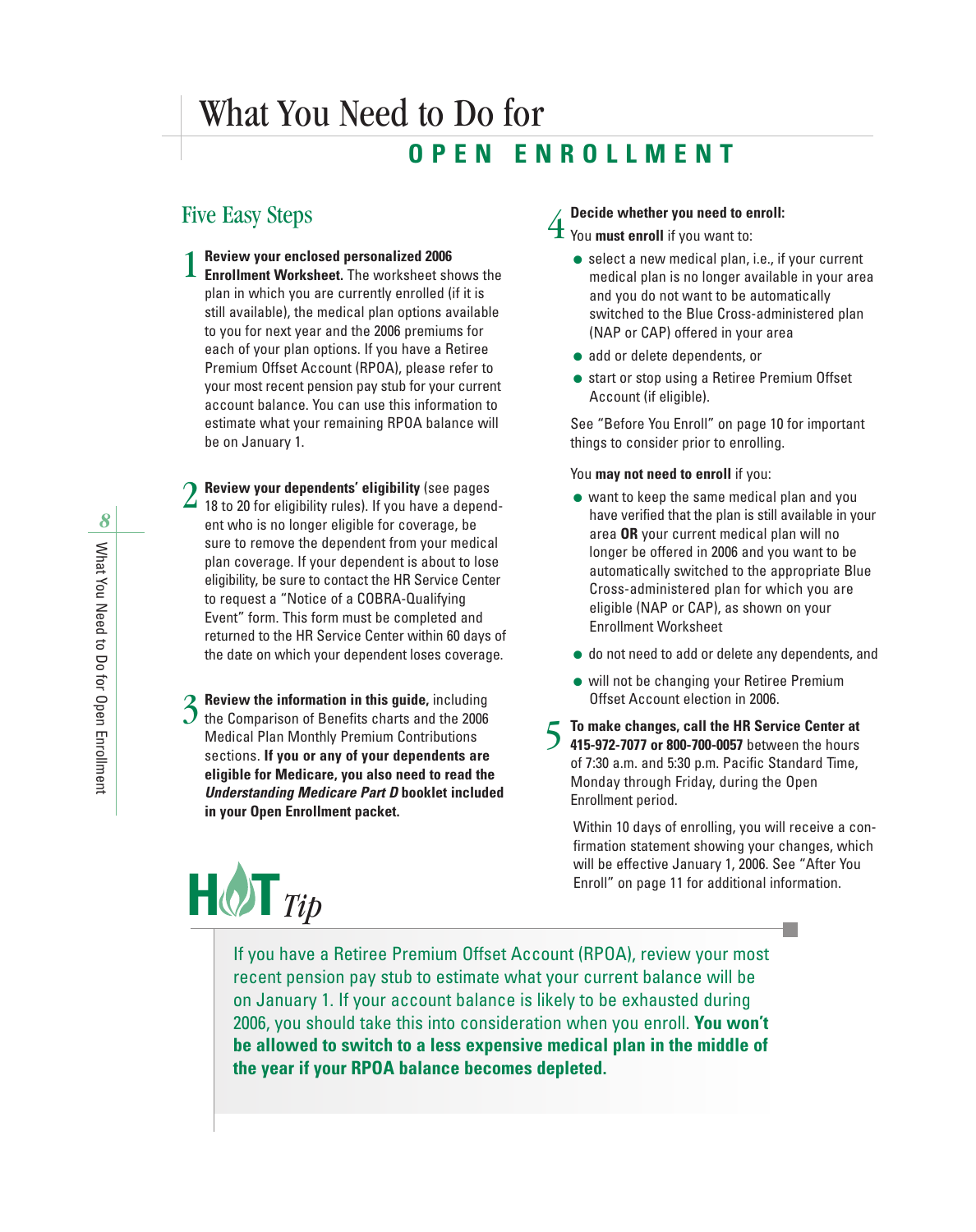

Don't forget about the Retiree Premium Offset Account (RPOA). If eligible, you can use it to pay 50 percent of your PG&E monthly medical premium contributions. See the RPOA section on page 13 of this guide for more details.

#### **YOUR AUTHORIZATION — PLEASE READ!**

By participating in any of the benefit plans sponsored by Pacific Gas and Electric Company, you:

■ acknowledge that you are responsible for reading the 2006 enrollment material, including the Enrollment Guide, the *Understanding Medicare Part D* booklet (if applicable) and your Confirmation Statement



- acknowledge that you have received the Notice of Creditable Coverage included at the end of the *Understanding Medicare Part D* booklet
- authorize the company to release Social Security numbers for you and your dependents to third-party administrators and insurers, as required, for purposes of plan administration
- authorize the company to deduct any required premium contributions from your pension check, if applicable, or to bill you if your pension check is not sufficient
- acknowledge that you will not be able to change medical plans during 2006, even if your desired physician, hospital, medical group, or Independent Physician Association (IPA) does not participate in or terminates its relationship with your medical plan's network
- acknowledge that you will not be able to change medical plans during 2006 if your RPOA balance becomes depleted
- acknowledge that the company and the health plan administrators and insurers do not provide medical services or make treatment decisions; all treatment decisions are between you and your physician, regardless of the benefits covered under the plan
- $\blacksquare$  agree to follow the appeal process for your plan for any disputed benefit claims
- acknowledge that you understand your PG&E medical and prescription drug coverage will be cancelled if you enroll in a Prescription Drug Plan outside of the PG&E enrollment process
- agree to call the HR Service Center to report any ineligible dependents within 31 days of a dependent's loss of eligibility.

#### **IMPORTANT**

**Whether or not you make any changes to your coverage, you should review your confirmation statement carefully to ensure it is accurate.** If there is an error, call the HR Service Center immediately at 415-972-7077 or 800-700-0057.

**NOTE:** All changes must be made by calling the HR Service Center.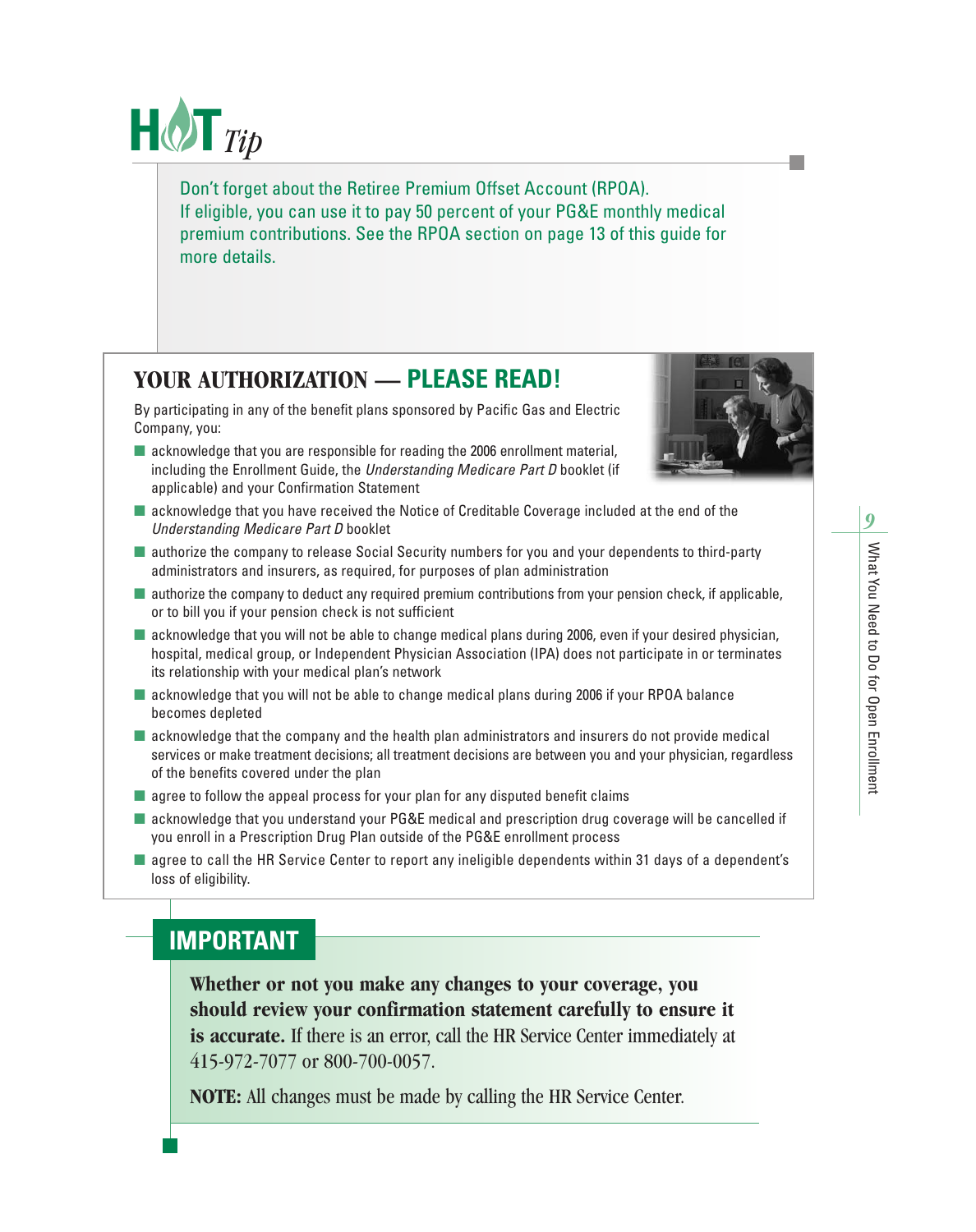### Before **YOU ENROLL**

#### Considering Changing Medical Plans?

In most cases, you'll want to make sure your doctors participate in the network of the plan you're considering. If there are any prescription medications you take on a regular basis, you'll probably want to make sure these drugs are covered by the new plan, since covered drugs vary from plan to plan. It's also a good idea to verify the coverage offered for specific types of services that you and your family tend to use regularly, such as chiropractic services or urgent care visits.

#### Selecting Primary Care Physicians

You are not required to select a primary care physician (PCP) if you enroll in the NAP, CAP, ROP or MSP plans. However, all of the HMOs and Medicare HMOs, except Kaiser, require that you and your covered dependents each select a PCP from the plan's network of doctors. When you first enroll in one of these plans, the HMO will automatically assign a primary care physician to you and any dependents you enroll. You may select a different PCP upon receipt of your membership ID card(s) in January. Call your plan as soon as possible after you receive your ID card(s) and request that your physician selection(s) be made retroactive to January 1, 2006. Each plan has its own policy and timeframe for changing primary care physicians retroactively.

For a directory of PCPs, call the member services number of the medical plan you're considering, or visit its Web site. Phone numbers and Web site addresses for the medical plans are listed on the outside back cover of this guide.

#### Adding Eligible Dependents

You must have the following information for each dependent you wish to add:

- Name
- Date of birth
- Sex
- Social Security Number

#### Adding Domestic Partners

If you want to add a domestic partner and/or a domestic partner's child(ren) to your plan, your partnership must be registered with a governmental agency that maintains a domestic partner registry. PG&E no longer maintains an internal registry, as described under "What's New for 2006" on page 7. In addition, there may be tax implications for you. For further information regarding domestic partner registration and benefits, call the HR Service Center to obtain a copy of "Your Guide to Domestic Partner Benefits at Pacific Gas and Electric Company." (NOTE: Surviving dependents are not eligible for domestic partner benefits.)



**All eligible retirees and their covered dependents should enroll in Medicare Parts A and B as soon as they become eligible.** If you are under 65 and disabled, you can request assistance with enrolling in Social Security through Allsup, a company that has been contracted by PG&E to help you (see page 16).

Medicare Part D works differently than Parts A and B. Please read the special *Understanding Medicare Part D* booklet included in your enrollment packet.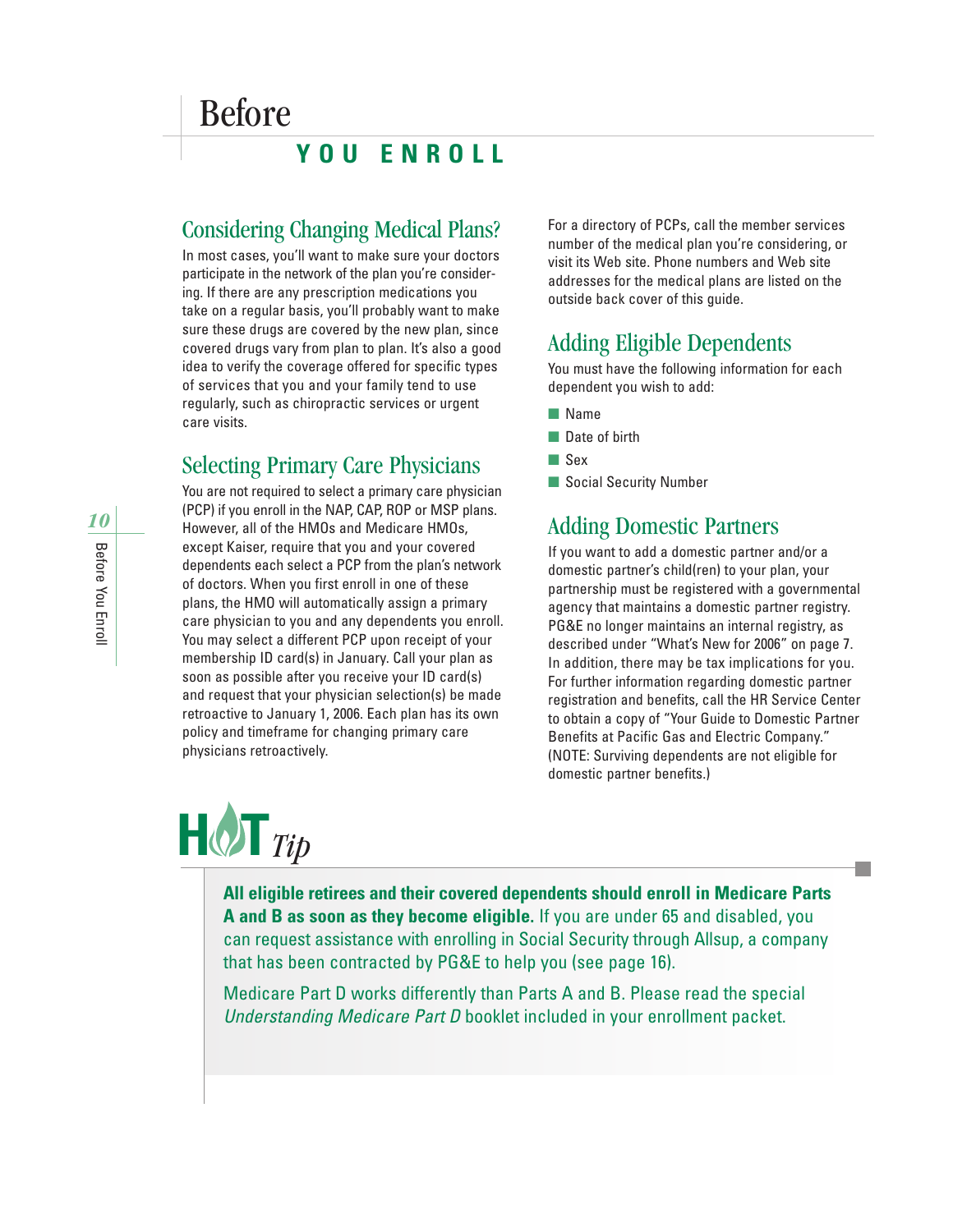#### Making Changes After Open Enrollment

After the annual Open Enrollment period ends, you cannot make any changes to your plan coverage until a subsequent Open Enrollment period, unless one of the following events occurs:

- You have an eligible change-in-status event (see page 21)
- You move out of your HMO's service territory
- You want to disenroll from a Medicare HMO (see page 25)
	- or -
- You or your dependent becomes eligible for Medicare/Medicaid.

**PLEASE NOTE!** If any of your primary care physicians, specialists, medical groups, Independent Practice Associations (IPAs), hospitals or other providers withdraw from your medical plan during 2006, you will not be able to change medical plans. Instead, you will need to obtain services from a participating provider within your plan's network for the remainder of the year. The withdrawal of a provider from your plan is not an eligible change-in-status event.

#### Confirmation Statements

If you make changes during Open Enrollment, you will receive a confirmation statement showing your 2006 medical coverage, your retiree premium contributions and, if applicable, your Retiree Premium Offset Account election within 10 days . If you don't make any changes, you will receive a confirmation statement verifying your continued coverage by December 31, 2005.



| <b>Contract Contract Contract Contract Contract Contract Contract Contract Contract Contract Contract Contract Co</b> | $\blacksquare$<br>$\bm{D}$ |
|-----------------------------------------------------------------------------------------------------------------------|----------------------------|

Adopt a healthy lifestyle to avoid illness. Take advantage of special health programs offered by your medical plan, such as smoking cessation programs, weight management classes and stress management clinics.

#### Membership Identification Cards

If you change medical plans or add dependents, you'll receive your new medical plan identification card(s) in January 2006. In addition, all members enrolled in a Blue-Cross administered plan for 2006 will receive a new medical plan ID card.

If you don't receive your new ID card(s) by the end of January, call your medical plan directly. If you or a dependent needs to see a doctor before your identification card arrives, you can use your confirmation statement as proof of coverage. Members of the Blue Cross plans also have the option of printing a copy of their ID card off of Blue Cross' custom Web site for PG&E members at www.bluecrossca.com/clients/pge.

In addition, Medicare members in many plans will receive new ID cards even if they remain in the same plans.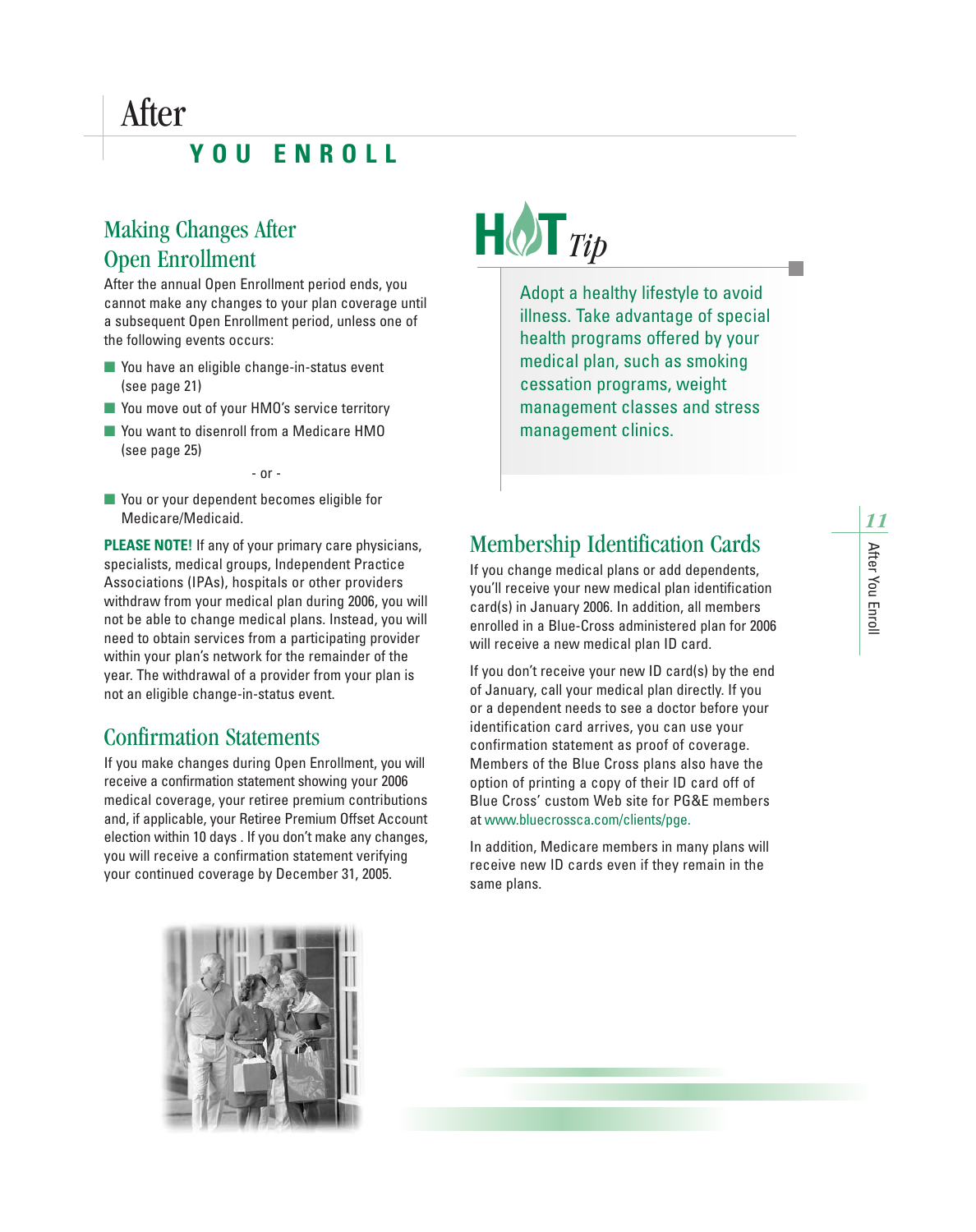### Medical Plan **PREMIUM CONTRIBUTIONS**

#### Surviving Dependent Contributions

Surviving Dependents pay the full cost of their required medical plan premiums, as the company does not make any baseline contributions towards the cost. In addition, most surviving dependents are not eligible for a Retiree Premium Offset Account (RPOA). However, members who became surviving dependents on or after January 1, 2004, may be eligible to "inherit" an RPOA balance, if the employee or retiree was or would have been eligible for the account and the account has not been depleted.

#### Retiree Contributions

If you qualify for PG&E retiree medical plan coverage, the company contributes a fixed amount towards the cost of your coverage. This baseline amount is prorated for certain retirees with less than 25 years of service.

You are responsible for paying the remaining portion of the medical plan premium that is above the fixed

dollar amount the company contributes. However, if you are eligible for a Retiree Premium Offset Account (see page 13), you may draw upon the account to offset 50 percent of the amount that you pay towards your 2006 monthly medical plan coverage, as indicated on your 2006 Enrollment Worksheet.

#### **Baseline Company Contributions**

The baseline amount the company contributes each month for your medical plan coverage is based on your age, the age of your spouse or domestic partner (if applicable), whether or not you are covering any children and your years of credited service. The Retiree Premium Offset Account (RPOA) is an additional contribution made by the company to members who qualify for the account (see page 13).

For retirees under age 65, the company's baseline contribution is based on the premium costs for under-65 members of the company's self-funded network medical plan that existed in the year 2000. For retirees age 65 and over, the company's baseline contribution

#### **Fixed Maximum Baseline Monthly Company Contribution** *For Retirees Under Age 65 with 25 or More Years of Service\**

| \$262.91 |
|----------|
| \$553.14 |
| \$429.75 |
| \$474.44 |
| \$765.03 |
| \$692.88 |
|          |

*\*For retirees with less than 25 years of service, these contribution amounts will be prorated based on your years of credited service (see page 13).*

#### **Fixed Maximum Baseline Monthly Company Contribution** *For Retirees Over Age 65 with 25 or More Years of Service\**

| Retiree Only                                        | \$87.07  |
|-----------------------------------------------------|----------|
| Retiree + Spouse/Domestic Partner under 65          | \$174.14 |
| Retiree + Spouse/Domestic Partner over 65           | \$174.14 |
| Retiree + Children                                  | \$174.14 |
| Retiree + Family (Spouse/Domestic Partner under 65) | \$261.21 |
| Retiree + Family (Spouse/Domestic Partner over 65)  | \$261.21 |

*\*For retirees who retired after 2003 with less than 25 years of service, these contribution amounts will be prorated based on your years of credited service (see page 13).*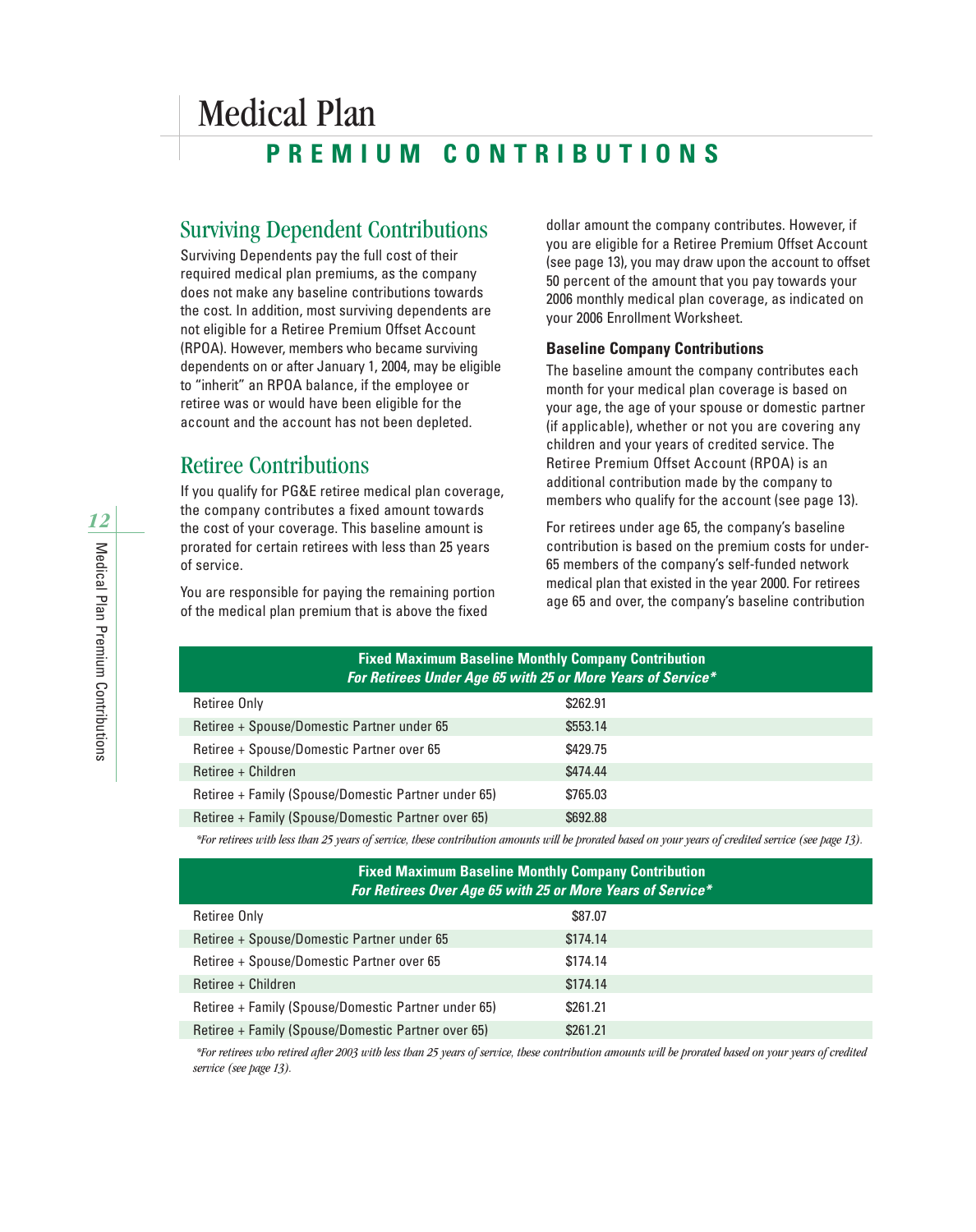is based on the year 2000 premium for the PG&E Medicare Supplemental Plan (MSP). These contribution amounts are fixed and will not change over time.

**Maximum Baseline Contribution:** All retirees with 25 years of credited service or more qualify to receive 100 percent of the company's fixed maximum baseline contribution. The full baseline amounts of the company contribution are shown on page 12.

**Prorated Baseline Contribution:** Your baseline company contribution is prorated if:

- you are under age 65 and you retired with less than 25 years of credited service, or
- you are over age 65 and you retired **after 2003** with less than 25 years of service.

Each full year of credited service qualifies you to receive four percent of the baseline company contribution shown on page 12. In addition, any remaining fractional year of credited service qualifies you to receive a prorated portion of another four percent of the baseline contribution.

#### **Retiree Premium Offset Account (RPOA)**

The RPOA benefit was introduced in 2004 to help eligible retirees partially defray the cost of their monthly PG&E medical plan contributions. The RPOA is a one-time allotment of "notional" funds the company provides to you to offset 50 percent of your monthly medical plan premium contributions. Retirees with more than 10 years of credited service at retirement are eligible for the account.

The RPOA is not a medical plan, nor does it have any actual cash value. Rather, it is a hypothetical account that contains "credits" which can be used to help finance the amount you must pay when you participate

in a PG&E-sponsored medical plan. The RPOA is 100 percent funded by the company, costing you nothing out of your own pocket to fund or use.

The amount of your one-time RPOA allotment depends on how many years of credited service you had upon retirement. The company contributes up to \$500 for each year of credited service beyond your first 10 years of service. Retirees with 25 years or more of credited service qualify for the maximum allotment of \$7,500.

Each year during Open Enrollment, if you have a positive RPOA balance, you will have the opportunity to decide if you want to either start, stop or continue using your RPOA balance to pay 50 percent of your monthly PG&E medical plan premium contributions for the upcoming calendar year. If you don't call the HR Service Center during Open Enrollment to make changes for the upcoming year, your current RPOA election (i.e., to use or not use the account) will remain the same.

After the Open Enrollment period ends, you cannot change your RPOA election unless you have an eligible mid-year change in status (see page 21). If your account balance becomes depleted at any point during the year, you will be responsible for paying the full medical plan premium contribution for your current medical plan at that time through the end of the year. **You will not be allowed to switch to a less expensive medical plan during the year if you exhaust your RPOA balance.**

Please note that you cannot use a Retiree Premium Offset Account unless you are actively enrolled in a PG&E medical plan.



One strategy to manage costs is to select the Retiree Optional Plan (ROP). The ROP has lower monthly premiums than the NAP and the CAP plans. Although the ROP provides lower benefits than other plans for services rendered, it still provides substantial benefits in the event of a major illness. See page 24 for more information.

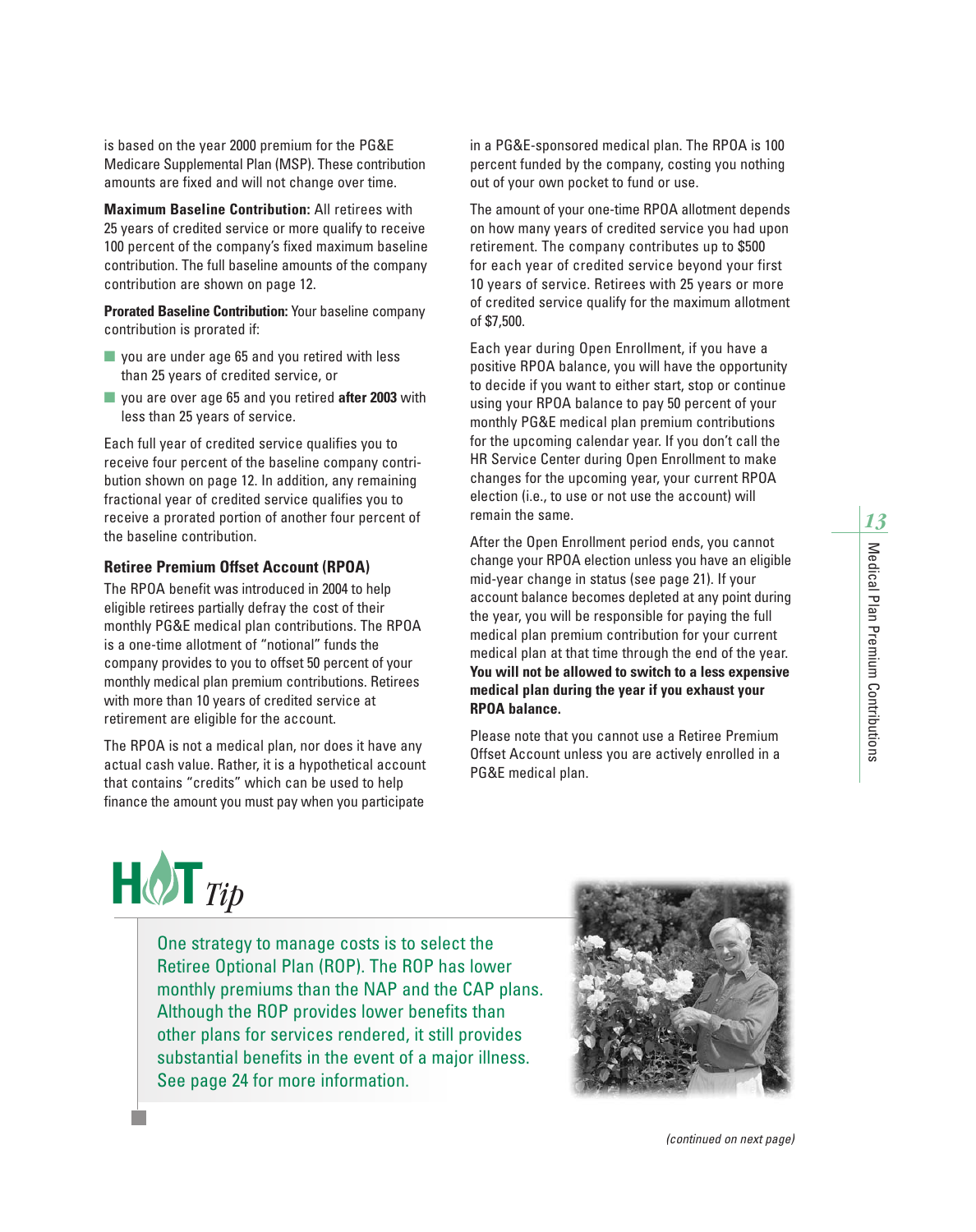#### Calculating Your Retiree Medical Premium Contributions

Your monthly premium contribution is the difference between the actual (full) cost of the plan in which you're enrolled and the amount the company contributes. Since the actual cost of most medical plans in 2006 is more than the amount the company contributes,

members of most plans will be required to make a monthly contribution towards the premium. However, if you have an RPOA balance as described on page 13, you may draw upon the account to reduce your monthly premium contribution by 50 percent. Here are a few examples to show how your monthly contribution amount is calculated — both with and without the RPOA election:

#### **Sample 2006 Monthly Premium Calculations**

| <b>Retiree + Spouse</b> |  |  |  |  |  |  |
|-------------------------|--|--|--|--|--|--|
|-------------------------|--|--|--|--|--|--|

| <b>Retiree and Spouse Both Over Age 65 in CAP Plan</b>                |              |
|-----------------------------------------------------------------------|--------------|
| 2006 Monthly Cost for CAP Plan - Retiree + Spouse Over 65             | \$615.34     |
| Minus Baseline Company Contribution for Retiree + Spouse Both Over 65 | $-$ \$174.14 |
| <b>Your Monthly Premium Contribution (without RPOA)</b>               | $=$ \$441.20 |
| Minus 50% if RPOA Elected                                             | $-$ \$220.60 |
| <b>Your Monthly Premium Contribution (with RPOA)</b>                  | $=$ \$220.60 |

| Retiree Over Age 65 in CAP Plan and Spouse Under Age 65 in NAP Plan*      |              |
|---------------------------------------------------------------------------|--------------|
| 2006 Monthly Cost for CAP Plan - Retiree Over 65 + Spouse Under 65        | \$857.23     |
| Minus Baseline Company Contribution for Retiree Over 65 + Spouse Under 65 | $-$ \$174.14 |
| <b>Your Monthly Premium Contribution (without RPOA)</b>                   | \$683,09     |
| Minus 50% if RPOA Elected                                                 | $-$ \$341.55 |
| <b>Your Monthly Premium Contribution (with RPOA)</b>                      | \$341.54     |

| Retiree Over Age 65 in Health Net Seniority Plus and Spouse Under Age 65 in Health Net HMO* |              |
|---------------------------------------------------------------------------------------------|--------------|
| 2006 Monthly Cost for Health Net Seniority Plus - Retiree Over 65 + Spouse Under 65         | \$632.57     |
| Minus Baseline Company Contribution for Retiree Over 65 + Spouse Under 65                   | $-$ \$174.14 |
| <b>Your Monthly Premium Contribution (without RPOA)</b>                                     | \$458.43     |
| Minus 50% if RPOA Elected                                                                   | $-$ \$229.22 |
| <b>Your Monthly Premium Contribution (with RPOA)</b>                                        | \$229.21     |

*\*If an individual is under 65 but receiving Medicare, the plan's cost will be less; however, the company's contribution will remain the same.*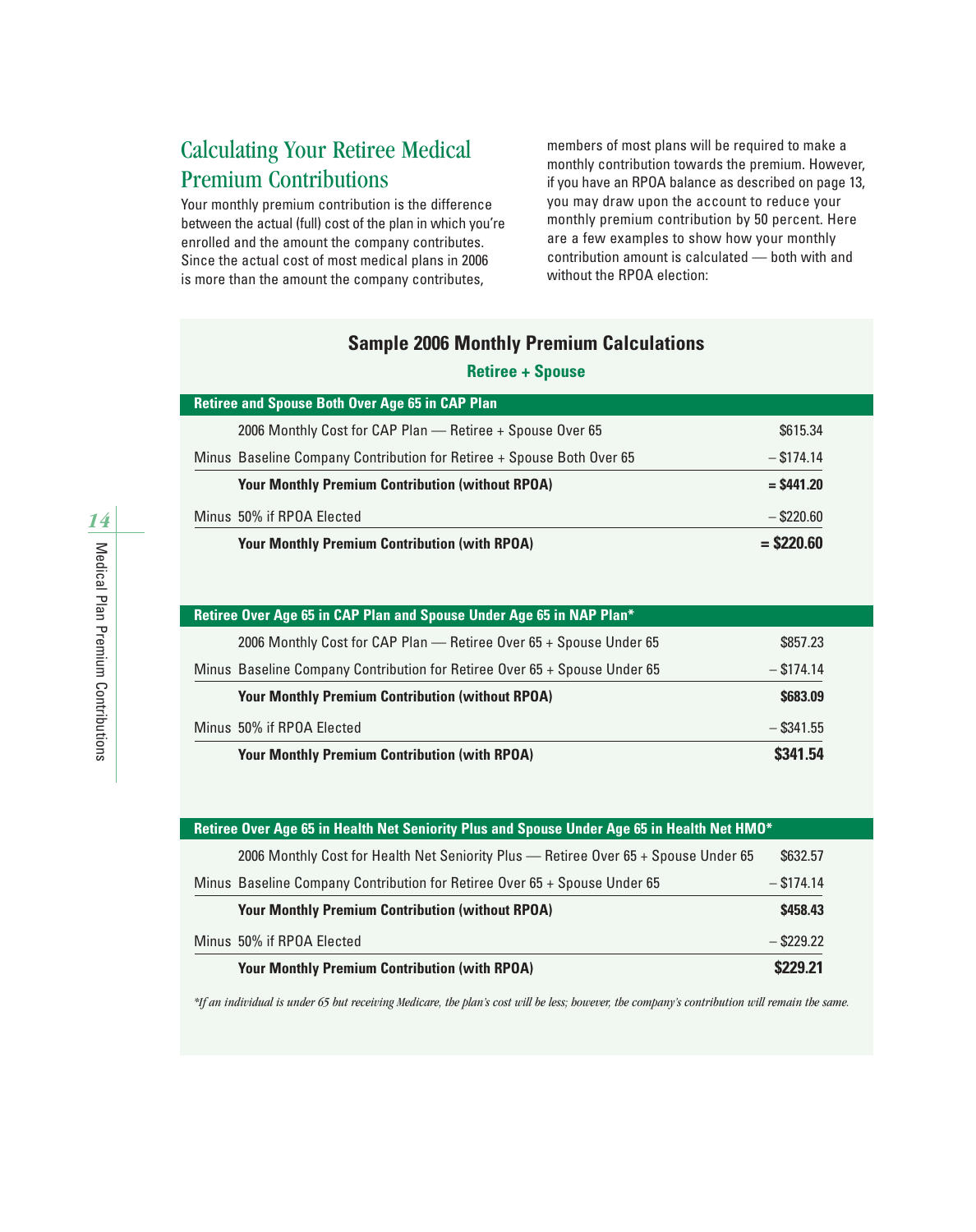If you are a retiree over age 65, you will notice that the cost of covering a spouse or domestic partner who is under age 65 may be significantly higher than the cost of covering a Medicare-eligible spouse/domestic partner. This is because the company's baseline contribution for retirees over age 65 is based solely on the age of the retiree, but the cost of the medical plan is based on the Medicare statuses of both the retiree and the spouse/domestic partner. Premiums are higher for spouses/domestic partners who are not eligible for Medicare, but the company's contribution is the same, resulting in a higher cost for you.

#### Why Do Premiums Increase So Much From Year To Year?

The large percentage increase of retiree medical plan premiums is due to ever-increasing medical plan premiums (see "Health Care Costs Continue to Rise" on page 2). However, due to cost-saving measures recently taken by the company (see "PG&E Makes Cost-Saving Changes"also on page 2), some of the monthly premiums for PG&E-sponsored retiree medical coverage will actually be going down in 2006 for the first time in years.

So why are rates for some plans still going up this year? In short, any increase in premiums can be attributed to the impact of the company's frozen

Changing to Blue Cross of California allowed PG&E to keep the 2006 premium increases lower for the NAP, CAP, ROP and MSP plans. In some instances, the premiums have even gone down!

contribution. Retirees absorb the entire cost of medical plan premium increases, since the company's baseline contribution remains constant.

The chart below illustrates the impact of the company's frozen contribution on premium increase. This example shows a retiree under age 65 currently enrolled with a spouse (also under age 65) in the NAP plan. The monthly premium contribution is currently \$441.37, with the company picking up the other \$553.14 of the total \$994.51 cost for coverage. For 2006, the total cost for coverage in the NAP plan is \$1049.15, which is 5.5 percent more than the full cost for the NAP plan for 2005. However, because the retiree must pick up the entire cost of this increase, the retiree's share of the cost will go up \$54.64 (from \$441.37 to \$496.01), with the company's contribution staying fixed at \$553.14. This represents a 12.4 percent increase over the retiree's current premium.

| NAP Monthly Plan Costs for Retiree* + Spouse Both Under Age 65 |                       |                        |            |  |
|----------------------------------------------------------------|-----------------------|------------------------|------------|--|
|                                                                | 2005 NAP Plan         | 2006 NAP Plan          | % Increase |  |
| <b>Total Monthly Cost</b>                                      | \$994.51              | \$1049.15              | 5.5%       |  |
| <b>Company Contribution</b>                                    | $-$ \$553.14 (frozen) | $-$ \$ 553.14 (frozen) | N/A        |  |
| Your Monthly Cost (without RPOA)                               | \$441.37              | \$496.01               | 12.4%      |  |

*\*Assumes retiree with 25 years of credited service or more*

## $H$  $\mathcal{O}$ **T** $_{Tip}$

PG&E offers several HMO plans that cost less than the NAP and CAP plans. HMO coverage is limited to certain geographical locations within California, so you'll need to check your 2006 Enrollment Worksheet to see which HMOs, if any, are offered where you live.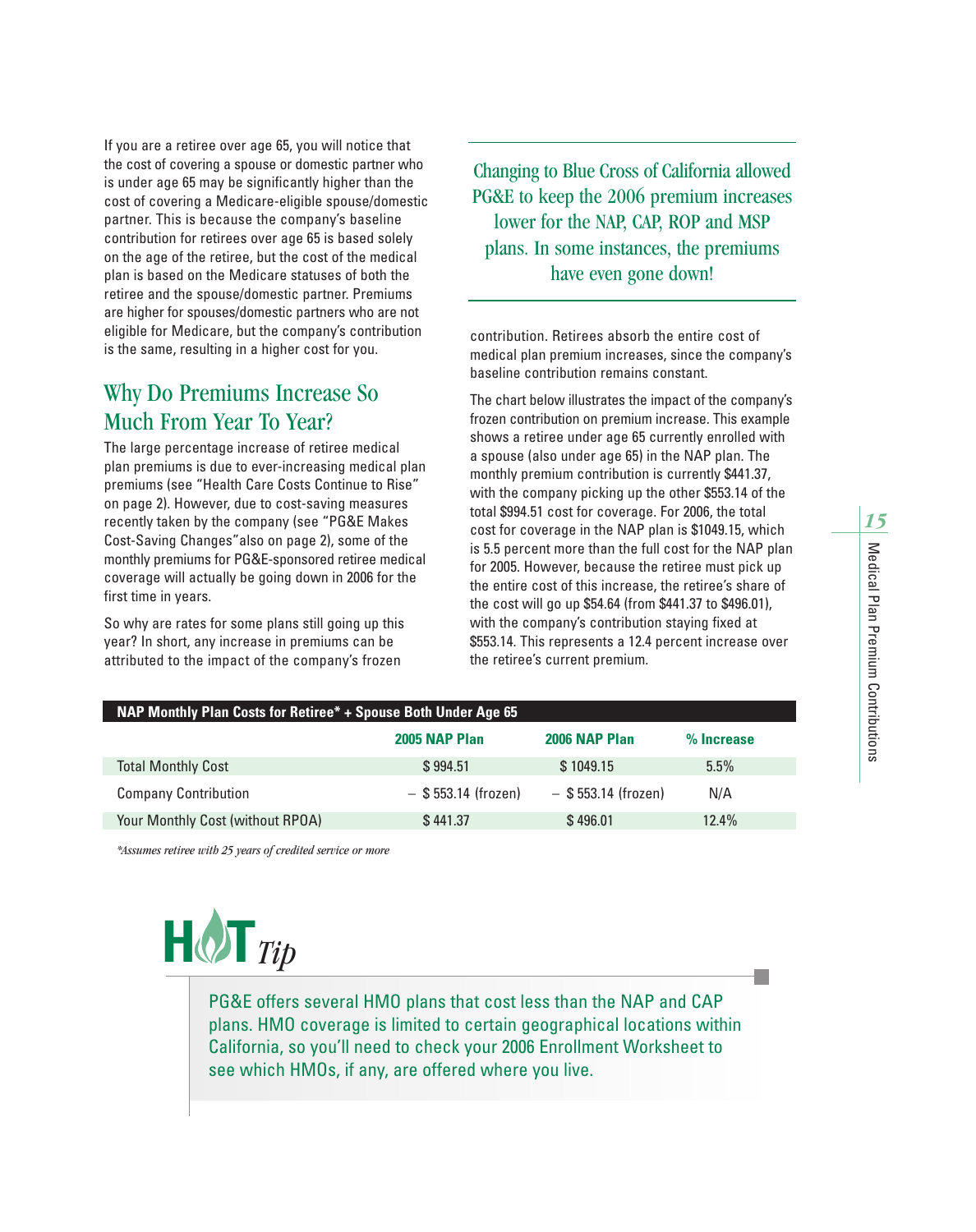### **Other**

### **IMPORTANT INFORMATION**

#### Medicare Part B Reimbursement for Disabled Retirees Under Age 65

In 2006, the company will continue to reimburse the full Medicare Part B premium to eligible disabled retirees and any of their disabled dependents who are under age 65 and who qualify for Social Security. If you are a retiree under age 65 and believe you or any of your dependents may qualify for Social Security due to a disability, please contact Allsup, Inc. at 888-339-0743. The company contracts with Allsup, Inc. to provide Social Security enrollment assistance, at no cost, to potentially qualifying disabled retirees. Once enrolled in Medicare, you are required to provide PG&E with a copy of your Medicare card.

#### Health Plans Cover Mastectomy-Related Services

Effective January 1, 1999, the Women's Health and Cancer Rights Act of 1998 mandated that group health plans covering mastectomies pay for certain reconstructive and related services following a mastectomy. For a member who is receiving benefits under a plan in connection with a mastectomy and who elects breast reconstruction, coverage will be provided in a manner determined in consultation with the attending physician and the patient for the following:

- reconstruction of the breast on which the mastectomy was performed
- surgery and reconstruction of the other breast to produce a symmetrical appearance
- prostheses and treatment of physical complications at all stages of the mastectomy, including lymphedemas.

Coverage of breast reconstruction will be subject to the deductibles and coinsurance limitations consistent with those established for other benefits under your plan. For more information, contact your medical plan directly.

#### Find Valuable Information About Your Benefits On the Internet

Take advantage of our benefit plan providers' Internet sites to access information about your personal benefit plans. Plan Web site addresses are listed on the outside back cover of this booklet.

Some Web sites allow you to:

- Confirm eligibility for yourself and your dependents
- Request new or replacement ID cards
- Check the status of your claims online
- Search for providers and/or switch primary care physicians
- Check drug formulary information or order drug refills
- Learn about health and wellness topics, such as fitness, nutrition and disease management.

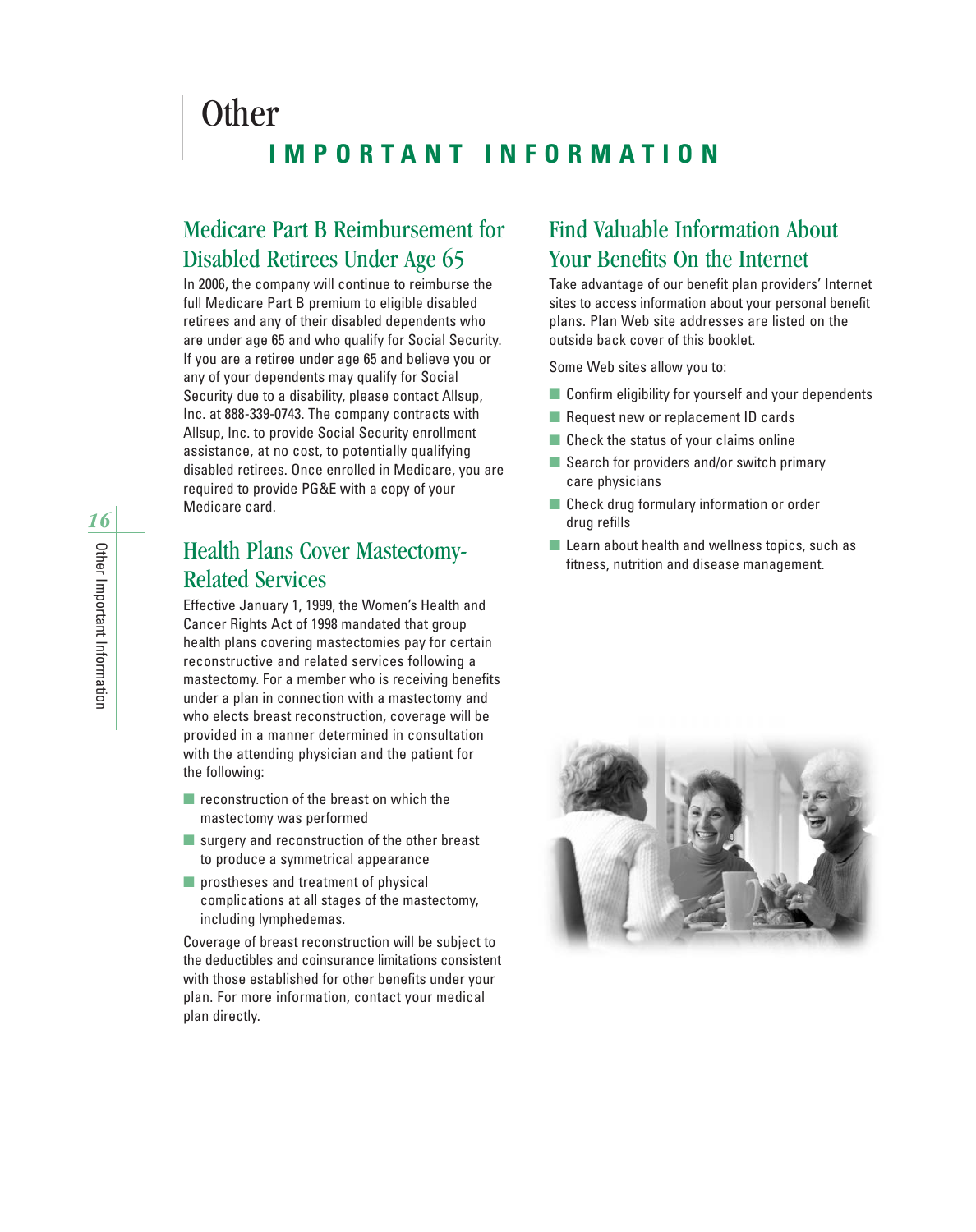#### **Retirees**

#### Employees Who Retired Prior To 2004

If you retired prior to January 1, 2004, you are automatically eligible for PG&E retiree medical plan coverage, unless you dropped coverage prior to January 1, 2003. (Note: Retirees who dropped coverage prior to 2003 are not eligible to re-enroll for PG&E medical coverage at any time.) In addition, if you had 10 or more years of credited service at retirement, you are eligible for a one-time allotment to a Retiree Premium Offset Account (see page 13).

#### Employees Who Retired In 2004 or Later

Bargaining unit employees who retired January 1, 2004, or later, and all Flex Plan employees who were hired January 1, 2004, or later must have at least 10 years of credited service upon retirement to be eligible for PG&E retiree medical plan coverage and a one-time allotment to a Retiree Premium Offset Account (RPOA).

Flex Plan employees who were hired prior to January 1, 2004, are automatically eligible for PG&E retiree medical plan coverage upon retirement, regardless of years of service. However, a minimum of 10 years of credited service is required to qualify for the one-time RPOA allotment.

If you drop PG&E retiree medical plan coverage during Open Enrollment, you must wait for a subsequent Open Enrollment period to re-enroll, as described below.

#### Re-Enrolling After Cancellation

Retirees who cancel medical plan coverage on or after January 1, 2003, will be allowed to re-enroll in a PG&E-sponsored medical plan during any subsequent Open Enrollment period. To initiate re-enrollment, **you must call the HR Service Center to request an Open Enrollment packet no later than September 1** of the year prior to the year for which you want to re-enroll. An enrollment packet will be mailed to your home immediately prior to Open Enrollment. Any coverage you elect during Open Enrollment will be effective the following January 1.

If you do not notify the HR Service Center by September 1, you will not be able to re-enroll for the upcoming year.

Please note that retirees who dropped PG&E retiree medical plan coverage prior to January 1, 2003, are not eligible to re-enroll for PG&E medical plan coverage.

#### Non-Payment of Premiums

If you do not pay your medical plan premiums, your coverage will be cancelled and you will not be able to re-enroll in a PG&E-sponsored medical plan again.

#### **Surviving Dependents**

As a surviving dependent (spouse, domestic partner or eligible dependent child) of a company employee or retiree, you are eligible for continued medical plan coverage if you were enrolled in a company-sponsored medical plan at the time of the employee's or retiree's death and you are not covered under another group plan (other than Medicare). **If you are a surviving dependent child**, you must also meet other eligibility criteria (see **Eligibility** on page B-3 of your *Summary of Benefits Handbook*).

#### If You Get Married

Surviving dependents who get married are no longer eligible to be covered under a PG&E-sponsored medical plan, even if the new spouse has no other medical coverage. If you get married, please notify the HR Service Center immediately to avoid penalties.

#### **Cancellation**

Surviving dependents who cancel medical plan coverage will not be able to enroll in a PG&E-sponsored medical plan again at any time in the future.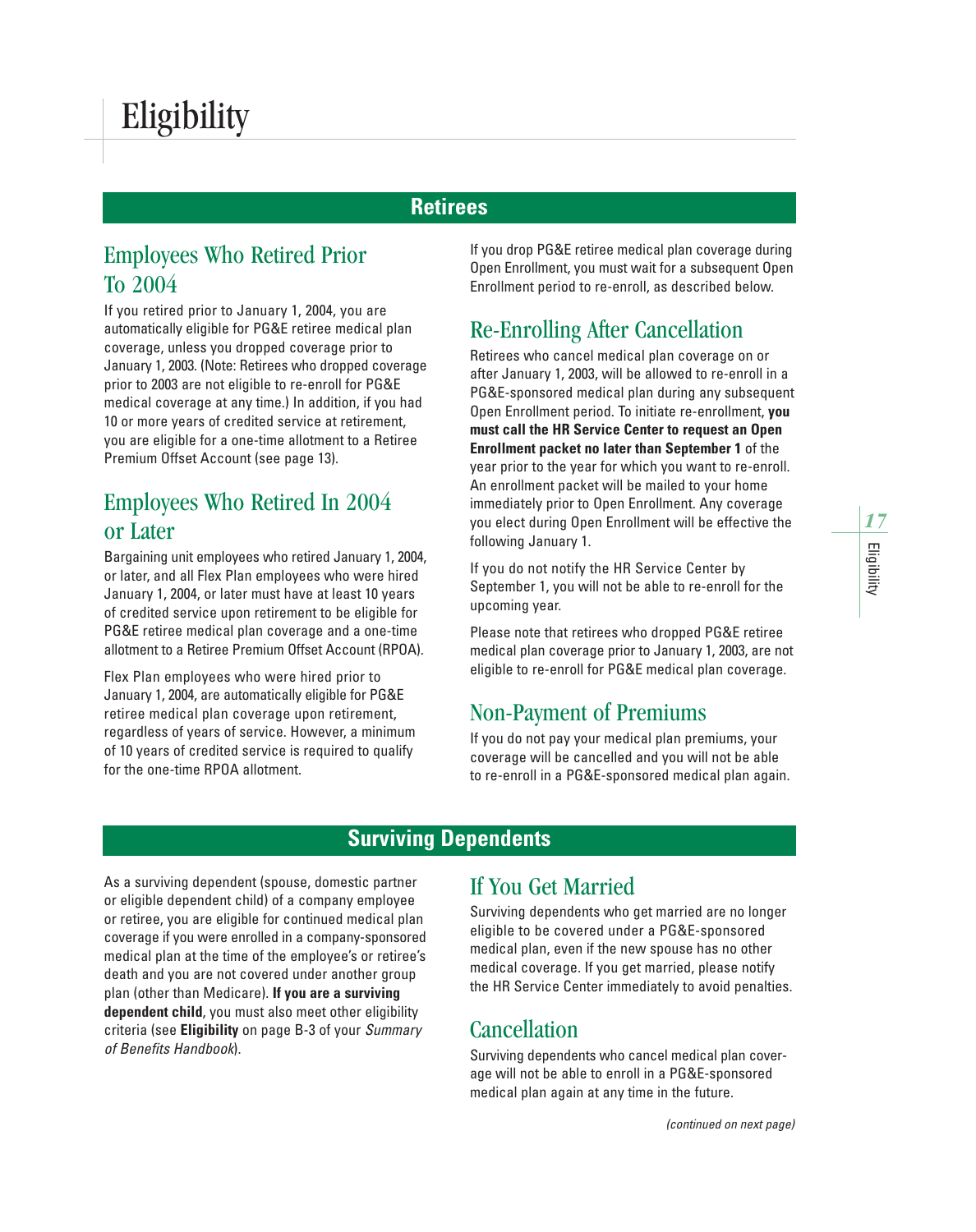#### Premiums

Surviving dependents pay the full cost of their required medical plan premiums, as the company does not make any baseline contributions towards the cost. See page 12 for additional information.

#### Non-Payment of Premiums

If you do not pay your medical plan premiums, your coverage will be cancelled and you will not be able to re-enroll in a PG&E-sponsored medical plan again.



#### **Dependents of Members**

#### Eligible Dependents

You may also enroll your eligible dependents in the company-sponsored medical plans. Eligible dependents include:

- Your legally married spouse or registered domestic partner; note that surviving dependents are not eligible for domestic partner benefits (see page 7 for updated information on the registry process for domestic partnerships)
- Your unmarried, dependent children who are under age 19, including step-children, children born during a domestic partner union, foster children, legally adopted children and children for whom you have been permanently appointed legal guardianship by a court; does not include the legal wards of your spouse



- The unmarried, dependent children of your registered domestic partner who are under age 19, including legally adopted children (for retirees only); does not include the legal wards of your domestic partner
- Your unmarried, dependent children age 19 through 23 who meet the IRS definition of an eligible dependent, whether or not you claim them as dependents on your income tax returns; retirees may also cover a registered domestic partner's children who meet the IRS criteria

- or -

■ Your disabled dependent children or those of your spouse/registered domestic partner who are age 19 or older, who are certified as disabled by a Doctor of Medicine (M.D.) or Doctor of Osteopathy (D.O.) and who have been approved by the company for continued coverage (see **Disabled Dependents** on page B-4 of your *Summary of Benefits Handbook* for more information).

#### Dependent Certification

If you have a child who is between the ages of 19 and 23, please be aware that you may be asked to re-certify your child's status as an IRS-eligible dependent each year. Dependents who lose eligibility during the year must be dropped within 31 days of the dependent's loss of eligibility. Call the HR Service Center at 415-972-7077 or 800-700-0057 to drop any ineligible dependents.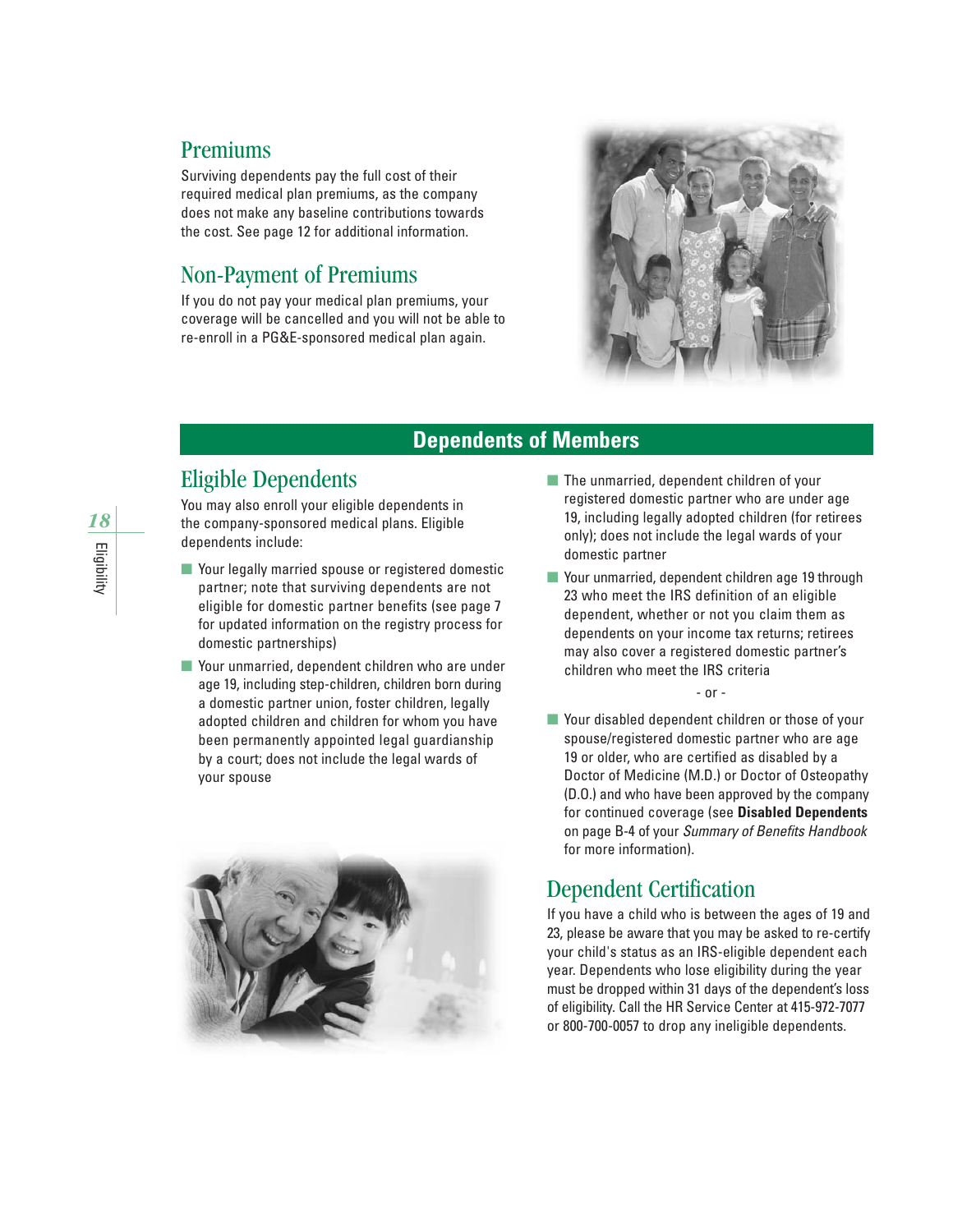#### Domestic Partner Tax Certification

If you are covering a domestic partner and/or the child(ren) of a domestic partner, you must re-certify their tax dependency each year. If you don't receive a "Certification of Tax Dependency for Domestic Partnerships" form for the upcoming tax year, please request a form by calling the HR Service Center at 415-972-7077 or 800-700-0057. Forms received after the end of the year will not be processed for 2006.

#### National Medical Support Notices

If the company receives a court-ordered judgment or decree requiring you to cover an eligible dependent child, the child will be automatically enrolled in your medical plan, pursuant to the court order or judgment. Coverage for the child will be effective the first of the month following enrollment by the company, and your medical plan premiums will be adjusted to reflect the coverage of the child, if applicable.

#### **Domestic Partner Dependents**

The State of California now considers a child born or adopted during the course of a registered domestic partnership to be a natural-born child to both partners regardless of who is the child's biological birth-parent — and, as such, will continue to be considered an eligible tax dependent for purposes of medical plan coverage in the event the domestic partnership is terminated. However, any child born to or adopted by your domestic partner prior to the establishment of your domestic partner union must be dropped from your PG&E medical plan within 31 days should your registered domestic partnership legally come to an end.



#### **IMPORTANT**

Remember, it is your responsibility to ensure that all the dependents you enroll for coverage are eligible. Dependents who lose eligibility during the year must be dropped within 31 days of the dependent's loss of eligibility. Members who cover ineligible dependents will be required to make restitution to the company, up to a maximum of \$7,500. Members who refuse to make restitution or who default on an agreement to repay the company will be subject to permanent cancellation of medical plan coverage through Pacific Gas and Electric Company.

To drop ineligible dependents, call the HR Service Center at 415-972-7077 or 800-700-0057.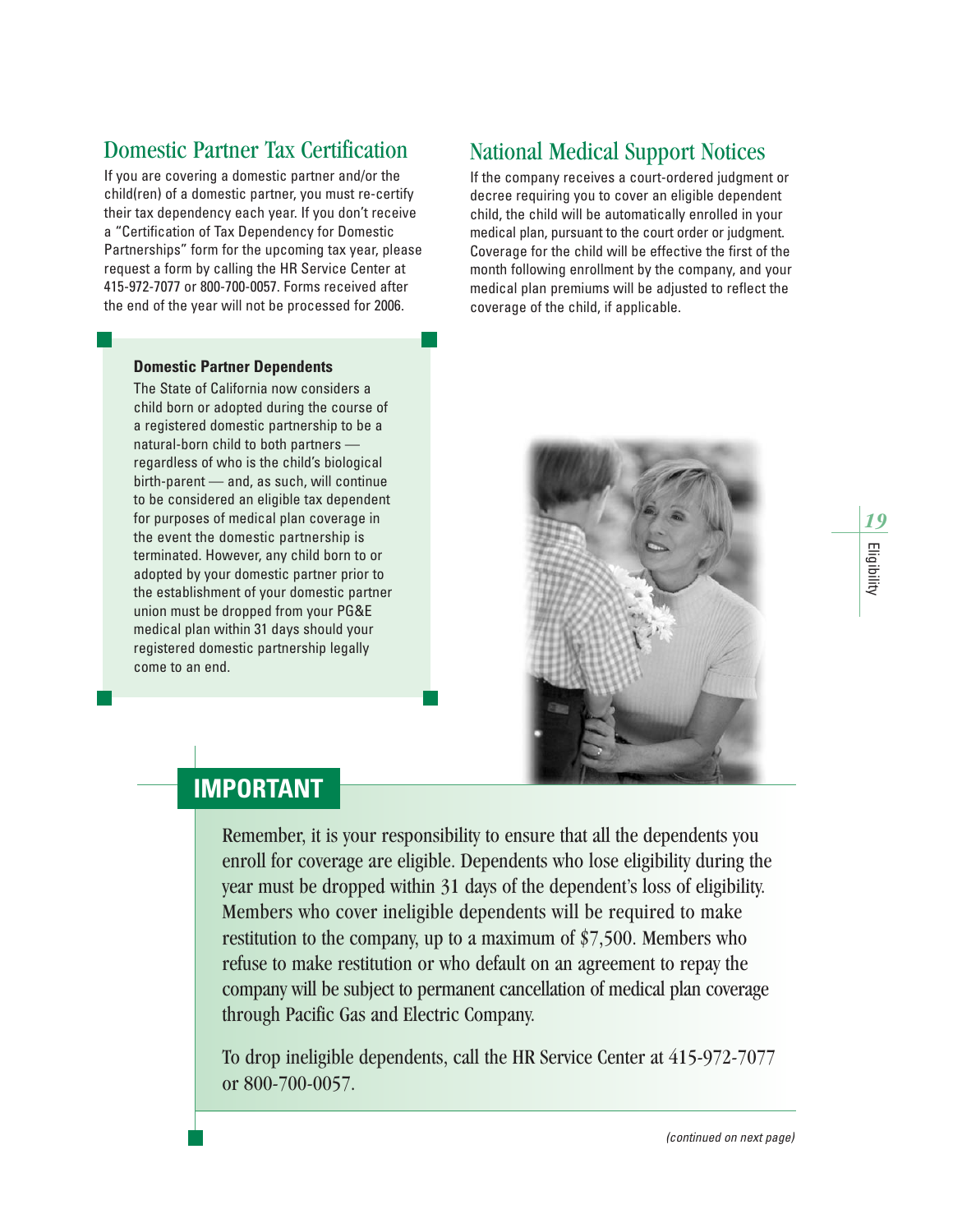#### **Ineligible Dependents**

Ineligible dependents include, but are not limited to:

- A legally separated, divorced or common-law spouse, even if a court orders you to provide medical coverage
- A domestic partner who has not been formally registered with a valid registry; or a former domestic partner (see page 7 for updated information on the registry process for domestic partnerships)
- Parents, step-parents, parents-in-law, grandparents and step-grandparents
- Former step-children or your step-children from a former domestic partner, unless you have adopted them or have been appointed permanent legal guardianship by a court
- Children age 19 through 23 who do not meet the current IRS definition of an eligible dependent
- Children age 24 and over, unless they have been approved for continued coverage under the disabled dependent provision
- Your disabled dependents if they have not been certified as disabled by a physician before they would otherwise cease to qualify as a dependent, or if they have not been approved by the company for continued coverage
- Married children or children who have entered the military (regardless of age or disability status)
- Children covered as dependents under the plan of another company/PG&E Corporation employee or retiree
- Grandchildren, nieces, nephews or other family members, unless you have legally adopted them or have been appointed permanent legal guardianship by a court

- or -

■ A family member or domestic partner who is a company/PG&E Corporation employee or retiree who has his or her own coverage through PG&E.

#### **IMPORTANT**

If your spouse/registered domestic partner is also a PG&E Utility or PG&E Corporation employee or retiree, only one of you may enroll each child as an eligible family member under any one benefit plan. In addition, you cannot cover your spouse/registered domestic partner if he or she has their own PG&Esponsored health coverage or is eligible for Flex Benefits.



*20*Eligibility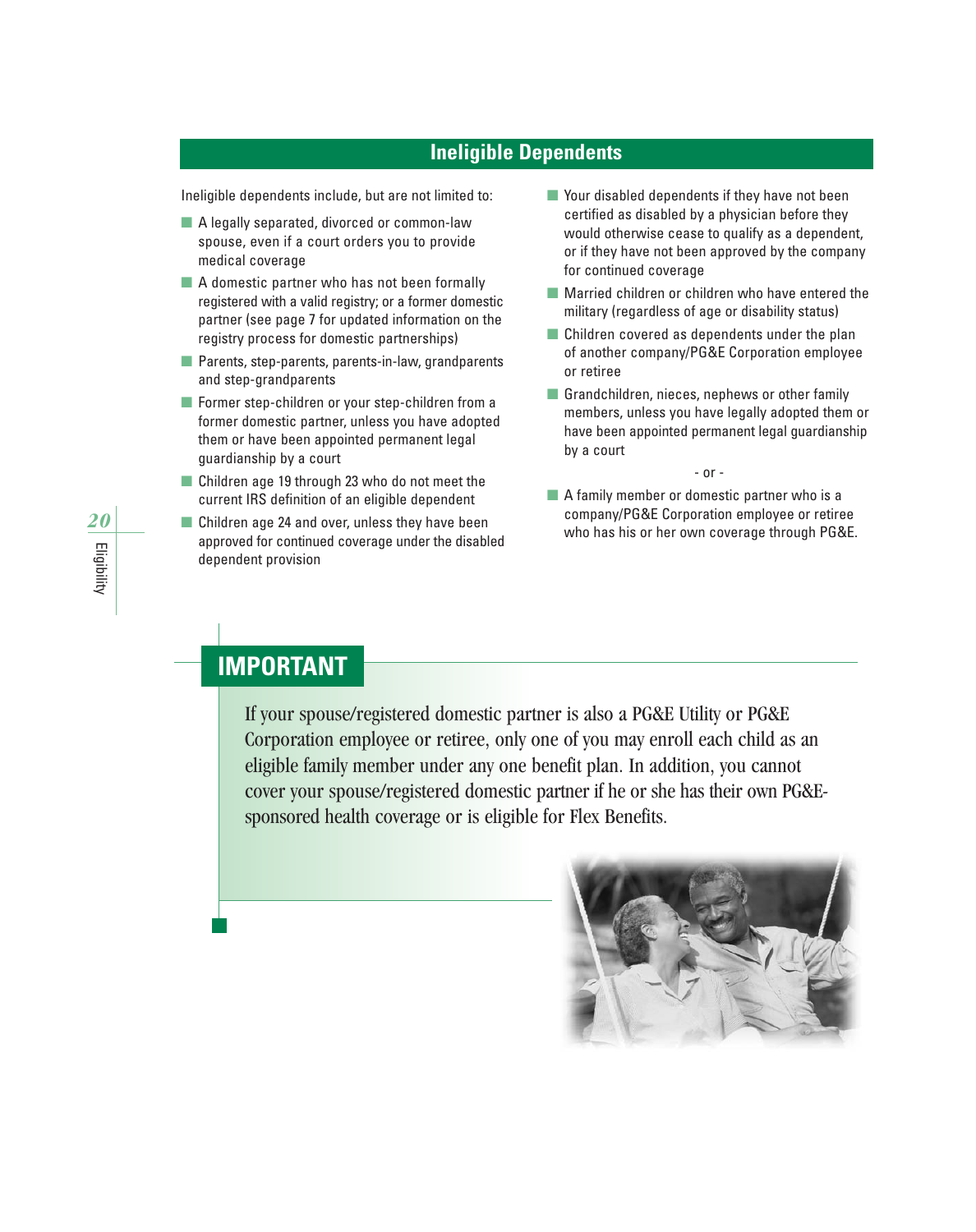### Change-In-Status

#### **EVENTS**

Once you enroll, the plan coverage you choose stays in effect for the entire calendar year. You may not make changes before the next Open Enrollment period unless you have an eligible change-in-status event, as listed below. If you're not currently enrolled in a PG&E-sponsored medical plan, these change-in-status events do not apply.

Any changes that you request typically must be consistent with your change-in-status event. For example, if you're a retiree and you get married, you may add your new spouse and stepchildren (if any). However, you cannot change medical plans. Similar rules apply to making changes to your election to use or not use a Retiree Premium Offset Account; mid-year changes will only be allowed if they are consistent with your change-in-status event. For more details, refer to your *Summary of Benefits Handbook* or call the HR Service Center at 415-972-7077 or 800-700-0057.

**PLEASE NOTE:** The withdrawal of a provider, i.e., doctor, medical group, hospital, etc. from your plan's network — or the fact that a provider you want to use is not part of the network — is not an eligible change-in-status event. If any of your providers withdraw from or do not contract with your medical plan's network, you must obtain services from a different provider within your plan's network for the rest of the year. You cannot change your medical plan during the year if your desired provider does not contract with your plan.

#### Eligible Change-in-Status Events

The following change-in-status events are only applicable to participants currently enrolled in a medical plan:

- Marriage or the establishment of a registered domestic partnership (retirees only)
- Dissolution of marriage (including final divorce or annulment), legal separation or termination of a domestic partnership; note that you cannot cover your ex-spouse on your company-sponsored medical plan, even if a court orders you to provide coverage
- Retiree or dependent becoming Medicare- or Medicaid-eligible
- The birth or adoption of a child, or your court-ordered appointment of permanent legal guardianship for a child

#### **IMPORTANT**

Call the HR Service Center within 31 days of any eligible change-instatus event (60 days for births and adoptions) if you need to make enrollment changes. Otherwise, you may not be able to add any dependents until the next Open Enrollment period.

**HR Service Center 415-972-7077 or 800-700-0057**

- A change in your spouse's/registered domestic partner's or dependent's employment that results in a gain or loss of medical plan coverage
- A change to or from full-time or part-time employment by your spouse/registered domestic partner or dependent(s), if medical plan eligibility is affected
- An unpaid leave of absence taken by your spouse/registered domestic partner that significantly impacts the cost of your benefits
- The death of your spouse/registered domestic partner or a dependent child
- Your dependent child reaching the plan's age limit, getting married or entering the military
- Your dependent child regaining eligibility.

#### If You Move Out of HMO Service Area

If you move out of your HMO's service area, you must call the HR Service Center within 31 days to select a new medical plan. If you don't, medical services you receive may not be covered. For more details, refer to page B-21 in your *Summary of Benefits Handbook.*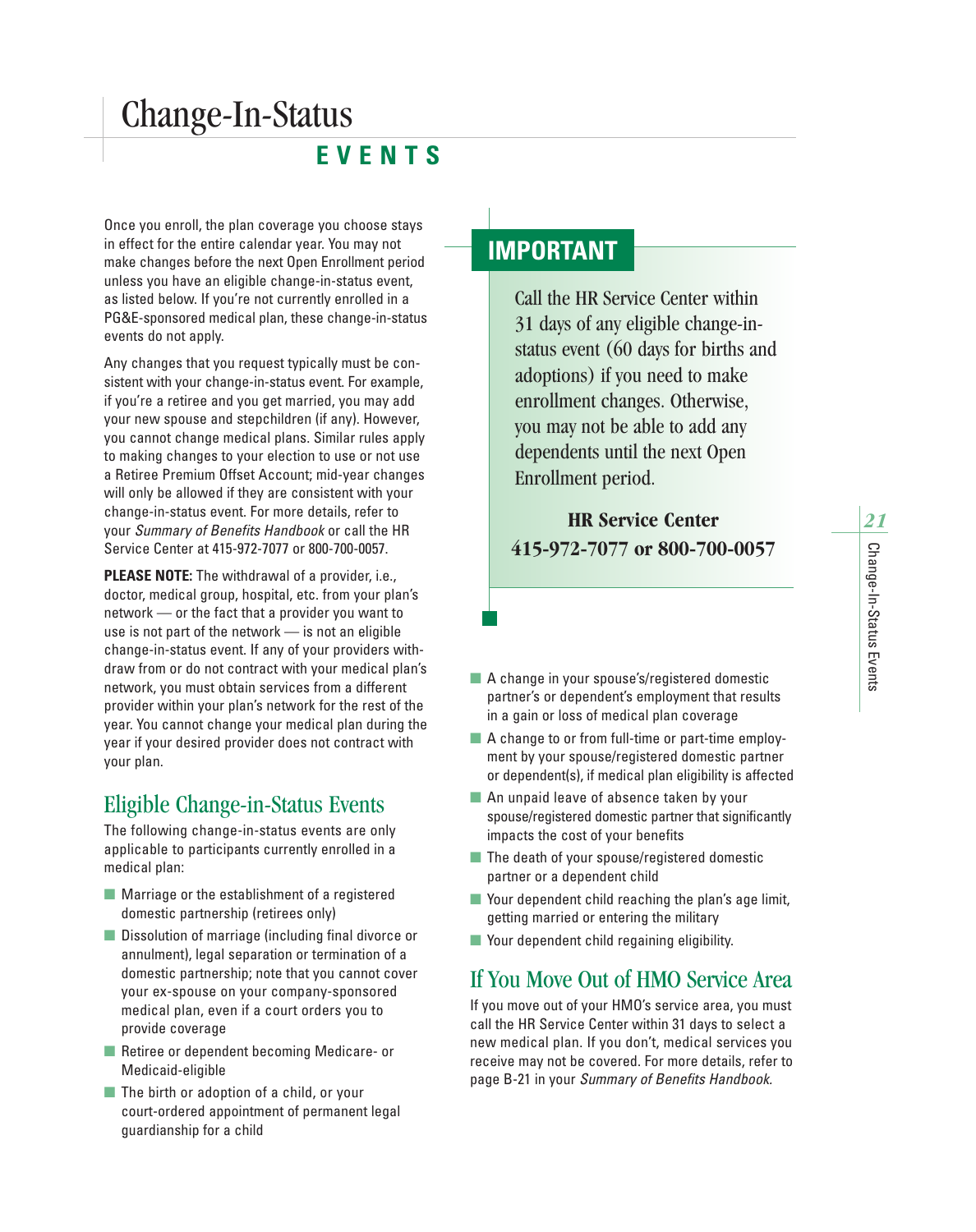### COBRA

#### When You, Your Spouse or Your Other Dependents Lose Coverage

The Consolidated Omnibus Budget Reconciliation Act (COBRA) allows you or your covered dependents to continue participation in the company's group health plans beyond the normal period if coverage is lost due to a "qualifying event," as defined by COBRA. Obtaining coverage through COBRA is at your own cost and may continue for a period of up to either 18 or 36 months, depending on the event.

#### **COBRA Qualifying Events**

- Divorce or legal separation from your spouse
- Loss of eligibility by you or your dependent child
- Your death, while covered as a plan participant

The company extends the same type of coverage rights to registered domestic partners and their children that it would extend to qualified beneficiaries under COBRA. Qualifying events to obtain this COBRA-like coverage are the same as those for spouses, including the dissolution of a registered domestic partnership.

Qualified dependents must be covered under your plan prior to the actual qualifying event. Dependents who are taken off your coverage before the event may have their right to continued health care coverage through COBRA jeopardized. You may be held financially responsible for providing health coverage for dependents dropped prematurely.

Dependents who are dropped during the Open Enrollment process may not qualify for continued coverage under COBRA since these rights are only triggered by certain qualifying events and specific notification to the company. If you are dropping a dependent during the Open Enrollment period and you are not sure whether or not your dependent is eligible for COBRA due to a qualifying event, please contact the HR Service Center. COBRA rights may be jeopardized if contact with the HR Service Center is not made within 60 days of the qualifying event.

For complete information on COBRA eligibility and qualifying events, please refer to your *Summary of Benefits Handbook* or your *2005 Summary of Material Modifications*.

#### If Your HMO Coverage Through COBRA Ends

For those qualified individuals who, on or after January 1, 2003, had a COBRA-qualifying event that allowed for 18 months of continuation coverage under federal law, California law (Cal-COBRA) allows an additional 18 months of continuation coverage through your HMO upon the exhaustion of your federal COBRA coverage. To obtain extended coverage through Cal-COBRA, you must send a written request to accept the extended coverage to your HMO within your HMO's specified timeframe. For application materials, cost or additional information, contact your HMO at least 60 days before your federal COBRA coverage terminates.

#### **IMPORTANT**

To request continued coverage through COBRA, you must notify the HR Service Center within 60 days of loss of coverage and complete a "Notice of a Qualifying Event" form.

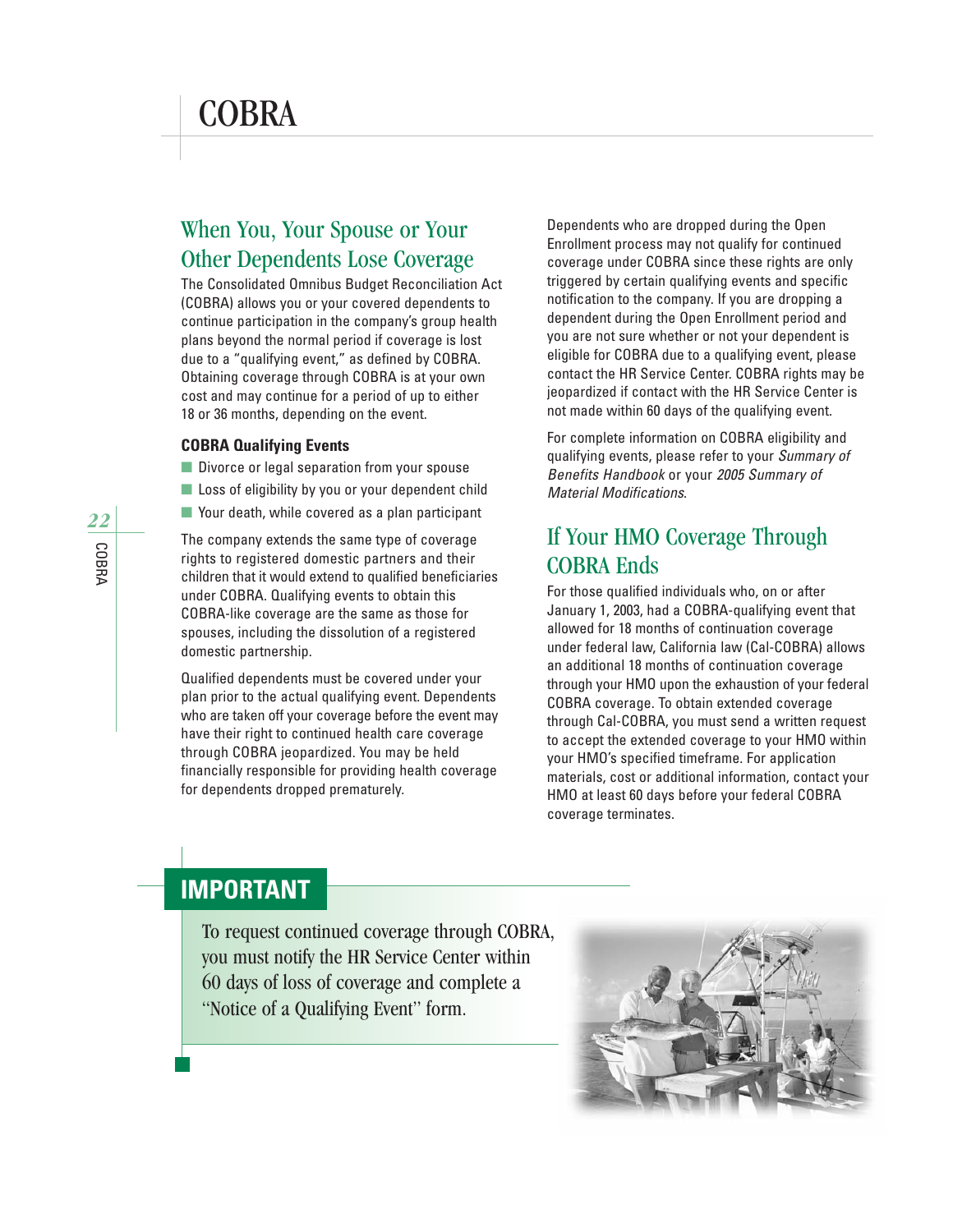### Medical Plan Options **FOR MEDICARE-ELIGIBLE MEMBERS**

Before you make a decision about your medical coverage, it is important to understand the differences between the Comprehensive Access Plan (CAP), the PG&E Medicare Supplemental Plan (MSP), the Retiree Optional Plan (ROP), Medicare Coordination of Benefits (COB) HMO Plans and Medicare HMOs (commonly referred to as Medicare Advantage Plans).

The following is a brief summary of how the plans work. For additional information, see the Comparison of Benefits Charts beginning on page 28. **Please note that the information on coordination of benefits with Medicare, discussed in this section, refers to medical services only, not prescription drug benefits.** Comprehensive prescription drug coverage is included in all the medical plans PG&E offers. However, there is no coordination of benefits with Medicare on prescription drugs. See the *Understanding Medicare Part D* booklet, included in your enrollment packet.

Regardless of which PG&E-sponsored plan you enroll in, prescription drug coverage is included in the plan.

**Therefore, you should not enroll in the newly offered Medicare Part D coverage through a separate Prescription Drug Plan (PDP).**

See the *Understanding Medicare Part D* booklet in your enrollment packet.

#### The Comprehensive Access Plan

This plan provides Medicare secondary coverage, plus primary prescription drug coverage. This means Medicare processes your claims first (except prescription drug claims, which are covered directly through Medco Health), and the Comprehensive Access Plan (CAP) processes your claims second. The CAP pays only the difference necessary to make your total reimbursement (Medicare's payment plus the CAP's payment) equal to the amount a non-Medicare member would receive. You may still be required to pay part of the claim.

**EXAMPLE:** Medicare covers laboratory services at 80 percent, while the CAP allows for total coverage of 90 percent. Therefore, the CAP will pay the 10 percent difference between 90 percent and 80 percent for lab claims. You would be responsible for paying the remaining 10 percent of the claim.

If you are Medicare-eligible, the CAP will pay this reduced amount, even if you haven't enrolled in Medicare. **To receive full benefits, be sure to enroll promptly in both Parts A and B of Medicare as soon as you become eligible.** However, as explained above and in the *Understanding Medicare Part D* booklet included in your enrollment packet, **PG&E recommends that you do** *not* **enroll in a Medicare Part D Prescription Drug Plan.**

The plan provides coverage worldwide, so care may be received from the physician or hospital of your choice. There is no network of providers, and you are not required to choose a primary care physician or go to a network provider to receive the highest level of benefits. For families with both Medicare and non-Medicare members, the non-Medicare members may want to use Blue Cross network providers, as described under the Retiree Optional Plan on the following page.

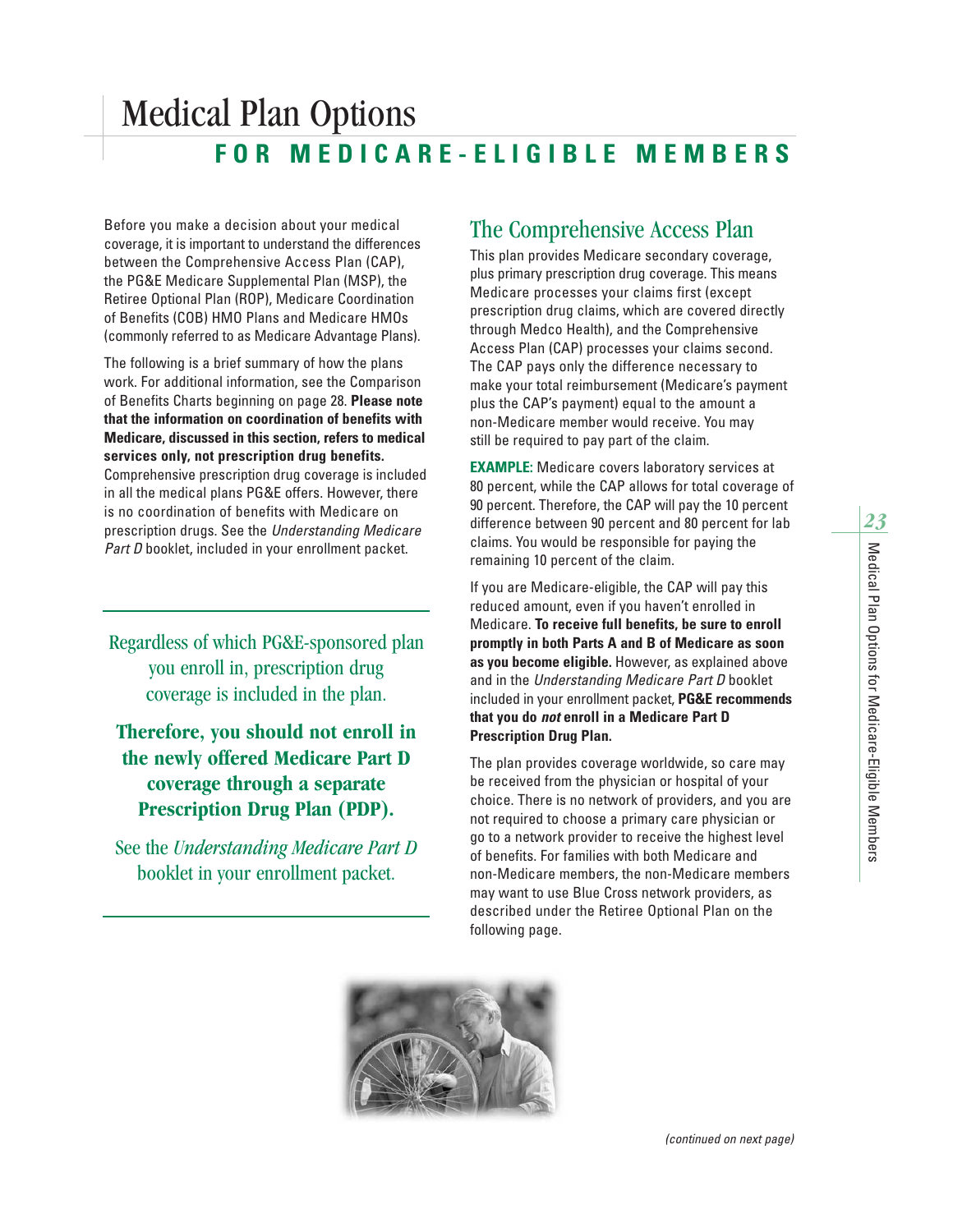#### Retiree Optional Plan (ROP)

This plan provides Medicare secondary coverage, plus primary prescription drug coverage. Claims are processed in a fashion similar to that of the Comprehensive Access Plan (CAP). The Retiree Optional Plan has a lower monthly premium cost than the other company-sponsored medical plans administered by Blue Cross, although it has higher out-of-pocket costs when services are actually used. Like all of the other medical plans, the Retiree Optional Plan offers comprehensive coverage in the event of a major illness and protects members against catastrophic costs.

**EXAMPLE:** Medicare covers laboratory services at 80 percent, while the ROP only covers 70 percent. Therefore, the ROP will not make any payment after Medicare processes the claim at 80 percent. You would be responsible for paying the remaining 20 percent of the claim.

You may use any provider nationwide without having your benefits reduced. For families with both Medicare and non-Medicare members, the non-Medicare members may want to use Blue Cross network providers. By using network providers, you can take advantage of Blue Cross' discounted, contracted rates which will lower your coinsurance and protect you against being billed for costs above "reasonable and customary." Medicare members are billed at Medicare's preferred rates and, therefore, don't need to be concerned about this.



#### The PG&E Medicare Supplemental Plan (MSP)

This plan provides Medicare secondary coverage, plus primary prescription drug coverage. Claims are processed first by Medicare. The plan then pays 80 percent of eligible expenses that are not paid by Medicare once a \$100 deductible is satisfied. The MSP is only available to retired employees on Medicare and their covered dependents who also have Medicare.

**EXAMPLE:** Medicare covers laboratory services at 80 percent. If your annual deductible has been met, the MSP will pay 80 percent of the remaining 20 percent, or 16 percent of the claim. You would be responsible for paying the remaining 4 percent of the claim.

There is a lifetime maximum of \$10,000 for medical plan benefits for each member and a separate lifetime maximum of \$10,000 for prescription drugs; however, every January the plan "restores" up to \$1,000 toward each of these two lifetime maximums.

#### Blue Shield and Health Net Medicare Coordination of Benefits (COB) HMO Plans (formerly known as "Medicare Supplemental Plans")

This type of plan provides medical care through the HMO's network of physicians and hospitals, and you pay designated copayments for the services that you receive from the HMO. In general, the HMO will coordinate all payments with Medicare, and you will not be responsible for any additional payments beyond the designated copayments. This plan gives you the option to seek coverage through the HMO's network of physicians and hospitals or to go outside the HMO network and receive coverage from Medicare only.

Enrollment in a Medicare COB HMO plan requires members to be enrolled in Medicare Parts A and B. By enrolling in one of these plans, you will also be enrolling in the HMO's Medicare Part D prescription drug coverage (see the *Understanding Medicare Part D* booklet, included in your enrollment packet). The Medicare COB HMO plans will verify Medicare status for all new enrollees. Members who enroll but who do not have Medicare Parts A and B, or who do not agree to enroll in the HMO's Medicare Part D coverage, will be switched to the Comprehensive Access Plan (CAP) administered by Blue Cross.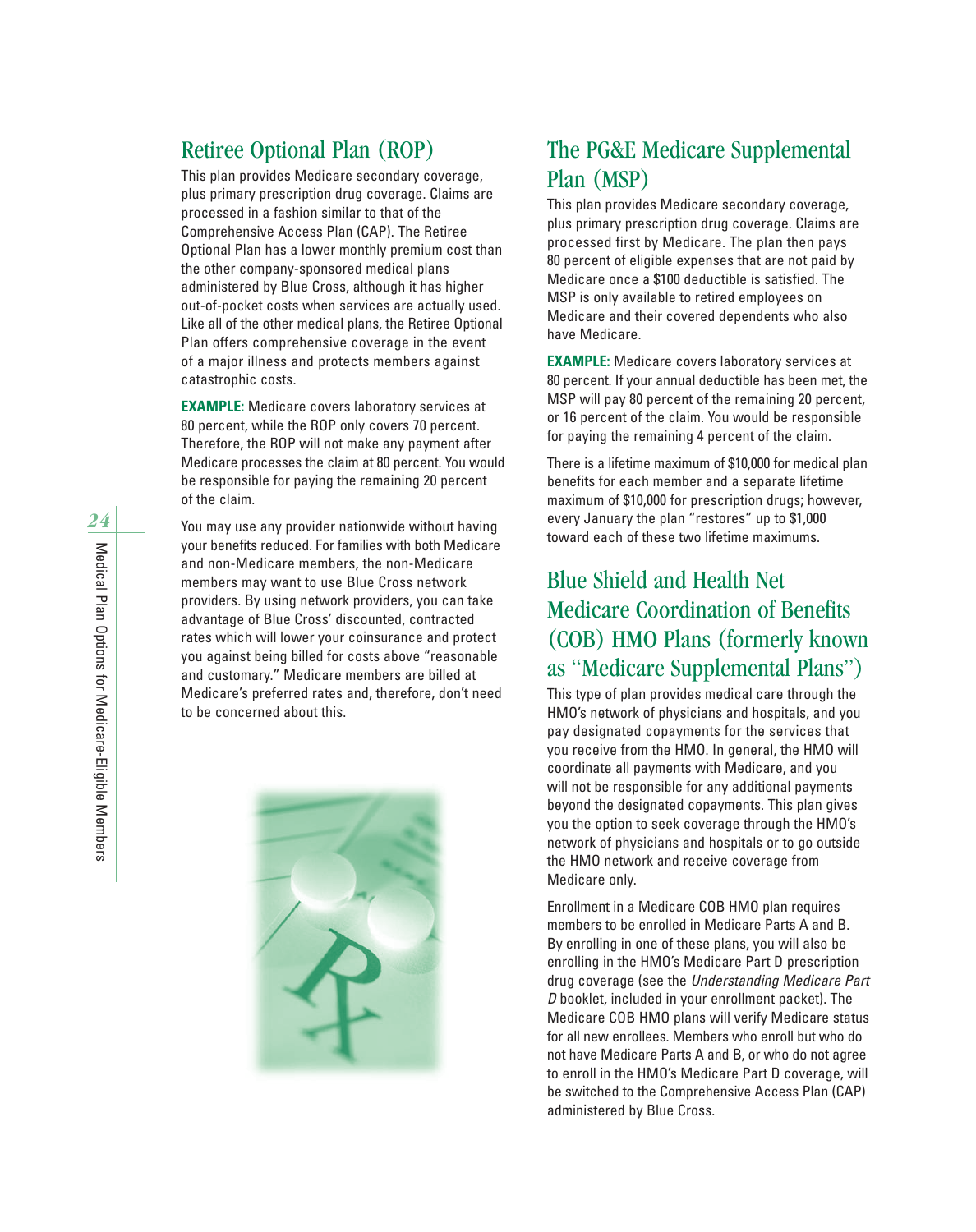

#### Medicare HMO Plans (also known as Medicare Advantage Plans)

A Medicare HMO operates like a Medicare COB HMO plan (see description on previous page), except it only allows you to seek coverage through the Medicare HMO's network of physicians and hospitals and requires that you assign or "give away" your Medicare benefits to the HMO. By doing so, you can no longer use your Medicare benefits outside of the Medicare HMO network. However, the premiums for Medicare HMO plans typically are lower than those for Medicare COB HMO plans.

If you enroll in a Medicare HMO plan, you will automatically be enrolled in the Medicare HMO's Part D prescription drug coverage, which is included as part of the Medicare HMO's benefits. Therefore, you should not enroll in Medicare Part D through a separate Prescription Drug Plan (PDP). See the *Understanding Medicare Part D* booklet included in your enrollment packet for more information.

The Medicare HMOs offered through PG&E include Kaiser Senior Advantage (North and South), PacifiCare Secure Horizons, and Health Net Seniority Plus. Unlike the other medical plan options, if you join a Medicare HMO and then decide its not the right plan for you, you will be allowed to disenroll from the Medicare HMO and switch to the CAP plan administered by Blue Cross, provided you do so **by April 30, 2006.** In addition, you may not cancel coverage after April 30, 2006, because of changes in federal regulations.

You can switch to only the CAP Plan before April 30, 2006, and you must pay the CAP Plan's higher premium for the remainder of the year. You must also complete a Medicare HMO disenrollment form to get back the full use of your Medicare benefits (see page 26 for more information on disenrolling from a Medicare HMO).

#### Important Enrollment Information for Medicare-Eligible Members

#### **For All of the Plans**

It is important to enroll in Medicare Parts A and B as soon as you or your dependents are eligible. You are usually enrolled automatically in Medicare Part A, which covers hospitalization at no cost to you, when you apply for Social Security benefits. However, you need to contact the Social Security Administration to enroll in Part B coverage, which covers doctor's office visits and certain other expenses. You will pay a separate premium to the Social Security Administration for Part B coverage. If you do not obtain both Medicare Parts A and B coverage for yourself and your Medicare-eligible dependents, your PG&E medical plan will not pay those charges that would have otherwise been covered by Medicare, nor will you be eligible to enroll in a Medicare COB HMO plan or Medicare HMO plan.

#### **For Medicare HMO Plans**

- When you first enroll in a Medicare HMO, a primary care physician (PCP) will be assigned to you and any dependents you enroll (see page 10). You may select a different PCP upon receipt of your membership ID card(s) in January. The PCP(s) you select must be from the Medicare HMO's special network, which may be different than the plan's network of doctors for members not enrolled in its Medicare HMO. The PCP must be located within 30 miles of your home. If this requirement is not met, the Medicare HMO will assign a PCP that is within a 30-mile radius.
- Kaiser members do not need to designate a primary care physician.
- You must sign a Medicare HMO Enrollment form that authorizes assignment of your Medicare benefits (Parts A and B) to the HMO and you will be enrolled in Medicare Part D through the HMO. When you call the HR Service Center to enroll, the company will send you the appropriate form to complete and return. If you do not receive the form within two weeks of requesting it, you should call the HR Service Center to inquire about the status of your request.
- You must have enrolled yourself and any eligible dependents in Medicare Parts A and B. Be sure to read the enclosed *Understanding Medicare Part D* booklet, included in your enrollment packet.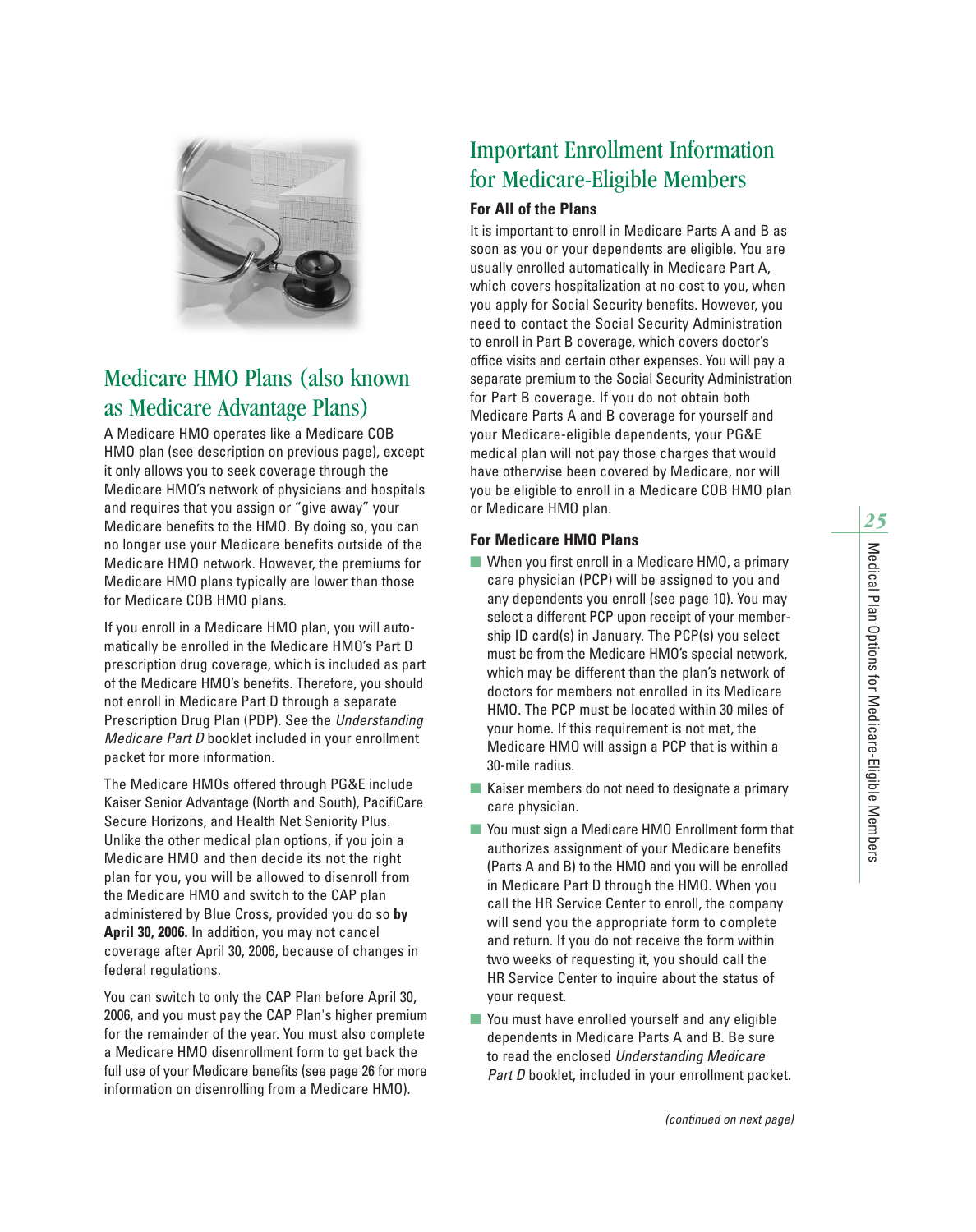If you do not meet these requirements or complete the Medicare HMO Enrollment form, you won't be able to join the Medicare HMO. Instead, you will default to the Comprehensive Access Plan (CAP) and be responsible for the premiums for that plan.

**Disenrolling From a Medicare HMO.** In 2006, if you want to disenroll from a Medicare HMO — for example, if you want to switch to a different plan or drop coverage altogether — you must notify the HR Service Center no later than April 30, 2006, and you must complete a "Medicare HMO Disenrollment Form" so the HMO can release your Medicare benefits back to you. This is a mandatory step in the disenrollment process and is necessary to ensure you receive maximum benefits and avoid unpaid claims.

To obtain a form, contact the HR Service Center and notify the company of your election to change medical plans. You will then be sent a disenrollment form, specific to the plan in which you are currently enrolled, to complete and return to the HR Service Center. If, for some reason, you do not receive a disenrollment form within two weeks of calling the HR Service Center, you should call again to inquire about the status of your request.





Using generic, mail-order and formulary drugs can save you money. A formulary is a list of drugs that a plan will cover.

- **Open Formulary** All brand drugs are covered at the normal copayment, or at a somewhat higher copayment if they are non-formulary drugs. The generic equivalent is often dispensed first or discounted.
- **Closed Formulary** A drug must be on the formulary list to be covered at the normal copayment; otherwise, the member pays full cost. The generic equivalent is used when available.

Some drugs may not be covered or may require special authorization from your plan. Check with the plan's member services department directly for specifics.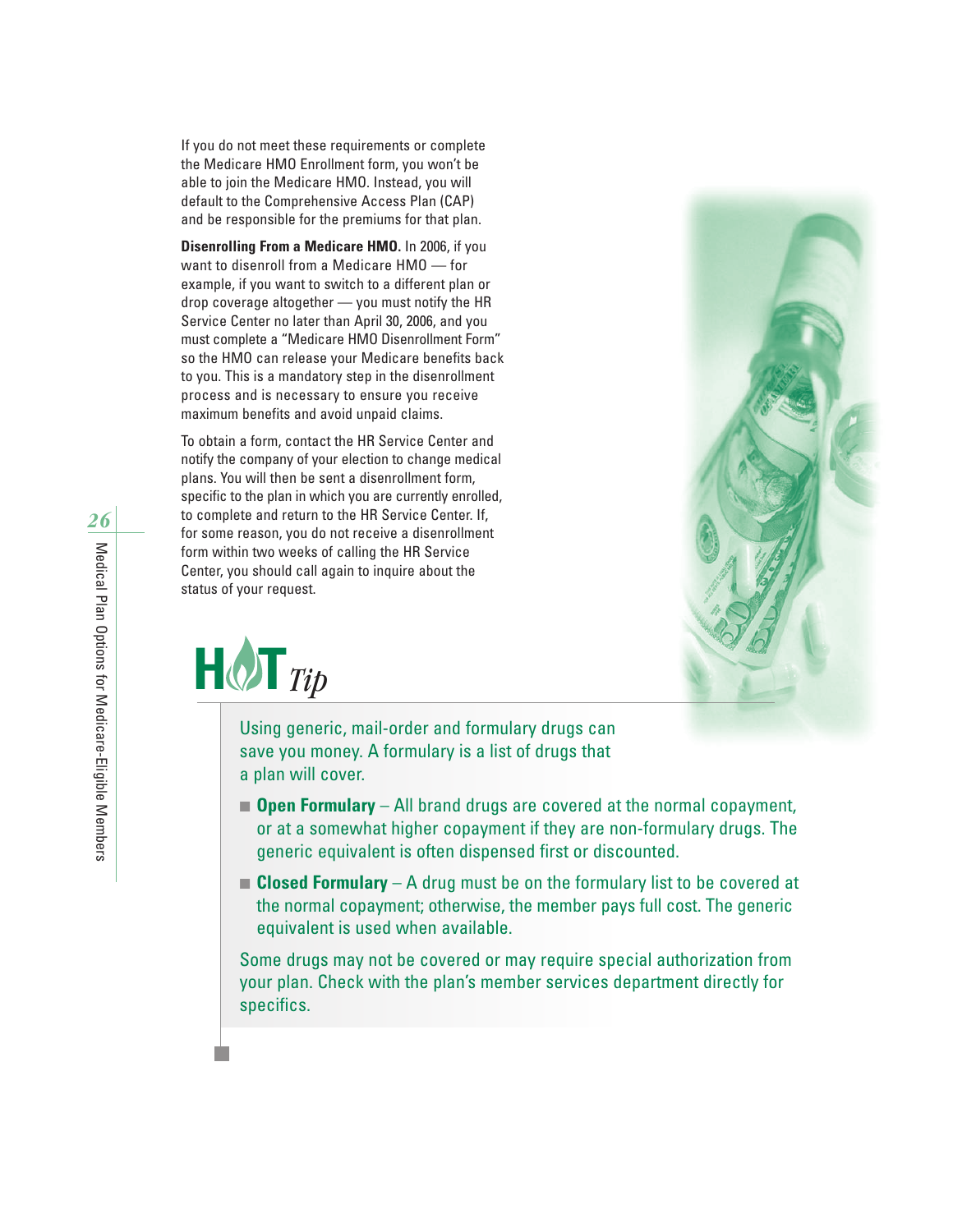### How Medicare Eligibility Affects

#### **YOUR MEDICAL PLAN OPTIONS**

The company offers a variety of medical plans based on where you live. Some plans provide different benefits for their members after they turn age 65 and/or become Medicare-eligible. The plan names may even change. For example, PacifiCare's corresponding Medicare plan is called Secure Horizons.

Review your 2006 Enrollment Worksheet for the specific plans available to you. Then, review the chart below to determine the corresponding medical plan available to any dependent(s) whose eligibility for Medicare is different than your own. **Don't forget to check the monthly premium contributions for each plan, which are listed on pages 39-40.**

| <b>Non-Medicare Plans</b>                                | <b>Corresponding Plan for Medicare-Eligible Members</b>                                          |
|----------------------------------------------------------|--------------------------------------------------------------------------------------------------|
| <b>Blue Shield HMO</b>                                   | Blue Shield Medicare COB HMO Plan                                                                |
| <b>Health Net HMO</b>                                    | Health Net Seniority Plus (Medicare HMO)*<br>$-$ or $-$<br>Health Net Medicare COB HMO Plan      |
| Kaiser North HMO                                         | Kaiser Senior Advantage North (Medicare HMO)*                                                    |
| Kaiser South HMO                                         | Kaiser Senior Advantage South (Medicare HMO)*                                                    |
| <b>PacifiCare HMO</b>                                    | <b>PacifiCare Secure Horizons (Medicare HMO)*</b>                                                |
| NAP Plan (Blue Cross) or<br><b>CAP Plan (Blue Cross)</b> | <b>CAP Plan (Blue Cross)</b><br>$-$ or $-$<br>PG&E Medicare Supplemental Plan (MSP) (Blue Cross) |
| Retiree Optional Plan (Blue Cross)                       | Retiree Optional Plan (Blue Cross)                                                               |

*\*If available in your area; based on your home ZIP Code*

**EXAMPLE:** You and your eligible dependent child are not eligible for Medicare, but your spouse is. You elect to enroll in the PacifiCare HMO plan. You and your child will be enrolled in PacifiCare, and your Medicare-eligible spouse will be enrolled in Secure Horizons, PacifiCare's Medicare HMO.

Please review the "Comparison of Benefits Charts for Members Under Age 65" beginning on page 29, and the "Comparison of Benefits Charts for Members on Medicare," beginning on page 34, to see the specific benefits offered by each plan.



For most plans, you can call the plan's nurse helpline for advice if you are ill, but uncertain about whether a doctor's visit is necessary. The nurse helpline is available 24 hours, 7 days a week.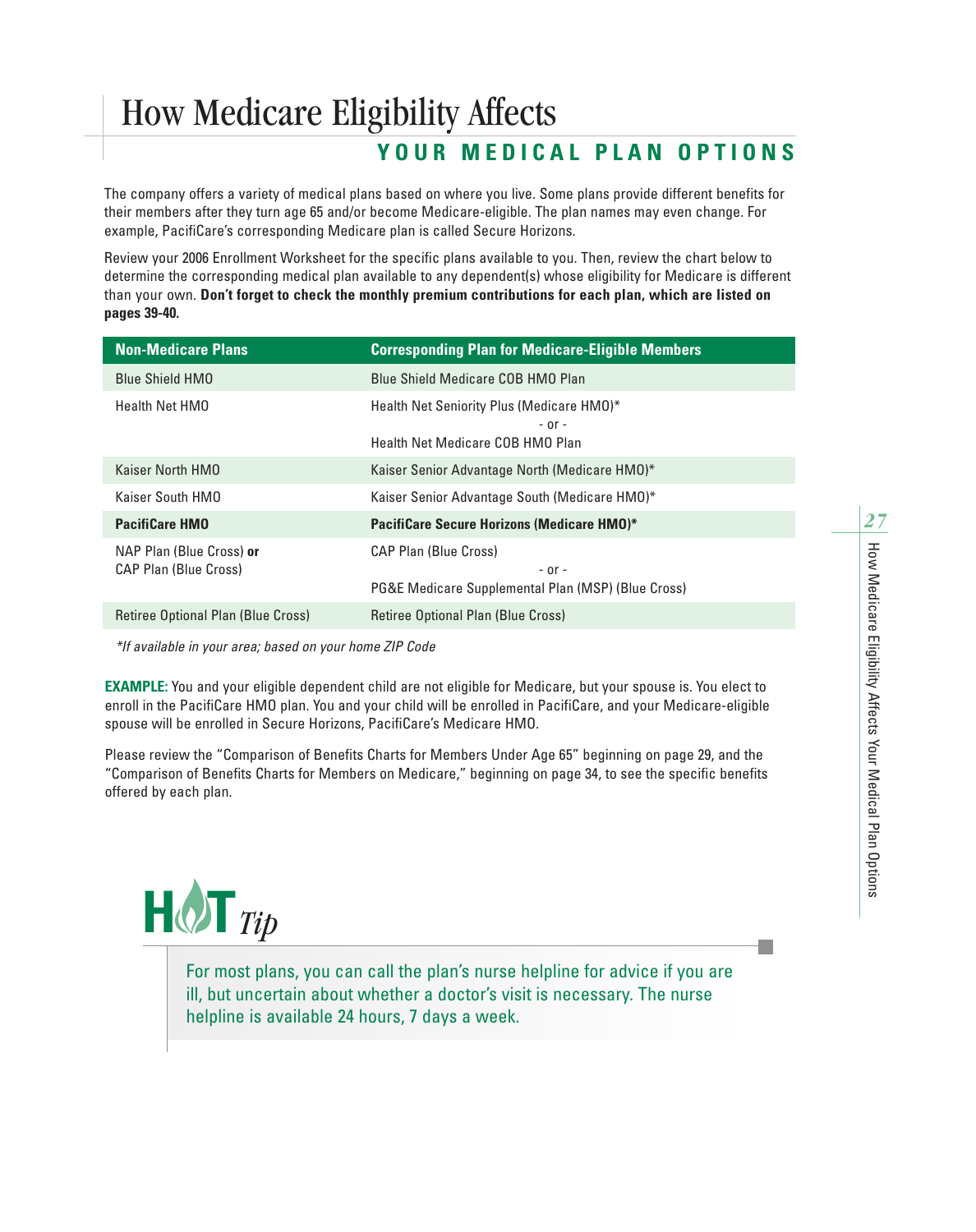### Comparison of Prescription Drug Benefits

#### **FOR THE NAP, CAP, ROP, AND MSP PLANS (DRUG BENEFITS ADMINISTERED BY MEDCO HEALTH)**

The following table summarizes the prescription drug benefits for members enrolled in Blue Cross-administered plans. Plan benefits are administered by Medco Health. Please note that the Medco Health out-of-pocket maximum must be met separately from the Blue Cross out-of-pocket maximum. Also, Some drugs may not be covered or may require special authorization from your plan. For specific information about a plan's prescription drug coverage, call the plan's member services department directly or visit its Web site at the Internet address listed on the outside back cover.

For general information regarding the prescription drug coverage provided by each HMO, refer to **Outpatient Prescription Drugs** on the Comparison of Benefits charts that follow. For more specific information about an HMO's drug coverage, call the HMO's member services department directly, or visit its Web site at the Internet address listed on the outside back cover.

| <b>Provisions</b>                                                                                                | <b>Retiree Optional Plan</b><br>(ROP) Members                                                                                                                                                      | <b>NAP and CAP</b><br><b>Members</b>                                                                                                                                                                                                                                                                                                                                                                                                                                                                                  | <b>PG&amp;E Medicare</b><br><b>Supplemental Plan (MSP)</b><br><b>Members</b>                                                                                       |
|------------------------------------------------------------------------------------------------------------------|----------------------------------------------------------------------------------------------------------------------------------------------------------------------------------------------------|-----------------------------------------------------------------------------------------------------------------------------------------------------------------------------------------------------------------------------------------------------------------------------------------------------------------------------------------------------------------------------------------------------------------------------------------------------------------------------------------------------------------------|--------------------------------------------------------------------------------------------------------------------------------------------------------------------|
| <b>Retail Drug</b><br><b>Purchases</b>                                                                           | 60% after deductible at any<br>retail pharmacy                                                                                                                                                     | First three 30-day supplies at a<br>participating pharmacy: 85% for<br>generics, 75% for brand names.<br>Refills beyond 90 days and coverage<br>at non-participating pharmacies: 80%<br>for generics, 70% for brand names.<br><b>Generic Incentive Provision applies</b><br>(see below).                                                                                                                                                                                                                              | 75% after deductible. Generic<br>Incentive Provision applies (see<br>below).                                                                                       |
| <b>Medco By Mail</b><br>(Mail-Order)<br><b>Purchases</b>                                                         | 70% after deductible for<br>90-day supply                                                                                                                                                          | 90% for generic drugs and 80% for<br>brand-name drugs. Generic Incentive<br>Provision applies (see below).                                                                                                                                                                                                                                                                                                                                                                                                            | 80% after deductible. Generic<br>Incentive Provision applies (see<br>below).                                                                                       |
| <b>Generic Incentive</b><br><b>Provision</b>                                                                     | <b>Not Applicable</b>                                                                                                                                                                              | Member is responsible for paying the difference between the price of a<br>generic drug and a brand-name drug, plus coinsurance, if purchasing a<br>brand-name drug when a generic version is available. Please note that<br>any generic-brand price differential you pay is a non-covered expense<br>and, thus, does not count towards your annual out-of-pocket maximum<br>(see below). Drugs that are listed on Medco Health's "Narrow Therapeutic<br>List" will be excluded from this mandatory generic provision. |                                                                                                                                                                    |
| <b>Deductible</b>                                                                                                | \$200 per person; no family<br>maximum. Retail and mail-order<br>deductible is combined.                                                                                                           | No deductible                                                                                                                                                                                                                                                                                                                                                                                                                                                                                                         | \$100 per person (sperate from<br>medical plan deductible). Retail<br>and mail-order deductible is<br>combined.                                                    |
| <b>Out-of-Pocket</b><br><b>Maximum</b>                                                                           | \$1,500 per person up to a family<br>maximum of \$3,000. Out-of-<br>pocket maximum coordinates<br>the retail drug plan with the<br>mail-order drug plan; does not<br>coordinate with medical plan. | \$500 per person up to a family<br>maximum of \$1,000. Out-of-pocket<br>maximum coordinates the retail drug<br>plan with the mail-order drug plan;<br>does not coordinate with medical<br>plan. Non-covered expenses, such as<br>generic-brand price differentials, are<br>not eligible expenses and, thus, will<br>not be covered by the plan after your<br>annual out-of-pocket maximum is met.                                                                                                                     | None                                                                                                                                                               |
| <b>Lifetime Maximum</b>                                                                                          | No lifetime maximum                                                                                                                                                                                | No lifetime maximum                                                                                                                                                                                                                                                                                                                                                                                                                                                                                                   | \$10,000 per person, with up to<br>\$1,000 restored annually (does<br>not apply to drugs purchased<br>before 2004); separate from<br>medical plan lifetime maximum |
| <b>Infertility, Sexual</b><br><b>Dysfunction, Memory</b><br><b>Enhancement and</b><br><b>Contraceptive Drugs</b> | 50% after deductible                                                                                                                                                                               | 50% for both retail and mail-order<br>plan, unless medically necessary.<br>Medically necessary drugs are<br>covered at standard reimbursement<br>rates. Generic Incentive Provision<br>applies (see above).                                                                                                                                                                                                                                                                                                           | Covered only to treat serious<br>medical conditions. Generic<br><b>Incentive Provision applies</b><br>(see above).                                                 |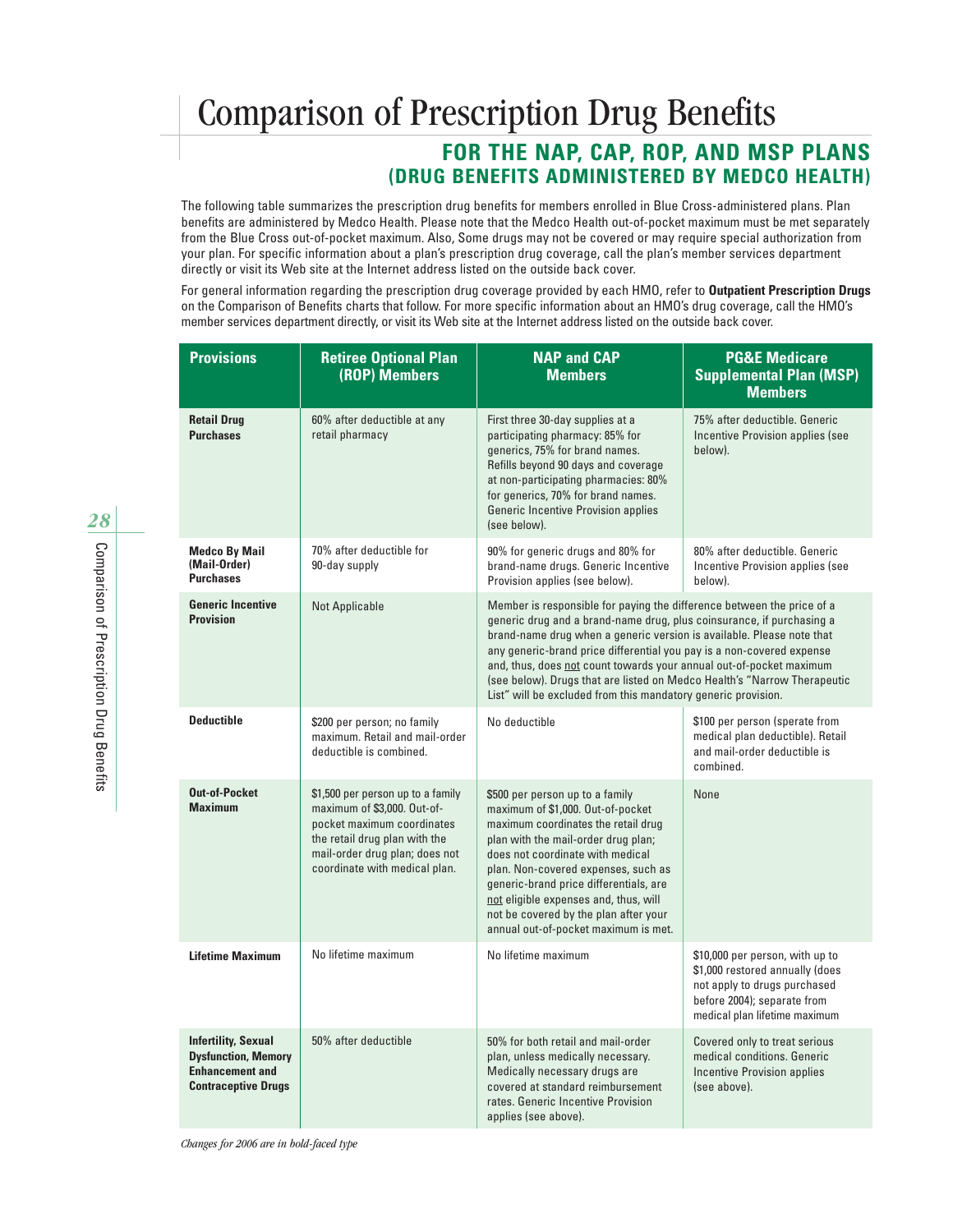#### **FOR MEMBERS UNDER AGE 65**

This benefit chart is a summary only. Refer to your health plan's Evidence of Coverage (EOC) for details. The EOC is the binding document between the health plan and its members. In case of conflict between this benefit chart and the EOC, the EOC will prevail.

| <b>Provisions</b>                                                               | <b>Health Net HMO</b>                                                                                                                                                                                                                                                                                       |
|---------------------------------------------------------------------------------|-------------------------------------------------------------------------------------------------------------------------------------------------------------------------------------------------------------------------------------------------------------------------------------------------------------|
| General                                                                         | Only providers affiliated with Health Net HMO. No pre-existing condition exclusions.                                                                                                                                                                                                                        |
| <b>Hospital Stay</b>                                                            | No charge; includes intensive and coronary care                                                                                                                                                                                                                                                             |
| <b>Skilled</b><br><b>Nursing Facility</b>                                       | No charge; 100-day limit. Excludes custodial care.                                                                                                                                                                                                                                                          |
| <b>Emergency Room</b><br>Care                                                   | \$25/visit for emergencies (waived if admitted). Must notify Health Net within 48 hours.                                                                                                                                                                                                                    |
| <b>Outpatient</b><br><b>Hospital Care</b>                                       | \$10/visit                                                                                                                                                                                                                                                                                                  |
| <b>Office Visits</b>                                                            | Office visit - \$10<br>Home visit $-$ \$10                                                                                                                                                                                                                                                                  |
| <b>Urgent Care Visits</b>                                                       | \$10/visit                                                                                                                                                                                                                                                                                                  |
| <b>Routine Physical</b><br><b>Examinations</b>                                  | \$10/visit for basic Periodic Health Evaluation                                                                                                                                                                                                                                                             |
| <b>Immunizations</b><br>and Injections                                          | Included in office visit. No charge for allergy injections if no visit with physician.                                                                                                                                                                                                                      |
| <b>Eye Examinations</b>                                                         | \$10/vist                                                                                                                                                                                                                                                                                                   |
| <b>X-rays and Lab Tests</b>                                                     | No charge                                                                                                                                                                                                                                                                                                   |
| <b>Pre-Admission Testing</b>                                                    | No charge                                                                                                                                                                                                                                                                                                   |
| <b>Home Health Care</b>                                                         | No charge                                                                                                                                                                                                                                                                                                   |
| <b>Hospice Care</b>                                                             | No charge                                                                                                                                                                                                                                                                                                   |
| <b>Outpatient</b><br><b>Physical Therapy</b>                                    | \$10/visit; provided as long as significant improvement is expected.                                                                                                                                                                                                                                        |
| <b>Outpatient</b><br><b>Prescription Drugs</b>                                  | RETAIL (up to 30-day supply): \$5 copay for generic formulary, \$15 copay for brand formulary, and \$35 copay for<br>non-formulary. Some drugs require preauthorization. MAIL-ORDER drugs (through the plan): two times retail copay<br>for up to a 90-day supply. No annual maximum; open formulary.       |
| <b>Mental Health*</b><br><b>Inpatient Care</b><br><b>Outpatient Care</b>        | Severe mental illness (same as parity diagnosis): No charge; no day limit. Other mental illnesses: No charge for up to<br>30 days/calendar year for crisis intervention.<br>Severe mental illness (same as parity diagnosis): \$10/visit; no visit limit. Other mental illnesses: \$20/visit; 20 visits per |
| <b>Alcohol and Drug Care</b><br><b>Inpatient Care</b><br><b>Outpatient Care</b> | calendar year.<br>Covered by separate Alcohol and Drug Care Program with referral by ValueOptions<br>Covered by separate Alcohol and Drug Care Program with referral by ValueOptions                                                                                                                        |
| <b>Durable Medical</b><br><b>Equipment</b>                                      | No charge; preauthorization required. See plan EOC for limitations and exclusions.                                                                                                                                                                                                                          |
| Chiropractic/<br><b>Acupuncture Care</b>                                        | Not covered                                                                                                                                                                                                                                                                                                 |

*\*Coverage for mental health is provided through the HMO only, not ValueOptions. Changes for 2006 are in bold-faced type*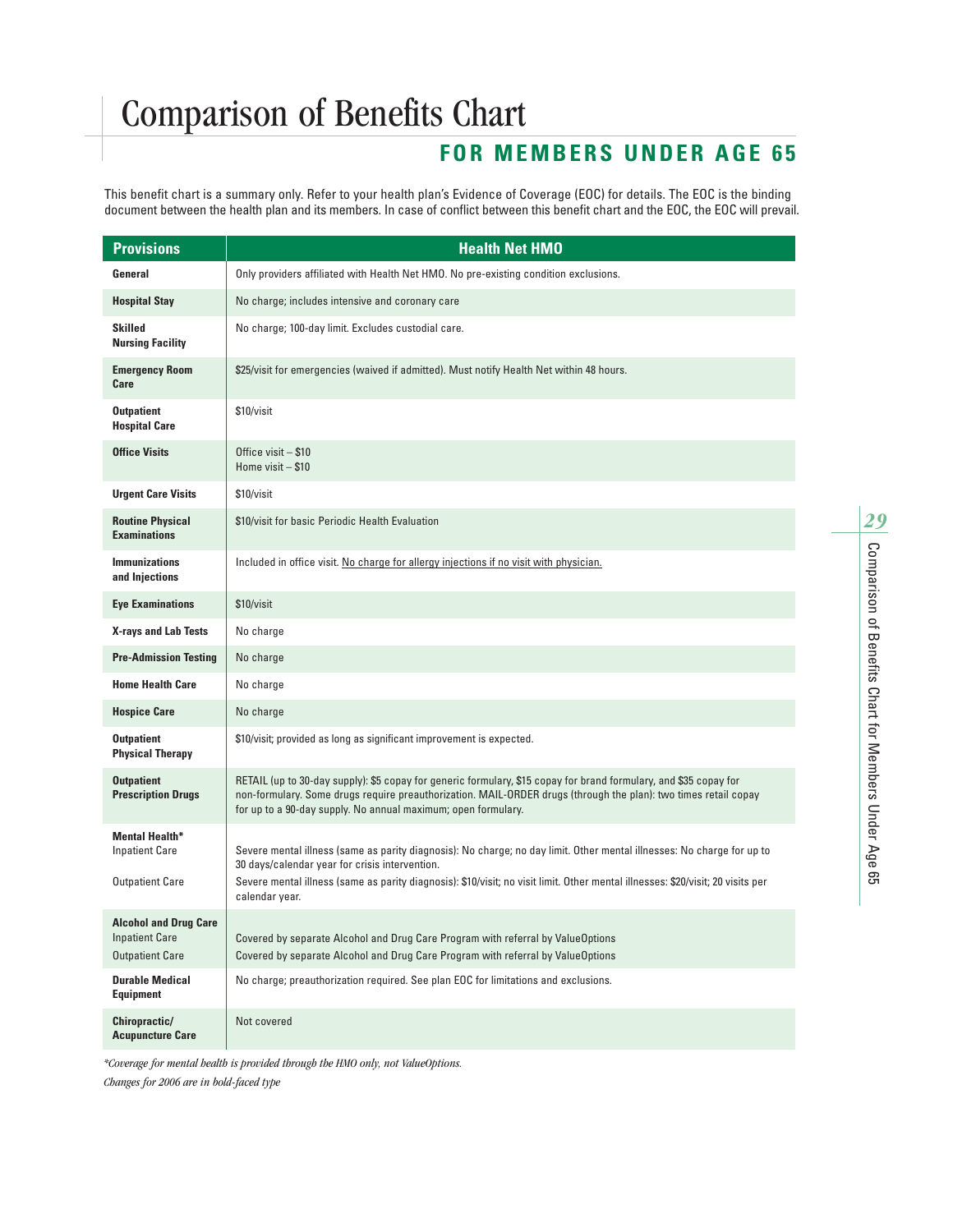#### **FOR MEMBERS UNDER AGE 65**

This benefit chart is a summary only. Refer to your health plan's Evidence of Coverage (EOC) for details. The EOC is the binding document between the health plan and its members. In case of conflict between this benefit chart and the EOC, the EOC will prevail.

| <b>Provisions</b>                                                               | <b>Kaiser North HMO</b>                                                                                                                                                                                                                            | <b>Kaiser South HMO</b>                                                                                                                                                                                                                            |  |  |  |
|---------------------------------------------------------------------------------|----------------------------------------------------------------------------------------------------------------------------------------------------------------------------------------------------------------------------------------------------|----------------------------------------------------------------------------------------------------------------------------------------------------------------------------------------------------------------------------------------------------|--|--|--|
| General                                                                         | Services provided at Kaiser Permanente Hospitals and Offices by<br>Kaiser Permanente doctors. No pre-existing condition exclusions.                                                                                                                | Services provided at Kaiser Permanente Hospitals and Offices by<br>Kaiser Permanente doctors. No pre-existing condition exclusions.                                                                                                                |  |  |  |
| <b>Hospital Stay</b>                                                            | No charge; includes intensive and coronary care.                                                                                                                                                                                                   | No charge; includes intensive and coronary care.                                                                                                                                                                                                   |  |  |  |
| <b>Skilled</b><br><b>Nursing Facility</b>                                       | No charge to members in service area for up to 100 days per<br>benefit period when prescribed by a plan physician. Not covered<br>for members living outside of service area.                                                                      | No charge to members in service area for up to 100 days per<br>benefit period when prescribed by a plan physician. Not covered<br>for members living outside of service area.                                                                      |  |  |  |
| <b>Emergency Room</b><br>Care                                                   | \$25/visit for emergencies (waived if admitted).<br>Must notify Kaiser within 24 hours.                                                                                                                                                            | \$25/visit for emergencies (waived if admitted).<br>Must notify Kaiser within 24 hours.                                                                                                                                                            |  |  |  |
| <b>Outpatient</b><br><b>Hospital Care</b>                                       | \$10 per procedure for outpatient surgery; \$10/visit for all other<br>outpatient services may apply.                                                                                                                                              | \$10 per procedure for outpatient surgery;. \$10/visit for all other<br>outpatient services may apply.                                                                                                                                             |  |  |  |
| <b>Office Visits</b>                                                            | Office visit - \$10<br>Home visit - No charge                                                                                                                                                                                                      | Office visit - \$10<br>Home visit - No charge                                                                                                                                                                                                      |  |  |  |
| <b>Urgent Care Visits</b>                                                       | \$10/visit                                                                                                                                                                                                                                         | \$10/visit                                                                                                                                                                                                                                         |  |  |  |
| <b>Routine Physical</b><br><b>Examinations</b>                                  | \$10/visit                                                                                                                                                                                                                                         | \$10/visit                                                                                                                                                                                                                                         |  |  |  |
| <b>Immunizations</b><br>and Injections                                          | \$10/visit for immunizations and allergy testing if no office visit;<br>\$5/visit for allergy injections if no office visit.                                                                                                                       | \$10/visit for immunizations and allergy testing if no office visit;<br>\$5/visit for allergy injections if no office visit.                                                                                                                       |  |  |  |
| <b>Eye Examinations</b>                                                         | \$10/visit for screening/refraction; lenses and frames not covered.                                                                                                                                                                                | \$10/visit for screening/refraction; lenses and frames not covered.                                                                                                                                                                                |  |  |  |
| <b>X-rays and Lab Tests</b>                                                     | No charge                                                                                                                                                                                                                                          | No charge                                                                                                                                                                                                                                          |  |  |  |
| <b>Pre-Admission Testing</b>                                                    | No charge                                                                                                                                                                                                                                          | No charge                                                                                                                                                                                                                                          |  |  |  |
| <b>Home Health Care</b>                                                         | No charge to members in service area when prescribed by<br>a plan physician. Not covered for members living outside of<br>service area.                                                                                                            | No charge to members in service area when prescribed by<br>a plan physician. Not covered for members living outside of<br>service area.                                                                                                            |  |  |  |
| <b>Hospice Care</b>                                                             | No charge to members in service area when prescribed by a plan<br>physician. Not covered for members living outside of service area.                                                                                                               | No charge to members in service area when prescribed by a plan<br>physician. Not covered for members living outside of service area.                                                                                                               |  |  |  |
| <b>Outpatient</b><br><b>Physical Therapy</b>                                    | \$10/visit; therapy is given if in the judgment of a plan physician<br>significant improvement is achievable.                                                                                                                                      | \$10/visit; therapy is given if in the judgment of a plan physician<br>significant improvement is achievable.                                                                                                                                      |  |  |  |
| <b>Outpatient</b><br><b>Prescription Drugs</b>                                  | \$10 copay for up to 100-day supply when obtained at a plan<br>pharmacy or through plan's mail-order; no annual maximum;<br>closed formulary.                                                                                                      | \$10 copay for up to 100-day supply when obtained at a plan<br>pharmacy or through the plan's mail-order; no annual maximum;<br>closed formulary.                                                                                                  |  |  |  |
| <b>Mental Health*</b><br><b>Inpatient Care</b><br><b>Outpatient Care</b>        | No charge for up to 30 days per calendar year; no day limit for<br>mental health parity diagnoses.<br>\$10/visit (individual), \$5/visit (group) for up to 20 visits per calendar                                                                  | No charge for up to 30 days per calendar year; no day limit for<br>mental health parity diagnoses.<br>\$10/visit (individual), \$5/visit (group) for up to 20 visits per calendar                                                                  |  |  |  |
| <b>Alcohol and Drug Care</b><br><b>Inpatient Care</b><br><b>Outpatient Care</b> | year; no visit limit for mental health parity diagnoses.<br>No charge for detoxification. Also covered by separate Alcohol and<br>Drug Care Program with referral by ValueOptions (inpatient only).<br>\$10/visit (individual); \$5/visit (group). | year; no visit limit for mental health parity diagnoses.<br>No charge for detoxification. Also covered by separate Alcohol and<br>Drug Care Program with referral by ValueOptions (inpatient only).<br>\$10/visit (individual); \$5/visit (group). |  |  |  |
| <b>Durable Medical</b><br><b>Equipment</b>                                      | No charge to members in service area when prescribed by a<br>plan physician. See plan EOC for limitations and exclusions.<br>Not covered for members living outside of service area.                                                               | No charge to members in service area when prescribed by a<br>plan physician. See plan EOC for limitations and exclusions.<br>Not covered for members living outside of service area.                                                               |  |  |  |
| Chiropractic/<br><b>Acupuncture Care</b>                                        | Not covered                                                                                                                                                                                                                                        | Not covered                                                                                                                                                                                                                                        |  |  |  |

*\*Coverage for mental health is provided through the HMO only, not ValueOptions. Changes for 2006 are in bold-faced type*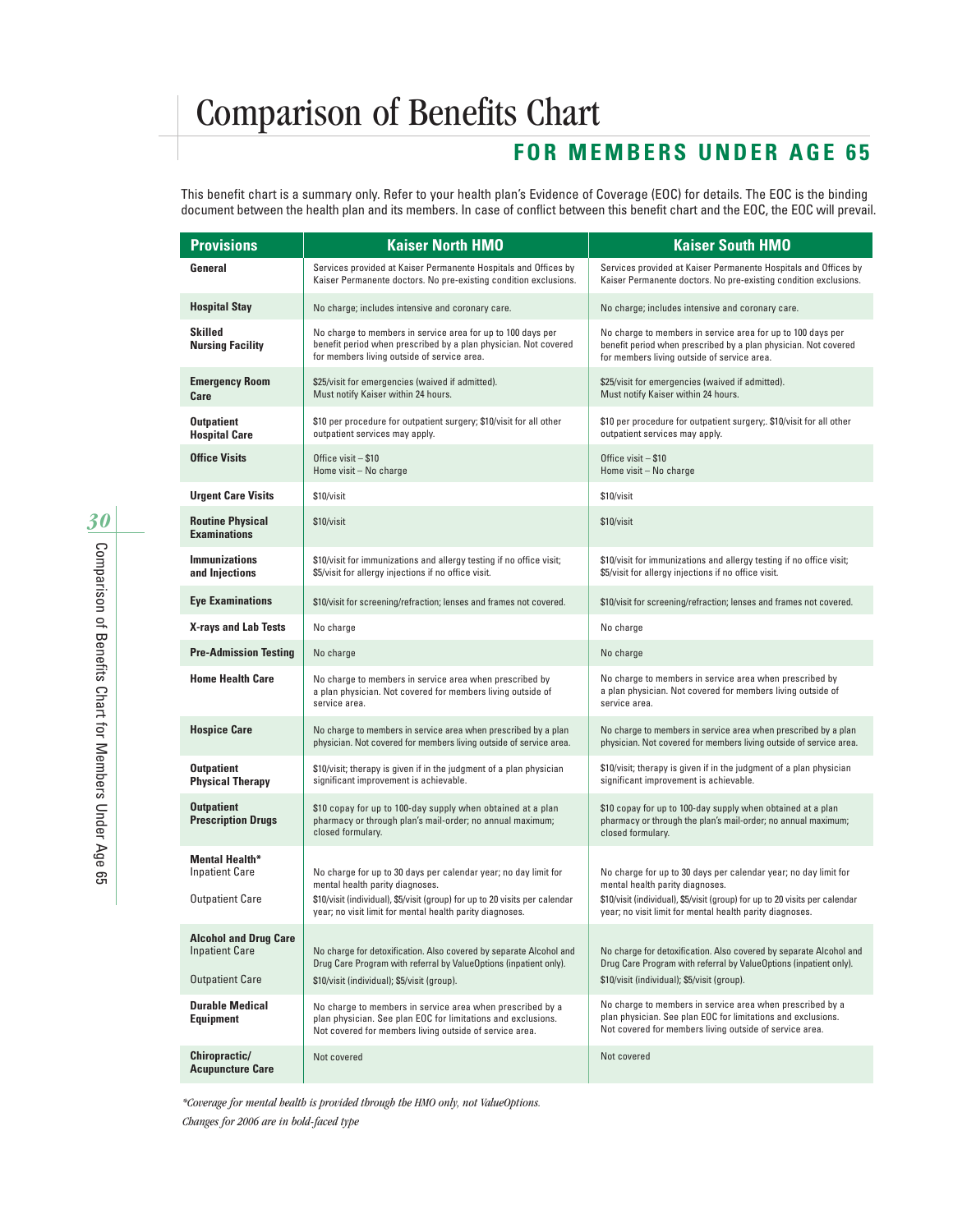#### **FOR MEMBERS UNDER AGE 65**

This benefit chart is a summary only. Refer to your health plan's Evidence of Coverage (EOC) for details. The EOC is the binding document between the health plan and its members. In case of conflict between this benefit chart and the EOC, the EOC will prevail.

| <b>Provisions</b>                                                               | <b>PacifiCare HMO</b>                                                                                                                                                                                                                                                                                                                                               | <b>Blue Shield HMO</b>                                                                                                                                                                                                                                                                                       |  |  |  |  |
|---------------------------------------------------------------------------------|---------------------------------------------------------------------------------------------------------------------------------------------------------------------------------------------------------------------------------------------------------------------------------------------------------------------------------------------------------------------|--------------------------------------------------------------------------------------------------------------------------------------------------------------------------------------------------------------------------------------------------------------------------------------------------------------|--|--|--|--|
| General                                                                         | Only providers affiliated with PacifiCare HMO. No pre-existing<br>condition exclusions.                                                                                                                                                                                                                                                                             | Members access the Blue Shield HMO network. No pre-existing<br>condition exclusions.                                                                                                                                                                                                                         |  |  |  |  |
| <b>Hospital Stay</b>                                                            | No charge for semi-private room; includes intensive and<br>coronary care                                                                                                                                                                                                                                                                                            | No charge                                                                                                                                                                                                                                                                                                    |  |  |  |  |
| <b>Skilled</b><br><b>Nursing Facility</b>                                       | No charge; 100 days per calendar year from first treatment,<br>per disability                                                                                                                                                                                                                                                                                       | No charge; 100-day limit                                                                                                                                                                                                                                                                                     |  |  |  |  |
| <b>Emergency Room Care</b>                                                      | \$25/visit for emergencies (waived if admitted as an inpatient).<br>Must notify PacifiCare within 24 hours.                                                                                                                                                                                                                                                         | \$25/visit for emergencies (waived if admitted). Member needs<br>to contact PCP within 24 hours of service.                                                                                                                                                                                                  |  |  |  |  |
| <b>Outpatient</b><br><b>Hospital Care</b>                                       | \$50/visit                                                                                                                                                                                                                                                                                                                                                          | \$10/visit                                                                                                                                                                                                                                                                                                   |  |  |  |  |
| <b>Office Visits</b>                                                            | Office visit $-$ \$10<br>Home visit $- $10$                                                                                                                                                                                                                                                                                                                         | Office visit - \$10; \$30 without referral (Access+ Specialist) -<br>must be in the same Medical Group or IPA.<br>Home visit $- $10$                                                                                                                                                                         |  |  |  |  |
| <b>Urgent Care Visits</b>                                                       | \$25/visit                                                                                                                                                                                                                                                                                                                                                          | \$10/visit                                                                                                                                                                                                                                                                                                   |  |  |  |  |
| <b>Routine Physical</b><br><b>Examinations</b>                                  | \$10/vist                                                                                                                                                                                                                                                                                                                                                           | \$10/visit according to health plan schedule                                                                                                                                                                                                                                                                 |  |  |  |  |
| <b>Immunizations</b><br>and Injections                                          | Included in office visit                                                                                                                                                                                                                                                                                                                                            | Included in office visit. No charge for allergy injections if no<br>visit with physician.                                                                                                                                                                                                                    |  |  |  |  |
| <b>Eye Examinations</b>                                                         | \$10 copay for vision screening/refractions; lenses and frames<br>not covered                                                                                                                                                                                                                                                                                       | \$10/visit for refraction                                                                                                                                                                                                                                                                                    |  |  |  |  |
| <b>X-rays and Lab Tests</b>                                                     | No charge                                                                                                                                                                                                                                                                                                                                                           | No charge                                                                                                                                                                                                                                                                                                    |  |  |  |  |
| <b>Pre-Admission Testing</b>                                                    | No charge                                                                                                                                                                                                                                                                                                                                                           | No charge                                                                                                                                                                                                                                                                                                    |  |  |  |  |
| <b>Home Health Care</b>                                                         | No charge, up to 100 visits per calendar year                                                                                                                                                                                                                                                                                                                       | No charge                                                                                                                                                                                                                                                                                                    |  |  |  |  |
| <b>Hospice Care</b>                                                             | No charge up to 180 days per lifetime in a facility or on an<br>outpatient basis                                                                                                                                                                                                                                                                                    | No charge                                                                                                                                                                                                                                                                                                    |  |  |  |  |
| <b>Outpatient</b><br><b>Physical Therapy</b>                                    | \$10/visit; unlimited visits                                                                                                                                                                                                                                                                                                                                        | \$10/visit; as long as continued treatment is medically necessary<br>pursuant to the treatment plan.                                                                                                                                                                                                         |  |  |  |  |
| <b>Outpatient</b><br><b>Prescription Drugs</b>                                  | Retail drugs (up to 30-day supply): \$5 copay for generic formu-<br>lary, \$15 copay for brand formulary, and \$35 copay for non-for-<br>mulary; no annual maximum; open formulary. MAIL-ORDER<br>(through the plan): two times retail copay for 90-day supply. No<br>annual maximum; open formulary.<br>\$50 copay for 30-day supply of self-injectable medication | Retail drugs (up to 30-day supply): \$5 copay for generic<br>formulary, \$15 copay for brand formulary, and \$35 copay for<br>non-formulary. Some drugs require preauthorization. MAIL-<br>ORDER (through the plan): two times retail copay for up<br>to a 90-day supply. No annual maximum; open formulary. |  |  |  |  |
| <b>Mental Health*</b><br><b>Inpatient Care</b>                                  | No charge up to 30 days per calendar year (unlimited days<br>for parity diagnosis)                                                                                                                                                                                                                                                                                  | Severe mental illness (same as parity diagnosis): No charge;<br>no day limit. Other mental illnesses: No charge for up to 30 days/<br>calendar year for crisis intervention.                                                                                                                                 |  |  |  |  |
| <b>Outpatient Care</b>                                                          | \$20/visit up to 20 visits per calendar year with non-parity<br>diagnoses. Severe mental illness (same as parity diagnosis):<br>no visit limit for outpatient care at \$10.                                                                                                                                                                                         | Severe mental illness (same as parity diagnosis): \$10/visit;<br>no visit limit. Other mental illnesses: \$20/visit; 20 visits per<br>calendar year.                                                                                                                                                         |  |  |  |  |
| <b>Alcohol and Drug Care</b><br><b>Inpatient Care</b><br><b>Outpatient Care</b> | Covered by separate Alcohol and Drug Care Program with<br>referral by ValueOptions<br>Covered by separate Alcohol and Drug Care Program with<br>referral by ValueOptions                                                                                                                                                                                            | Covered by separate Alcohol and Drug Care Program with<br>referral by ValueOptions<br>Covered by separate Alcohol and Drug Care Program with<br>referral by ValueOptions                                                                                                                                     |  |  |  |  |
| <b>Durable Medical</b><br><b>Equipment</b>                                      | No charge; preauthorization required. See plan EOC for<br>limitations and exclusions. \$5,000 annual maximum per<br>calendar year.                                                                                                                                                                                                                                  | No charge; preauthorization required. See plan EOC for<br>limitations and exclusions.                                                                                                                                                                                                                        |  |  |  |  |
| Chiropractic/<br><b>Acupuncture Care</b>                                        | Discounts available through "PERKS" program.<br>Contact PacifiCare for details.                                                                                                                                                                                                                                                                                     | Not covered                                                                                                                                                                                                                                                                                                  |  |  |  |  |

*\* Coverage for mental health is provided through the HMO only, not ValueOptions*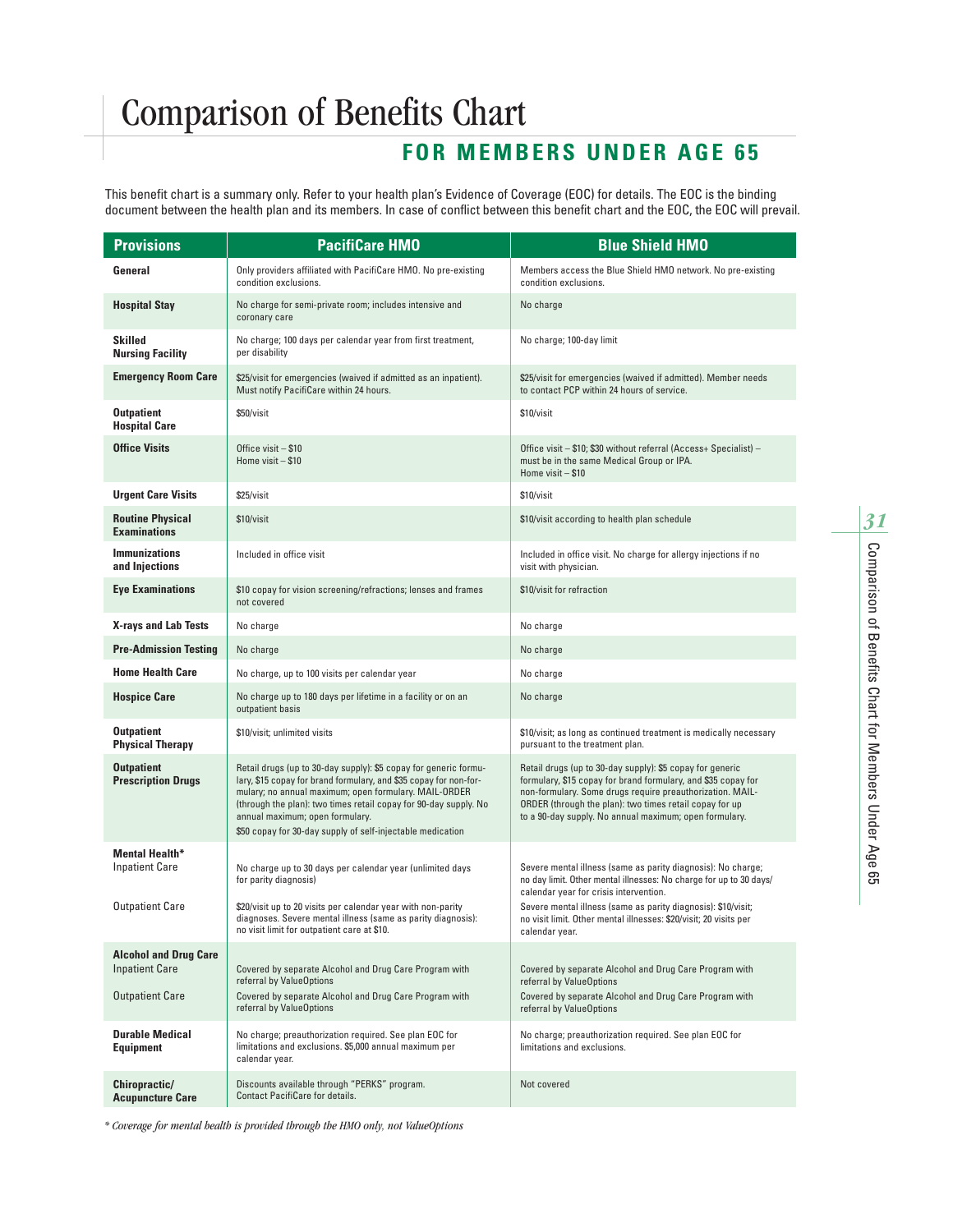#### **FOR MEMBERS UNDER AGE 65**

The information in this chart is intended as a summary only. The applicable legal documents will govern actual benefits.

| <b>Provisions</b>                                                  | <b>Comprehensive Access Plan (CAP)</b><br><b>Administered by Blue Cross</b>                                                                                                                                                                                                                                                                                                                          | <b>Retiree Optional Plan (ROP)</b><br><b>Administered by Blue Cross</b>                                                                                                                                                                                                                                                                                                                                                            |  |  |  |  |
|--------------------------------------------------------------------|------------------------------------------------------------------------------------------------------------------------------------------------------------------------------------------------------------------------------------------------------------------------------------------------------------------------------------------------------------------------------------------------------|------------------------------------------------------------------------------------------------------------------------------------------------------------------------------------------------------------------------------------------------------------------------------------------------------------------------------------------------------------------------------------------------------------------------------------|--|--|--|--|
| General                                                            | May use provider of choice or network providers; \$100 annual<br>deductible per individual, up to family maximum of \$300; annual<br>out-of-pocket maximum of \$750 per individual, up to family<br>maximum of \$1,500 (includes deductible); no lifetime maximum.<br>No pre-existing condition exclusions.<br>All plan benefits and out-of-pocket maximums are based on<br>Eligible Expenses only.* | May use provider of choice; will experience savings if network<br>doctor is used. \$400 annual individual deductible, up to family<br>maximum of \$1,200; annual out-of-pocket maximum of \$4,000<br>per individual (includes deductible), up to family maximum of<br>\$8,000; no lifetime maximum. No pre-existing condition exclusions.<br>All plan benefits and out-of-pocket maximums are based on<br>Eligible Expenses only.* |  |  |  |  |
| <b>Hospital Stay</b>                                               | 100% after a \$100 copay; preauthorization required for non-<br>emergency care, \$300 penalty if not obtained; covers semi-private<br>room (private if Medically Necessary); includes intensive care.                                                                                                                                                                                                | 70% after deductible; preauthorization required for non-<br>emergency care, \$250 penalty if not obtained; covers semi-private<br>room (private if Medically Necessary); includes intensive care.                                                                                                                                                                                                                                  |  |  |  |  |
| <b>Skilled</b><br><b>Nursing Facility</b>                          | 90% for semi-private room after 3 days in hospital; preauthorization<br>required, \$300 penalty if not obtained. Excludes custodial care.                                                                                                                                                                                                                                                            | 70% for semi-private room after 3 days in hospital. Excludes<br>custodial care.                                                                                                                                                                                                                                                                                                                                                    |  |  |  |  |
| <b>Outpatient Hospital</b><br>and Emergency Room<br>Care           | 100% after \$35 copay for medical emergency or outpatient surgery;<br>waived if admitted.                                                                                                                                                                                                                                                                                                            | 70% after deductible                                                                                                                                                                                                                                                                                                                                                                                                               |  |  |  |  |
| <b>Office Visits</b>                                               | Primary care - 100% after \$10 copay<br>Specialist - 100% after \$20 copay                                                                                                                                                                                                                                                                                                                           | 70% after deductible                                                                                                                                                                                                                                                                                                                                                                                                               |  |  |  |  |
| <b>Urgent Care Visits</b>                                          | Primary care - 100% after \$10 copay<br>Specialist - 100% after \$20 copay                                                                                                                                                                                                                                                                                                                           | 70% after deductible                                                                                                                                                                                                                                                                                                                                                                                                               |  |  |  |  |
| <b>Routine Physical</b><br><b>Examinations</b>                     | Primary care - 100% after \$10 copay<br>Specialist - 100% after \$20 copay; lab/X-ray covered separately.                                                                                                                                                                                                                                                                                            | 70% after deductible                                                                                                                                                                                                                                                                                                                                                                                                               |  |  |  |  |
| <b>Immunizations</b><br>and Injections                             | 95%                                                                                                                                                                                                                                                                                                                                                                                                  | 70% after deductible                                                                                                                                                                                                                                                                                                                                                                                                               |  |  |  |  |
| <b>Eye Examinations</b>                                            | Not covered                                                                                                                                                                                                                                                                                                                                                                                          | Not covered                                                                                                                                                                                                                                                                                                                                                                                                                        |  |  |  |  |
| <b>X-rays and Lab Tests</b>                                        | 90%                                                                                                                                                                                                                                                                                                                                                                                                  | 70% after deductible                                                                                                                                                                                                                                                                                                                                                                                                               |  |  |  |  |
| <b>Pre-Admission Testing</b>                                       | 95%                                                                                                                                                                                                                                                                                                                                                                                                  | 70% after deductible                                                                                                                                                                                                                                                                                                                                                                                                               |  |  |  |  |
| <b>Hospice Care and</b><br><b>Home Health Care</b>                 | 90%; requires prior authorization; \$300 penalty if not obtained.<br>Excludes custodial care.                                                                                                                                                                                                                                                                                                        | 70% after deductible; requires prior authorization.<br>Excludes custodial care.                                                                                                                                                                                                                                                                                                                                                    |  |  |  |  |
| <b>Outpatient</b><br><b>Physical Therapy</b>                       | 80%                                                                                                                                                                                                                                                                                                                                                                                                  | 70% after deductible                                                                                                                                                                                                                                                                                                                                                                                                               |  |  |  |  |
| <b>Outpatient</b><br><b>Prescription Drugs</b>                     | Covered by separate drug plan administered by Medco Health.<br>See page 28 for details.                                                                                                                                                                                                                                                                                                              | Covered by separate drug plan administered by Medco Health.<br>See page 28 for details.                                                                                                                                                                                                                                                                                                                                            |  |  |  |  |
| <b>Mental Health</b><br>Inpatient Care<br><b>Outpatient Care</b>   | Covered by separate Mental Health Program<br>■ 100% with referral by ValueOptions; 50% without referral.<br>S15/visit with referral by ValueOptions, no charge for initial<br>visit to psychiatrist (M.D.) for medication evaluation;<br>50% without referral; up to 30 visits per year.                                                                                                             | 70% after deductible<br>■ 70% after deductible                                                                                                                                                                                                                                                                                                                                                                                     |  |  |  |  |
| <b>Inpatient and</b><br><b>Outpatient Alcohol</b><br>and Drug Care | Covered by separate Alcohol and Drug Care Program with<br>referral by ValueOptions                                                                                                                                                                                                                                                                                                                   | 70% after deductible                                                                                                                                                                                                                                                                                                                                                                                                               |  |  |  |  |
| <b>Durable Medical</b><br><b>Equipment</b>                         | 80%; preauthorization required for purchase or cumulative rental<br>over \$1,000; \$300 penalty if not obtained.                                                                                                                                                                                                                                                                                     | 70% after deductible                                                                                                                                                                                                                                                                                                                                                                                                               |  |  |  |  |
| <b>Chiropractic Care</b>                                           | 80% for Medically Necessary care only; preauthorization by<br>ASHN required after initial visit.                                                                                                                                                                                                                                                                                                     | 70% after deductible, 10-visit maximum per year.                                                                                                                                                                                                                                                                                                                                                                                   |  |  |  |  |
| <b>Acupuncture</b>                                                 | 80% for up to 20 visits per year from licensed acupuncturist or M.D.                                                                                                                                                                                                                                                                                                                                 | 70% after deductible with prior approval from Blue Cross.                                                                                                                                                                                                                                                                                                                                                                          |  |  |  |  |
| <b>Other Benefits</b>                                              | Infertility - Paid according to type of benefit; \$7,000 lifetime<br>maximum. Balances from prior plans carry forward.                                                                                                                                                                                                                                                                               | Infertility - 70% after deductible, \$7,000 lifetime maximum.<br>Hearing aids - 70% up to \$2800 annually                                                                                                                                                                                                                                                                                                                          |  |  |  |  |

*\* "Eligible Expenses" are: (1) expenses for Covered Health Services that are covered by the plan; and (2) those that Blue Cross considers "Medically Necessary" for the diagnosis or treatment of an illness or injury; and (3) those that do not exceed the prevailing, or "Reasonable and Customary," rate charged for the same medical service in your area, as determined by Blue Cross of California. Any costs not meeting this definition are the responsibility of the member. For additional information or questions, call Blue Cross Member Services.*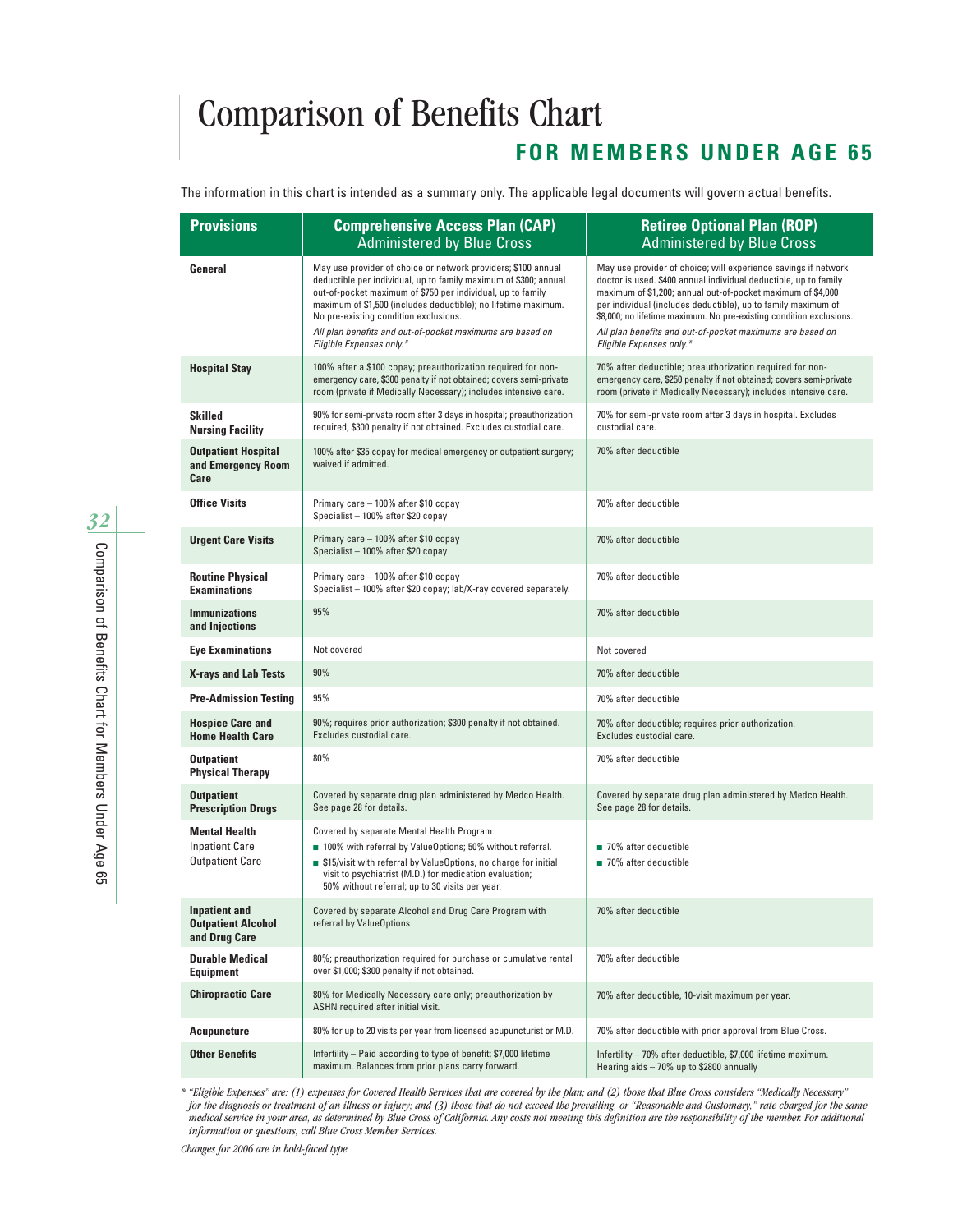#### **FOR MEMBERS UNDER AGE 65**

The information in this chart is intended as a summary only. The applicable legal documents will govern actual benefits.

| <b>Provisions</b>                                                       | <b>Network Access Plan (NAP)</b><br><b>Administered by Blue Cross</b>                                                                                                                                                                                                                                      |                                                                                                                                                                                                                                                                                                                                                                                               |  |  |  |  |  |  |
|-------------------------------------------------------------------------|------------------------------------------------------------------------------------------------------------------------------------------------------------------------------------------------------------------------------------------------------------------------------------------------------------|-----------------------------------------------------------------------------------------------------------------------------------------------------------------------------------------------------------------------------------------------------------------------------------------------------------------------------------------------------------------------------------------------|--|--|--|--|--|--|
|                                                                         | <b>Network</b>                                                                                                                                                                                                                                                                                             | <b>Non-Network</b>                                                                                                                                                                                                                                                                                                                                                                            |  |  |  |  |  |  |
| General                                                                 | Care provided by network providers. \$100 annual deductible per<br>individual, up to family maximum of \$300; annual out-of-pocket<br>maximum of \$750 per individual, up to family maximum of \$1,500<br>(includes deductible); no lifetime maximum on benefits. No<br>pre-existing condition exclusions. | Care provided by non-network providers. \$200 annual deductible<br>per individual, up to family maximum of \$600; annual out-of-pocket<br>maximum of \$1,000 per individual, up to family maximum of \$2,000<br>(includes deductible); no lifetime maximum. No pre-existing<br>condition exclusions.<br>All plan benefits and out-of-pocket maximums are based on<br>Eligible Expenses only.* |  |  |  |  |  |  |
| <b>Hospital Stay</b>                                                    | 100% after \$100 copay; preauthorization required for non-<br>emergency care, \$300 penalty if not obtained; covers semi-private<br>room (private if Medically Necessary); includes intensive care.                                                                                                        | 70%; preauthorization required for non-emergency care, \$300<br>penalty if not obtained; covers semi-private room (private if<br>Medically Necessary); includes intensive care.                                                                                                                                                                                                               |  |  |  |  |  |  |
| <b>Skilled</b><br><b>Nursing Facility</b>                               | 90% for semi-private room after 3 days in hospital; preauthorization<br>required, \$300 penalty if not obtained. Excludes custodial care.                                                                                                                                                                  | 70% for semi-private room after 3 days in hospital; preauthorization<br>required, \$300 penalty if not obtained. Excludes custodial care.                                                                                                                                                                                                                                                     |  |  |  |  |  |  |
| <b>Outpatient Hospital</b><br>and Emergency Room<br>Care                | 100% after \$35 copay for medical emergency or outpatient<br>surgery; waived if admitted.                                                                                                                                                                                                                  | 100% after \$35 copay for emergency room care, waived if<br>admitted; 70% for outpatient surgery.                                                                                                                                                                                                                                                                                             |  |  |  |  |  |  |
| <b>Office Visits</b>                                                    | Primary care - 100% after \$10 copay<br>Specialist - 100% after \$20 copay                                                                                                                                                                                                                                 | 70%                                                                                                                                                                                                                                                                                                                                                                                           |  |  |  |  |  |  |
| <b>Urgent Care Visits</b>                                               | Primary care - 100% after \$10 copay<br>Specialist - 100% after \$20 copay                                                                                                                                                                                                                                 | 70%                                                                                                                                                                                                                                                                                                                                                                                           |  |  |  |  |  |  |
| <b>Routine Physical</b><br><b>Examinations</b>                          | Primary care - 100% after \$10 copay<br>Specialist - 100% after \$20 copay; lab/X-ray covered separately.                                                                                                                                                                                                  | 70%                                                                                                                                                                                                                                                                                                                                                                                           |  |  |  |  |  |  |
| <b>Immunizations</b><br>and Injections                                  | 95%                                                                                                                                                                                                                                                                                                        | 70%                                                                                                                                                                                                                                                                                                                                                                                           |  |  |  |  |  |  |
| <b>Eye Examinations</b>                                                 | Not covered                                                                                                                                                                                                                                                                                                | Not covered                                                                                                                                                                                                                                                                                                                                                                                   |  |  |  |  |  |  |
| <b>X-rays and Lab Tests</b>                                             | 90%                                                                                                                                                                                                                                                                                                        | 70%                                                                                                                                                                                                                                                                                                                                                                                           |  |  |  |  |  |  |
| <b>Pre-Admission Testing</b>                                            | 95%                                                                                                                                                                                                                                                                                                        | 70%                                                                                                                                                                                                                                                                                                                                                                                           |  |  |  |  |  |  |
| <b>Hospice Care and</b><br><b>Home Health Care</b>                      | 90%; requires prior authorization; \$300 penalty if not obtained.<br>Excludes custodial care.                                                                                                                                                                                                              | 70%; requires prior authorization; \$300 penalty if not obtained.<br>Excludes custodial care.                                                                                                                                                                                                                                                                                                 |  |  |  |  |  |  |
| <b>Outpatient</b><br><b>Physical Therapy</b>                            | 80%                                                                                                                                                                                                                                                                                                        | 70%                                                                                                                                                                                                                                                                                                                                                                                           |  |  |  |  |  |  |
| <b>Outpatient</b><br><b>Prescription Drugs</b>                          | Covered by separate drug plan administered by Medco Health.<br>See page 28 for details.                                                                                                                                                                                                                    | Covered by separate drug plan administered by Medco Health.<br>See page 28 for details.                                                                                                                                                                                                                                                                                                       |  |  |  |  |  |  |
| <b>Mental Health</b><br><b>Inpatient Care</b><br><b>Outpatient Care</b> | Covered by separate Mental Health Program<br>■ 100% with referral by ValueOptions; 50% without referral.<br>S15/visit with referral by ValueOptions, no charge for initial<br>visit to psychiatrist (M.D.) for medication evaluation;<br>50% without referral; up to 30 visits per year.                   | Covered by separate Mental Health Program<br>■ 100% with referral by ValueOptions; 50% without referral.<br>S15/visit with referral by ValueOptions, no charge for initial<br>visit to psychiatrist (M.D.) for medication evaluation;<br>50% without referral; up to 30 visits per year.                                                                                                      |  |  |  |  |  |  |
| <b>Inpatient and</b><br><b>Outpatient Alcohol</b><br>and Drug Care      | Covered by separate Alcohol and Drug Care Program with<br>referral by ValueOptions                                                                                                                                                                                                                         | Covered by separate Alcohol and Drug Care Program with<br>referral by ValueOptions                                                                                                                                                                                                                                                                                                            |  |  |  |  |  |  |
| <b>Durable Medical</b><br><b>Equipment</b>                              | 80%; preauthorization required for purchase or cumulative rental<br>over \$1,000; \$300 penalty if not obtained.                                                                                                                                                                                           | 70%; preauthorization required for purchase or cumulative rental<br>over \$1,000; \$300 penalty if not obtained.                                                                                                                                                                                                                                                                              |  |  |  |  |  |  |
| <b>Chiropractic Care</b>                                                | 80% for care approved by ASHN using ASHN provider                                                                                                                                                                                                                                                          | 70% for up to 15 visits for Medically Necessary care                                                                                                                                                                                                                                                                                                                                          |  |  |  |  |  |  |
| <b>Acupuncture</b>                                                      | 80% for up to 20 visits per year from licensed acupuncturist or M.D.                                                                                                                                                                                                                                       | 70% for up to 15 visits per year from licensed acupuncturist or M.D.                                                                                                                                                                                                                                                                                                                          |  |  |  |  |  |  |
| <b>Other Benefits</b>                                                   | Infertility – Paid according to type of benefit; \$7,000 lifetime<br>maximum. Balances from prior plans carry forward.                                                                                                                                                                                     | Infertility – Paid according to type of benefit; \$7,000 lifetime<br>maximum. Balances from prior plans carry forward.                                                                                                                                                                                                                                                                        |  |  |  |  |  |  |

*\* "Eligible Expenses" are: (1) expenses for Covered Health Services that are covered by the plan; (2) those that Blue Cross considers "Medically Necessary" for the diagnosis or treatment of an illness or injury; and (3) those that do not exceed the prevailing, or "Reasonable and Customary," rate charged for the same medical service in your area, as determined by Blue Cross of California. Any costs not meeting this definition are the responsibility of the member. For additional information or questions, call Blue Cross Members Services.*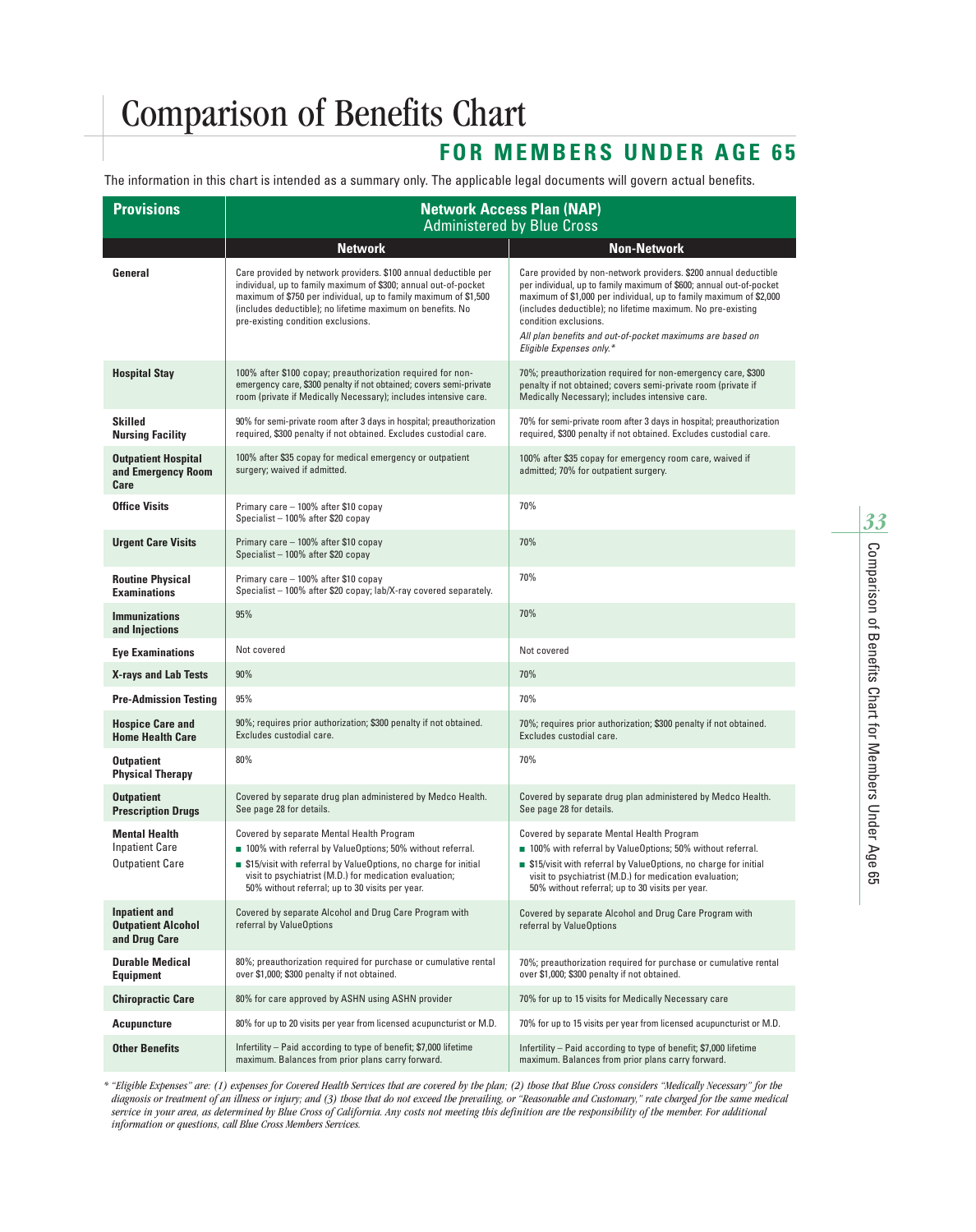#### **FOR MEMBERS ON MEDICARE**

This benefit chart is a summary only. Refer to your health plan's Evidence of Coverage (EOC) for details. The EOC is the binding document between the health plan and its members. In case of conflict between this benefit chart and the EOC, the EOC will prevail.

| <b>Provisions</b>                                                               | <b>Health Net</b><br><b>Medicare COB HMO</b>                                                                                                                                                                                                                                                                                                                                        | <b>Health Net Seniority Plus</b><br>(Medicare HMO)                                                                                                                                                                                                                                                                                                                                  |  |  |  |  |
|---------------------------------------------------------------------------------|-------------------------------------------------------------------------------------------------------------------------------------------------------------------------------------------------------------------------------------------------------------------------------------------------------------------------------------------------------------------------------------|-------------------------------------------------------------------------------------------------------------------------------------------------------------------------------------------------------------------------------------------------------------------------------------------------------------------------------------------------------------------------------------|--|--|--|--|
| General                                                                         | Only providers affiliated with Health Net HMO. No pre-existing<br>condition exclusions.                                                                                                                                                                                                                                                                                             | Only providers affiliated with Health Net. No pre-existing<br>condition exclusions.                                                                                                                                                                                                                                                                                                 |  |  |  |  |
| <b>Hospital Stay</b>                                                            | No charge; includes intensive and coronary care                                                                                                                                                                                                                                                                                                                                     | No charge; includes intensive and coronary care                                                                                                                                                                                                                                                                                                                                     |  |  |  |  |
| <b>Skilled</b><br><b>Nursing Facility</b>                                       | No charge, 100-day limit                                                                                                                                                                                                                                                                                                                                                            | No charge, 100-day limit per benefit period. No prior hospital<br>stay required.                                                                                                                                                                                                                                                                                                    |  |  |  |  |
| <b>Emergency Room Care</b>                                                      | \$25/visit for emergencies (waived if admitted); must notify Health<br>Net within 48 hours.                                                                                                                                                                                                                                                                                         | \$25/visit for emergencies (waived if admitted); must notify<br>Health Net within 48 hours.                                                                                                                                                                                                                                                                                         |  |  |  |  |
| <b>Outpatient</b><br><b>Hospital Care</b>                                       | \$10/visit                                                                                                                                                                                                                                                                                                                                                                          | \$10/vist                                                                                                                                                                                                                                                                                                                                                                           |  |  |  |  |
| <b>Office Visits</b>                                                            | Office visit - \$10<br>Home visit $-$ \$10                                                                                                                                                                                                                                                                                                                                          | Office visit - \$10<br>Home visit $- $10$                                                                                                                                                                                                                                                                                                                                           |  |  |  |  |
| <b>Urgent Care Visits</b>                                                       | \$10/visit                                                                                                                                                                                                                                                                                                                                                                          | \$10/visit                                                                                                                                                                                                                                                                                                                                                                          |  |  |  |  |
| <b>Routine Physical</b><br><b>Examinations</b>                                  | \$10/visit for basic periodic health evaluation                                                                                                                                                                                                                                                                                                                                     | \$10/visit                                                                                                                                                                                                                                                                                                                                                                          |  |  |  |  |
| <b>Immunizations</b><br>and Injections                                          | Included in office visit. No charge for allergy injections if no visit.<br>with physician.                                                                                                                                                                                                                                                                                          | Included in office visit; exceptions: 20% copay for immunizations<br>for foreign travel/occupational.                                                                                                                                                                                                                                                                               |  |  |  |  |
| <b>Eye Examinations</b>                                                         | \$10/vist                                                                                                                                                                                                                                                                                                                                                                           | \$10/visit                                                                                                                                                                                                                                                                                                                                                                          |  |  |  |  |
| <b>X-rays and Lab Tests</b>                                                     | No charge                                                                                                                                                                                                                                                                                                                                                                           | No charge                                                                                                                                                                                                                                                                                                                                                                           |  |  |  |  |
| <b>Pre-Admission Testing</b>                                                    | No charge                                                                                                                                                                                                                                                                                                                                                                           | No charge                                                                                                                                                                                                                                                                                                                                                                           |  |  |  |  |
| <b>Home Health Care</b>                                                         | No charge                                                                                                                                                                                                                                                                                                                                                                           | No charge                                                                                                                                                                                                                                                                                                                                                                           |  |  |  |  |
| <b>Hospice Care</b>                                                             | No charge<br><b>Covered under Medicare</b>                                                                                                                                                                                                                                                                                                                                          |                                                                                                                                                                                                                                                                                                                                                                                     |  |  |  |  |
| <b>Outpatient</b><br><b>Physical Therapy</b>                                    | \$10/visit (provided as long as significant improvement is expected)                                                                                                                                                                                                                                                                                                                | No charge                                                                                                                                                                                                                                                                                                                                                                           |  |  |  |  |
| <b>Outpatient</b><br><b>Prescription Drugs</b>                                  | Medicare Part D enhanced plan - see Medicare Part D insert<br>for more information. RETAIL (up to 30-day supply): \$5 copay for<br>generic formulary, \$15 copay for brand formulary, and \$35 for<br>non-formulary. Some drugs require preauthorization. MAIL-ORDER<br>(through the plan): two times retail copay for up to a 90-day<br>supply. No annual maximum; open formulary. | Medicare Part D enhanced plan - see Medicare Part D insert<br>for more information. RETAIL (up to 30-day supply): \$5 copay for<br>generic formulary, \$15 copay for brand formulary, and \$35 for<br>non-formulary. Some drugs require preauthorization. MAIL-ORDER<br>(through the plan): two times retail copay for up to a 90-day<br>supply. No annual maximum; open formulary. |  |  |  |  |
| <b>Mental Health*</b><br><b>Inpatient Care</b><br><b>Outpatient Care</b>        | Severe mental illnesses (same as parity diagnosis): No charge;<br>no day limit. Other mental illnesses: No charge for up to 30 days<br>per calendar year for crisis intervention.<br>Severe mental illnesses (same as parity diagnosis): \$10/visit;<br>no visit limit. Other mental illnesses: \$20/visit, 20 visits per<br>calendar year.                                         | No charge; 190 days per lifetime.<br>\$20/visit; no maximum.                                                                                                                                                                                                                                                                                                                        |  |  |  |  |
| <b>Alcohol and Drug Care</b><br><b>Inpatient Care</b><br><b>Outpatient Care</b> | Covered by separate Alcohol and Drug Care Program with<br>referral by ValueOptions<br>Covered by separate Alcohol and Drug Care Program with<br>referral by ValueOptions                                                                                                                                                                                                            | No charge. Also covered by separate Alcohol and Drug Care<br>Program with referral by ValueOptions<br>\$20/visit; no maximum. Also covered by separate Alcohol and<br>Drug Care Program with referral by ValueOptions.                                                                                                                                                              |  |  |  |  |
| <b>Durable Medical</b><br><b>Equipment</b>                                      | No charge; preauthorization required. See plan EOC for limitations<br>and exclusions.                                                                                                                                                                                                                                                                                               | No charge; preauthorization required. See plan EOC for limitations<br>and exclusions.                                                                                                                                                                                                                                                                                               |  |  |  |  |
| <b>Chiropractic Care</b>                                                        | Not covered                                                                                                                                                                                                                                                                                                                                                                         | \$10/visit for Medicare-approved chiropractic services                                                                                                                                                                                                                                                                                                                              |  |  |  |  |
| <b>Acupuncture</b>                                                              | Not covered                                                                                                                                                                                                                                                                                                                                                                         | Not covered                                                                                                                                                                                                                                                                                                                                                                         |  |  |  |  |

*\*Coverage for mental health is provided through the HMO only, not ValueOptions Changes for 2006 are in bold-faced type*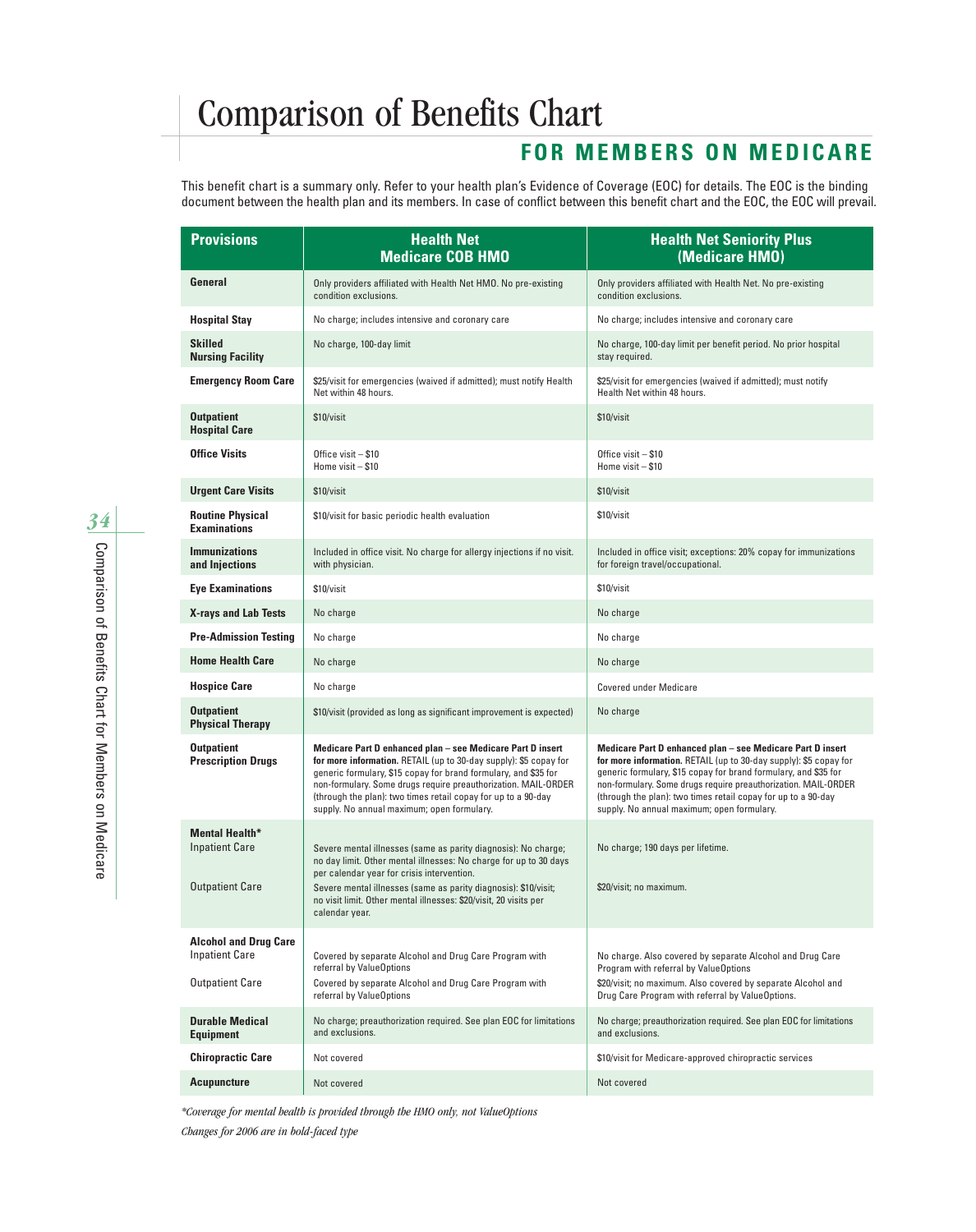#### **FOR MEMBERS ON MEDICARE**

This benefit chart is a summary only. Refer to your health plan's Evidence of Coverage (EOC) for details. The EOC is the binding document between the health plan and its members. In case of conflict between this benefit chart and the EOC, the EOC will prevail.

| <b>Provisions</b>                                                               | <b>Kaiser Senior Advantage North</b><br>(Medicare HMO)                                                                                                                                                                                                                                      | <b>Kaiser Senior Advantage South</b><br>(Medicare HMO)                                                                                                                                                                                                                                      |  |  |  |  |  |
|---------------------------------------------------------------------------------|---------------------------------------------------------------------------------------------------------------------------------------------------------------------------------------------------------------------------------------------------------------------------------------------|---------------------------------------------------------------------------------------------------------------------------------------------------------------------------------------------------------------------------------------------------------------------------------------------|--|--|--|--|--|
| General                                                                         | Services provided at Kaiser Permanente Hospitals and Offices by<br>Kaiser Permanente doctors. No pre-existing condition exclusions.                                                                                                                                                         | Services provided at Kaiser Permanente Hospitals and Offices by<br>Kaiser Permanente doctors. No pre-existing condition exclusions.                                                                                                                                                         |  |  |  |  |  |
| Hospital Stay                                                                   | No charge; includes intensive and coronary care.                                                                                                                                                                                                                                            | No charge; includes intensive and coronary care.                                                                                                                                                                                                                                            |  |  |  |  |  |
| <b>Skilled</b><br><b>Nursing Facility</b>                                       | No charge to members in service area for up to 100 days per<br>benefit period when prescribed by a plan physician. No prior<br>hospital stay required. Not covered for members living outside<br>of service area.                                                                           | No charge to members in service area for up to 100 days per<br>benefit period when prescribed by a plan physician. No prior<br>hospital stay required. Not covered for members living outside<br>of service area.                                                                           |  |  |  |  |  |
| <b>Emergency Room Care</b>                                                      | \$25/visit for emergencies (waived if admitted). Must notify Kaiser<br>\$25/visit for emergencies (waived if admitted). Must notify Kaiser<br>within 24 hours.<br>within 24 hours.                                                                                                          |                                                                                                                                                                                                                                                                                             |  |  |  |  |  |
| <b>Outpatient</b><br><b>Hospital Care</b>                                       | \$10 per procedure for outpatient surgery. \$10/visit for all other<br>outpatient services may apply.                                                                                                                                                                                       | \$10 per procedure for outpatient surgery. \$10/visit for all other<br>outpatient services may apply.                                                                                                                                                                                       |  |  |  |  |  |
| Office Visits                                                                   | Office visit - \$10<br>Home visit - No charge                                                                                                                                                                                                                                               | Office visit - \$10<br>Home visit - No charge                                                                                                                                                                                                                                               |  |  |  |  |  |
| <b>Urgent Care Visits</b>                                                       | \$10/visit at a Kaiser facility in area; \$25/visit at non-Kaiser facility.                                                                                                                                                                                                                 | \$10/visit at a Kaiser facility in area; \$25/visit at non-Kaiser facility.                                                                                                                                                                                                                 |  |  |  |  |  |
| <b>Routine Physical</b><br><b>Examinations</b>                                  | \$10/visit                                                                                                                                                                                                                                                                                  | \$10/visit                                                                                                                                                                                                                                                                                  |  |  |  |  |  |
| <b>Immunizations</b><br>and Injections                                          | \$10 for immunizations and allergy testing if no office visit;<br>\$3/visit for allergy injections if no office visit.                                                                                                                                                                      | \$10 for immunizations and allergy testing if no office visit;<br>\$3/visit for allergy injections if no office visit.                                                                                                                                                                      |  |  |  |  |  |
| <b>Eye Examinations</b>                                                         | \$10/exam; \$150 eyewear allowance including medically<br>necessary eyewear every 24 months.                                                                                                                                                                                                | \$10/exam; \$150 eyewear allowance including medically<br>necessary eyewear every 24 months.                                                                                                                                                                                                |  |  |  |  |  |
| <b>X-rays and Lab Tests</b>                                                     | No charge                                                                                                                                                                                                                                                                                   | No charge                                                                                                                                                                                                                                                                                   |  |  |  |  |  |
| <b>Pre-Admission Testing</b>                                                    | No charge                                                                                                                                                                                                                                                                                   | No charge                                                                                                                                                                                                                                                                                   |  |  |  |  |  |
| <b>Home Health Care</b>                                                         | No charge to members in service area when prescribed by a plan<br>physician. Not covered for members living outside of service area.                                                                                                                                                        | No charge to members in service area when prescribed by a plan<br>physician. Not covered for members living outside of service area.                                                                                                                                                        |  |  |  |  |  |
| <b>Hospice Care</b>                                                             | Covered under Medicare for members with Medicare Parts A<br>and B when prescribed by a plan physician. No charge to<br>Medicare Part B-only members in service area when prescribed<br>by a plan physician. Not covered for Medicare Part B-only<br>members living outside of service area. | Covered under Medicare for members with Medicare Parts A<br>and B when prescribed by a plan physician. No charge to<br>Medicare Part B-only members in service area when prescribed<br>by a plan physician. Not covered for Medicare Part B-only<br>members living outside of service area. |  |  |  |  |  |
| <b>Outpatient</b><br><b>Physical Therapy</b>                                    | \$10/visit; therapy is given if in the judgment of a plan physician<br>significant improvement is achievable.                                                                                                                                                                               | \$10/visit; therapy is given if in the judgment of a plan physician<br>significant improvement is achievable.                                                                                                                                                                               |  |  |  |  |  |
| <b>Outpatient</b><br><b>Prescription Drugs</b>                                  | Medicare Part D enhanced plan – see Medicare Part D insert<br>for more information. \$10 per prescription for up to 100-day<br>supply when obtained at a plan pharmacy or through the plan's<br>mail-order; no annual maximum; closed formulary.                                            | Medicare Part D enhanced plan - see Medicare Part D insert<br>for more information. \$10 per prescription for up to 100-day<br>supply when obtained at a plan pharmacy or through the plan's<br>mail-order; no annual maximum; closed formulary.                                            |  |  |  |  |  |
| Mental Health*<br><b>Inpatient Care</b><br><b>Outpatient Care</b>               | No charge; 190 days lifetime. No charge for up to 45 additional<br>days per calendar year after 190-day limit is reached; no day limit<br>for mental health parity diagnoses.<br>\$10/visit (individual); \$5/visit (group); no visit limit for mental<br>health parity diagnoses.          | No charge; 190 days lifetime. No charge for up to 45 additional<br>days per calendar year after 190-day limit is reached; no day limit<br>for mental health parity diagnoses.<br>\$10/visit (individual); \$5/visit (group); no visit limit for mental<br>health parity diagnoses.          |  |  |  |  |  |
| <b>Alcohol and Drug Care</b><br><b>Inpatient Care</b><br><b>Outpatient Care</b> | No charge for detoxification. Also covered by separate Alcohol and<br>Drug Care Program with referral by ValueOptions (inpatient only).<br>\$10/visit (individual); \$5/visit (group).                                                                                                      | No charge for detoxification. Also covered by separate Alcohol and<br>Drug Care Program with referral by ValueOptions (inpatient only).<br>\$10/visit (individual); \$5/visit (group).                                                                                                      |  |  |  |  |  |
| <b>Durable Medical</b><br><b>Equipment</b>                                      | No charge to members in service area when prescribed by a<br>plan physician. Not covered for members living outside of service<br>area. See plan EOC for limitations and exclusions.                                                                                                        | No charge to members in service area when prescribed by<br>a plan physician. Not covered for members living outside of<br>service area. See plan EOC for limitations and exclusions.                                                                                                        |  |  |  |  |  |
| <b>Chiropractic Care</b>                                                        | Not covered                                                                                                                                                                                                                                                                                 | Not covered                                                                                                                                                                                                                                                                                 |  |  |  |  |  |
| Acupuncture                                                                     | Not covered                                                                                                                                                                                                                                                                                 | Not covered                                                                                                                                                                                                                                                                                 |  |  |  |  |  |

*\*Coverage for mental health is provided through the HMO only, not ValueOptions*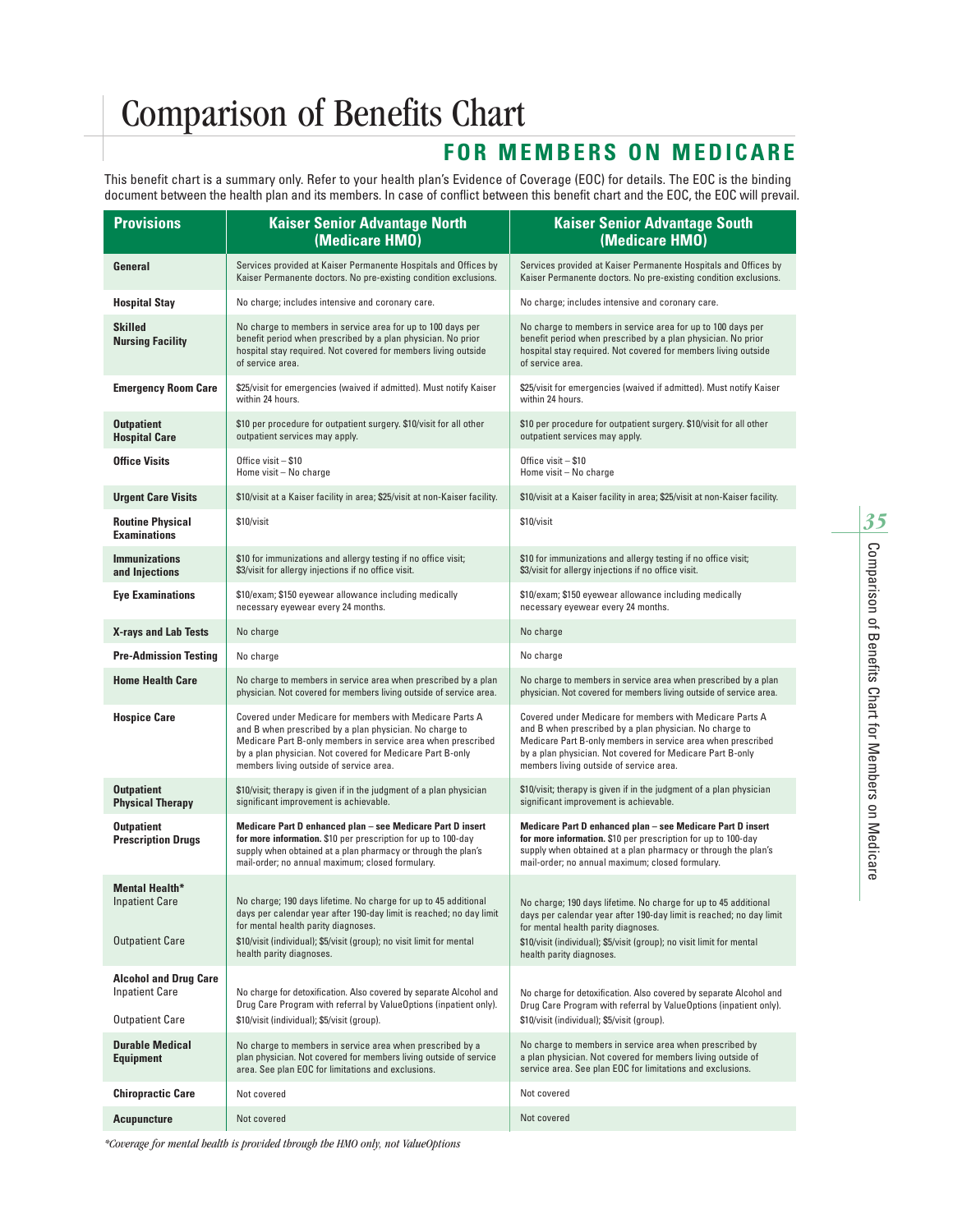#### **FOR MEMBERS ON MEDICARE**

This benefit chart is a summary only. Refer to your health plan's Evidence of Coverage (EOC) for details. The EOC is the binding document between the health plan and its members. In case of conflict between this benefit chart and the EOC, the EOC will prevail.

| <b>Provisions</b>                                     | <b>PacifiCare Secure Horizons</b><br>(Medicare HMO)                                                                                                                                                                                                                                                                                                                               | <b>Blue Shield</b><br><b>Medicare COB HMO</b>                                                                                                                                                                                                                                                                                                                                       |
|-------------------------------------------------------|-----------------------------------------------------------------------------------------------------------------------------------------------------------------------------------------------------------------------------------------------------------------------------------------------------------------------------------------------------------------------------------|-------------------------------------------------------------------------------------------------------------------------------------------------------------------------------------------------------------------------------------------------------------------------------------------------------------------------------------------------------------------------------------|
| General                                               | Only providers affiliated with Secure Horizons. No pre-existing<br>condition exclusions.                                                                                                                                                                                                                                                                                          | Members access the Blue Shield HMO network. No pre-existing<br>condition exclusions.                                                                                                                                                                                                                                                                                                |
| <b>Hospital Stay</b>                                  | No charge for semi-private room (private if medically necessary);<br>includes intensive and coronary care; unlimited days.                                                                                                                                                                                                                                                        | No charge                                                                                                                                                                                                                                                                                                                                                                           |
| <b>Skilled</b><br><b>Nursing Facility</b>             | No charge, 100 days per benefit period. No prior hospital<br>stay required.                                                                                                                                                                                                                                                                                                       | No charge, 100-day limit.                                                                                                                                                                                                                                                                                                                                                           |
| <b>Emergency Room Care</b>                            | \$50/visit for emergencies (waived if admitted as an inpatient).<br>Must notify Secure Horizons within 48 hours.                                                                                                                                                                                                                                                                  | \$25/visit for emergencies (waived if admitted). Member needs to<br>contact PCP within 24 hours of service.                                                                                                                                                                                                                                                                         |
| <b>Outpatient</b><br><b>Hospital Care</b>             | No charge                                                                                                                                                                                                                                                                                                                                                                         | \$10/visit                                                                                                                                                                                                                                                                                                                                                                          |
| <b>Office Visits</b>                                  | \$10/visit for primary care physician or specialist                                                                                                                                                                                                                                                                                                                               | Office visit - \$10; \$30 without referral (Access+ Specialist) -<br>must be in the same Medical Group or IPA.<br>Home visit $-$ \$10                                                                                                                                                                                                                                               |
| <b>Urgent Care Visits</b>                             | In-network: \$10/visit    Qut-of-network: \$25/visit                                                                                                                                                                                                                                                                                                                              | \$10/visit                                                                                                                                                                                                                                                                                                                                                                          |
| <b>Routine Physical</b><br><b>Examinations</b>        | \$10/visit                                                                                                                                                                                                                                                                                                                                                                        | \$10/visit according to health plan schedule                                                                                                                                                                                                                                                                                                                                        |
| <b>Immunizations</b><br>and Injections                | Included in office visit                                                                                                                                                                                                                                                                                                                                                          | Included in office visit. No charge for allergy injections if no visit<br>with physician.                                                                                                                                                                                                                                                                                           |
| <b>Eye Examinations</b>                               | \$10/copay for vision screening/refractions; \$75 materials<br>allowance every 24 months. Contacts are NOT covered.                                                                                                                                                                                                                                                               | \$10/visit for refraction                                                                                                                                                                                                                                                                                                                                                           |
| <b>X-rays and Lab Tests</b>                           | No charge                                                                                                                                                                                                                                                                                                                                                                         | No charge                                                                                                                                                                                                                                                                                                                                                                           |
| <b>Pre-Admission Testing</b>                          | No charge                                                                                                                                                                                                                                                                                                                                                                         | No charge                                                                                                                                                                                                                                                                                                                                                                           |
| <b>Home Health Care</b>                               | Covered in full when determined medically necessary and<br>prescribed by a Secure Horizons-contracted provider                                                                                                                                                                                                                                                                    | No charge                                                                                                                                                                                                                                                                                                                                                                           |
| <b>Hospice Care</b>                                   | <b>Covered under Medicare</b>                                                                                                                                                                                                                                                                                                                                                     | No charge                                                                                                                                                                                                                                                                                                                                                                           |
| <b>Outpatient</b><br><b>Physical Therapy</b>          | No charge when authorized by a Secure Horizons<br>affiliated provider                                                                                                                                                                                                                                                                                                             | \$10/visit; as long as continued treatment is medically necessary<br>pursuant to the treatment plan.                                                                                                                                                                                                                                                                                |
| <b>Outpatient</b><br><b>Prescription Drugs</b>        | Medicare Part D enhanced plan - see Medicare Part D insert<br>for more information. RETAIL (up to 30-day supply): \$10 copay for<br>generic formulary, \$20 copay for brand formulary, and \$40 copay<br>for non-formulary; no annual maximum; open formulary. MAIL-<br>ORDER (through the plan): two times retail copay for 90-day<br>supply; no annual maximum; open formulary. | Medicare Part D enhanced plan - see Medicare Part D insert<br>for more information. RETAIL (up to 30-day supply): \$5 copay for<br>generic formulary, \$15 copay for brand formulary, and \$35 for<br>non-formulary. Some drugs require preauthorization. MAIL-ORDER<br>(through the plan): two times retail copay for up to a 90-day supply.<br>No annual maximum; open formulary. |
| <b>Mental Health*</b><br><b>Inpatient Care</b>        | No charge; up to 190 days per lifetime (days combined with<br>Alcohol and Drug Care benefit).                                                                                                                                                                                                                                                                                     | Severe mental illnesses (same as parity diagnosis): No charge;<br>no day limit. Other mental illnesses: No charge for up to 30 days<br>per calendar year for crisis intervention.                                                                                                                                                                                                   |
| <b>Outpatient Care</b>                                | \$10 copay; unlimited visits.                                                                                                                                                                                                                                                                                                                                                     | Severe mental illnesses (same as parity diagnosis): \$10/visit;<br>no visit limit. Other mental illnesses: \$20/visit, 20 visits per<br>calendar year.                                                                                                                                                                                                                              |
| <b>Alcohol and Drug Care</b><br><b>Inpatient Care</b> | No charge 190 days per lifetime (days combined with Mental<br>Health benefit). Also covered by separate Alcohol and Drug Care<br>Program with referral by ValueOptions.                                                                                                                                                                                                           | Covered by separate Alcohol and Drug Care Program with<br>referral by ValueOptions                                                                                                                                                                                                                                                                                                  |
| <b>Outpatient Care</b>                                | \$10 copay; unlimited visits. Also covered by separate Alcohol<br>and Drug Care Program with referral by ValueOptions.                                                                                                                                                                                                                                                            | Covered by separate Alcohol and Drug Care Program with<br>referral by ValueOptions                                                                                                                                                                                                                                                                                                  |
| <b>Durable Medical</b><br><b>Equipment</b>            | No charge; preauthorization required. See plan EOC for limitations<br>and exclusions.                                                                                                                                                                                                                                                                                             | No charge; preauthorization required. See plan EOC for limitations<br>and exclusions.                                                                                                                                                                                                                                                                                               |
| <b>Chiropractic Care/</b><br><b>Acupuncture</b>       | \$10 copay, 12 visits for chiropractic care. Contact Secure<br>Horizons for details.                                                                                                                                                                                                                                                                                              | Not covered                                                                                                                                                                                                                                                                                                                                                                         |

*\*Coverage for mental health is provided through the HMO only, not ValueOptions Changes for 2006 are in bold-faced type*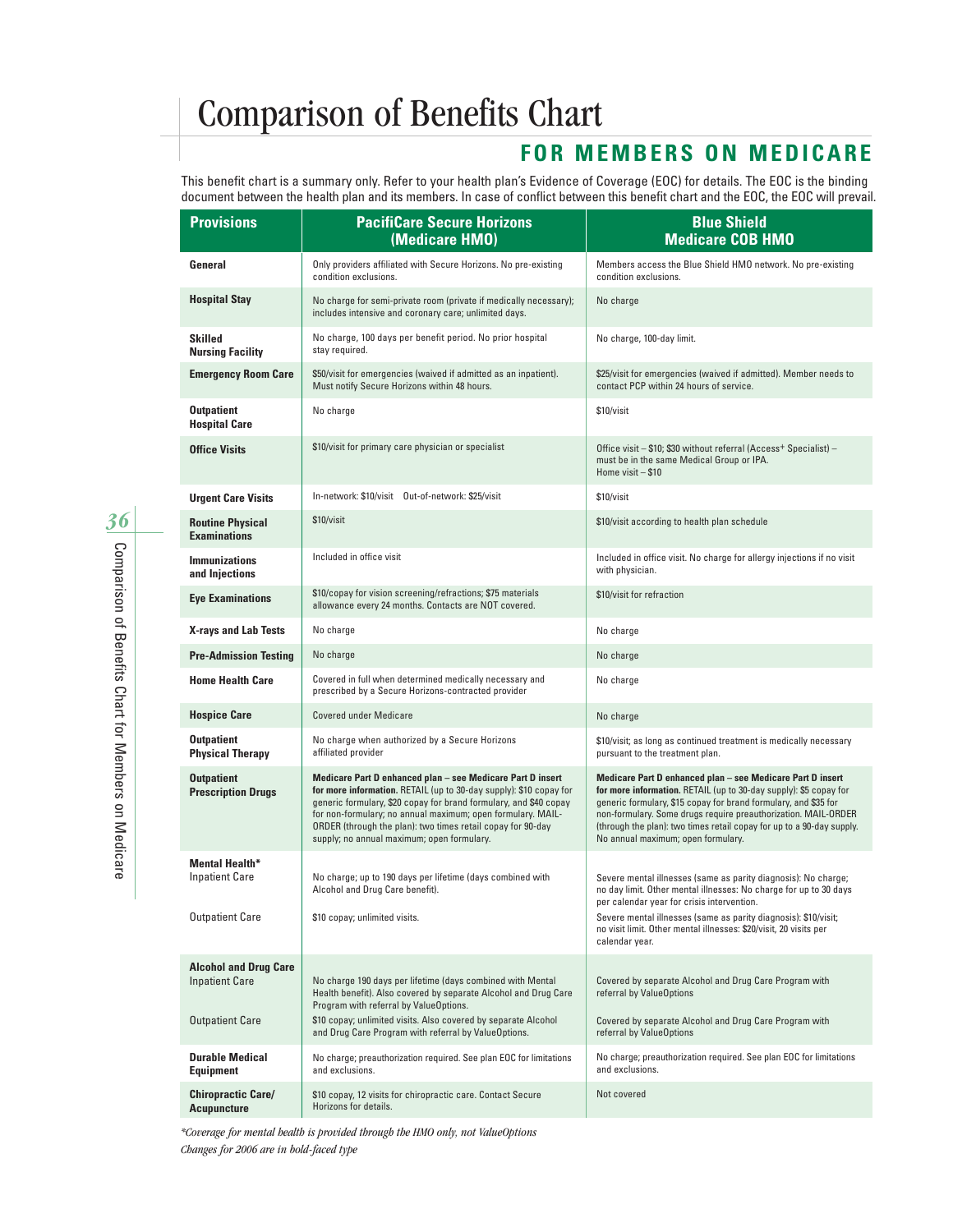#### **FOR MEMBERS ON MEDICARE**

The information in this chart is intended as a summary only. The applicable legal documents will govern actual benefits.

| <b>Provisions</b>                                                       | <b>Comprehensive Access Plan (CAP)</b><br><b>Administered by Blue Cross</b>                                                                                                                                                                                                                                                                                                                          | <b>PG&amp;E Medicare Supplemental Plan (MSP)</b><br><b>Administered by Blue Cross</b>                                                                                                                                                                                                                                                                                                                                                                                                                     |  |  |  |
|-------------------------------------------------------------------------|------------------------------------------------------------------------------------------------------------------------------------------------------------------------------------------------------------------------------------------------------------------------------------------------------------------------------------------------------------------------------------------------------|-----------------------------------------------------------------------------------------------------------------------------------------------------------------------------------------------------------------------------------------------------------------------------------------------------------------------------------------------------------------------------------------------------------------------------------------------------------------------------------------------------------|--|--|--|
| General                                                                 | May use provider of choice or network providers; \$100 annual<br>deductible per individual, up to family maximum of \$300; annual<br>out-of-pocket maximum of \$750 per individual, up to family<br>maximum of \$1,500 (includes deductible); no lifetime maximum.<br>No pre-existing condition exclusions.<br>All plan benefits and out-of-pocket maximums are based on<br>Eligible Expenses only.* | Available to all retirees and eligible dependents who have<br>Medicare (if retiree elects Medicare Supplemental Plan and<br>spouse does not have Medicare, spouse will be enrolled in<br>appropriate Blue Cross-administered medical plan); worldwide<br>coverage; \$100 annual individual deductible; \$10,000 lifetime<br>maximum (up to \$1,000 restored each year). No pre-existing<br>condition exclusions.<br>All plan benefits and out-of-pocket maximums are based on<br>Eligible Expenses only.* |  |  |  |
| <b>Hospital Stay</b>                                                    | 100% after a \$100 deductible; preauthorization required for non-<br>emergency care, \$300 penalty if not obtained; covers semi-private<br>room (private if Medically Necessary); includes intensive care.                                                                                                                                                                                           | After deductible, 80% of eligible hospital expenses not covered<br>by Medicare                                                                                                                                                                                                                                                                                                                                                                                                                            |  |  |  |
| <b>Skilled</b><br><b>Nursing Facility</b>                               | 90% for semi-private room after 3 days in hospital; preauthorization<br>required, \$300 penalty if not obtained. Excludes custodial care.                                                                                                                                                                                                                                                            | After deductible, 80% of member copay amount per Medicare<br>from 21st to 100th day of confinement. Excludes custodial care.                                                                                                                                                                                                                                                                                                                                                                              |  |  |  |
| <b>Outpatient Hospital</b><br>and Emergency Room<br>Care                | 100% after \$35 copay for medical emergency or outpatient surgery;<br>waived if admitted.                                                                                                                                                                                                                                                                                                            | After deductible, 80% of eligible expenses not covered by Medicare                                                                                                                                                                                                                                                                                                                                                                                                                                        |  |  |  |
| <b>Office Visits</b>                                                    | Primary care - 100% after \$10 copay<br>Specialist - 100% after \$20 copay                                                                                                                                                                                                                                                                                                                           | After deductible, 80% of eligible expenses not covered by Medicare                                                                                                                                                                                                                                                                                                                                                                                                                                        |  |  |  |
| <b>Urgent Care Visits</b>                                               | Primary care - 100% after \$10 copay<br>Specialist - 100% after \$20 copay                                                                                                                                                                                                                                                                                                                           | After deductible, 80% of eligible expenses not covered by Medicare                                                                                                                                                                                                                                                                                                                                                                                                                                        |  |  |  |
| <b>Routine Physical</b><br><b>Examinations</b>                          | Primary care - 100% after \$10 copay<br>Specialist - 100% after \$20 copay; lab/X-ray covered separately.                                                                                                                                                                                                                                                                                            | Not covered                                                                                                                                                                                                                                                                                                                                                                                                                                                                                               |  |  |  |
| <b>Immunizations</b><br>and Injections                                  | 95%                                                                                                                                                                                                                                                                                                                                                                                                  | Not covered                                                                                                                                                                                                                                                                                                                                                                                                                                                                                               |  |  |  |
| <b>Eye Examinations</b>                                                 | Not covered                                                                                                                                                                                                                                                                                                                                                                                          | Not covered                                                                                                                                                                                                                                                                                                                                                                                                                                                                                               |  |  |  |
| <b>X-rays and Lab Tests</b>                                             | 90%                                                                                                                                                                                                                                                                                                                                                                                                  | After deductible, 80% of eligible expenses not covered by Medicare                                                                                                                                                                                                                                                                                                                                                                                                                                        |  |  |  |
| <b>Pre-Admission Testing</b>                                            | 95%                                                                                                                                                                                                                                                                                                                                                                                                  | After deductible, 80% of eligible expenses not covered by Medicare                                                                                                                                                                                                                                                                                                                                                                                                                                        |  |  |  |
| <b>Hospice Care and</b><br><b>Home Health Care</b>                      | 90%; requires prior authorization; \$300 penalty if not obtained.<br>Excludes custodial care.                                                                                                                                                                                                                                                                                                        | After deductible, 80% of eligible expenses not covered by Medicare<br>Excludes custodial care.                                                                                                                                                                                                                                                                                                                                                                                                            |  |  |  |
| <b>Outpatient</b><br><b>Physical Therapy</b>                            | 80%                                                                                                                                                                                                                                                                                                                                                                                                  | After deductible, 80% of eligible expenses not covered by Medicare                                                                                                                                                                                                                                                                                                                                                                                                                                        |  |  |  |
| <b>Outpatient</b><br><b>Prescription Drugs</b>                          | Covered by separate drug plan administered by Medco Health.<br>See page 28 for details.                                                                                                                                                                                                                                                                                                              | Covered by separate drug plan administered by Medco Health. See<br>page 28 for details.                                                                                                                                                                                                                                                                                                                                                                                                                   |  |  |  |
| <b>Mental Health</b><br><b>Inpatient Care</b><br><b>Outpatient Care</b> | Covered by separate Mental Health Program<br>■ 100% with referral by ValueOptions; 50% without referral.<br>S15/visit with referral by ValueOptions, no charge for initial<br>visit to psychiatrist (M.D.) for medication evaluation;<br>50% without referral; up to 30 visits per year.                                                                                                             | After deductible, 80% of eligible expenses not covered by Medicare<br>Not covered                                                                                                                                                                                                                                                                                                                                                                                                                         |  |  |  |
| <b>Alcohol and Drug Care</b>                                            | Covered by separate Alcohol and Drug Care Program with referral<br>by ValueOptions                                                                                                                                                                                                                                                                                                                   | Not covered                                                                                                                                                                                                                                                                                                                                                                                                                                                                                               |  |  |  |
| <b>Durable Medical</b><br><b>Equipment</b>                              | 80%; preauthorization required for purchase or cumulative rental<br>over \$1,000; \$300 penalty if not obtained.                                                                                                                                                                                                                                                                                     | After deductible, 80% of eligible expenses not covered by Medicare                                                                                                                                                                                                                                                                                                                                                                                                                                        |  |  |  |
| <b>Chiropractic Care</b>                                                | 80% for Medically Necessary care only; preauthorization by<br>ASHN required after initial visit.                                                                                                                                                                                                                                                                                                     | After deductible, 80% of eligible expenses not covered by<br>Medicare. Services must be Medically Necessary.                                                                                                                                                                                                                                                                                                                                                                                              |  |  |  |
| <b>Acupuncture</b>                                                      | 80% for up to 20 visits per year from licensed acupuncturist or M.D.                                                                                                                                                                                                                                                                                                                                 | Not covered                                                                                                                                                                                                                                                                                                                                                                                                                                                                                               |  |  |  |
| <b>Other Benefits</b>                                                   | Infertility - paid according to type of benefit; \$7,000 lifetime<br>maximum. Balances from prior plans carry forward.                                                                                                                                                                                                                                                                               |                                                                                                                                                                                                                                                                                                                                                                                                                                                                                                           |  |  |  |

*\* "Eligible Expenses" are: (1) expenses for Covered Health Services that are covered by the plan; (2) those that Blue Cross considers "Medically Necessary" for the diagnosis or treatment of an illness or injury; and (3) those that do not exceed the prevailing, or "Reasonable and Customary," rate charged for the same medical service in your area, as determined by Blue Cross of California. Any costs not meeting this definition are the responsibility of the member. For additional information or questions, call Blue Cross Members Services.*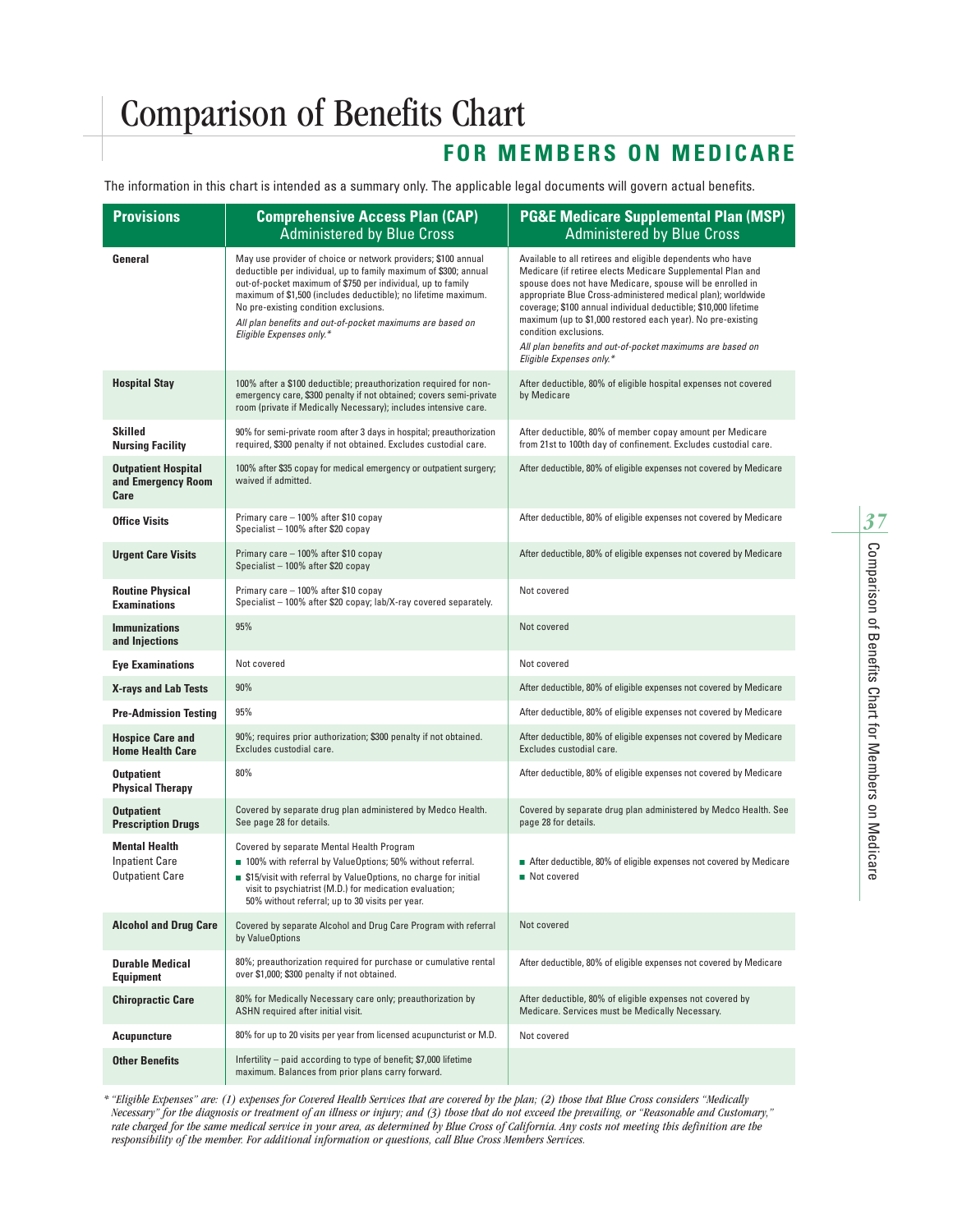#### **FOR MEMBERS ON MEDICARE**

The information in this chart is intended as a summary only. The applicable legal documents will govern actual benefits.

| <b>Provisions</b>                                                       | <b>Retiree Optional Plan (ROP)</b><br><b>Administered by Blue Cross</b>                                                                                                                                                                                                                                                             |
|-------------------------------------------------------------------------|-------------------------------------------------------------------------------------------------------------------------------------------------------------------------------------------------------------------------------------------------------------------------------------------------------------------------------------|
| General                                                                 | May use provider of choice; will experience savings if network doctor is used. \$400 annual individual deductible,<br>up to family maximum of \$1,200; annual out-of-pocket maximum of \$4,000 per individual (includes deductible),<br>up to family maximum of \$8,000; no lifetime maximum. No pre-existing condition exclusions. |
|                                                                         | All plan benefits and out-of-pocket maximums are based on Eligible Expenses only.*                                                                                                                                                                                                                                                  |
| <b>Hospital Stay</b>                                                    | 70% after deductible; preauthorization required for non-emergency care, \$250 penalty if not obtained;<br>covers semi-private room (private if Medically Necessary); includes intensive care.                                                                                                                                       |
| <b>Skilled Nursing Facility</b>                                         | 70% for semi-private room after 3 days in hospital. Excludes custodial care.                                                                                                                                                                                                                                                        |
| <b>Outpatient Hospital</b><br>and Emergency Room<br>Care                | 70% after deductible                                                                                                                                                                                                                                                                                                                |
| <b>Office Visits</b>                                                    | 70% after deductible                                                                                                                                                                                                                                                                                                                |
| <b>Urgent Care Visits</b>                                               | 70% after deductible                                                                                                                                                                                                                                                                                                                |
| <b>Routine Physical</b><br><b>Examinations</b>                          | 70% after deductible                                                                                                                                                                                                                                                                                                                |
| <b>Immunizations</b><br>and Injections                                  | 70% after deductible                                                                                                                                                                                                                                                                                                                |
| <b>Eye Examinations</b>                                                 | Not covered                                                                                                                                                                                                                                                                                                                         |
| <b>X-rays and Lab Tests</b>                                             | 70% after deductible                                                                                                                                                                                                                                                                                                                |
| <b>Pre-Admission Testing</b>                                            | 70% after deductible                                                                                                                                                                                                                                                                                                                |
| <b>Hospice Care and</b><br><b>Home Health Care</b>                      | 70% after deductible; requires prior authorization. Excludes custodial care.                                                                                                                                                                                                                                                        |
| <b>Outpatient</b><br><b>Physical Therapy</b>                            | 70% after deductible                                                                                                                                                                                                                                                                                                                |
| <b>Outpatient</b><br><b>Prescription Drugs</b>                          | Covered by separate drug plan administered by Medco Health. See page 28 for details.                                                                                                                                                                                                                                                |
| <b>Mental Health</b><br><b>Inpatient Care</b><br><b>Outpatient Care</b> | 70% after deductible<br>70% after deductible                                                                                                                                                                                                                                                                                        |
| <b>Alcohol and Drug Care</b>                                            | 70% after deductible                                                                                                                                                                                                                                                                                                                |
| <b>Durable Medical</b><br><b>Equipment</b>                              | 70% after deductible                                                                                                                                                                                                                                                                                                                |
| <b>Chiropractic Care</b>                                                | 70% after deductible, 10-visit maximum per year.                                                                                                                                                                                                                                                                                    |
| <b>Acupuncture</b>                                                      | 70% after deductible with prior approval from Blue Cross                                                                                                                                                                                                                                                                            |
| <b>Other Benefits</b>                                                   | Infertility - 70% after deductible; \$7,000 lifetime maximum.<br>Hearing aids - 70% up to \$2800 annually                                                                                                                                                                                                                           |

*\* "Eligible Expenses" are: (1) expenses for Covered Health Services that are covered by the plan; (2) those that Blue Cross considers "Medically Necessary" for the diagnosis or treatment of an illness or injury; and (3) those that do not exceed the prevailing, or "Reasonable and Customary," rate charged for the same medical service in your area, as determined by Blue Cross of California. Any costs not meeting this definition are the responsibility of the member. For additional information or questions, call Blue Cross Member Services.*

*Changes for 2006 are in bold-faced type*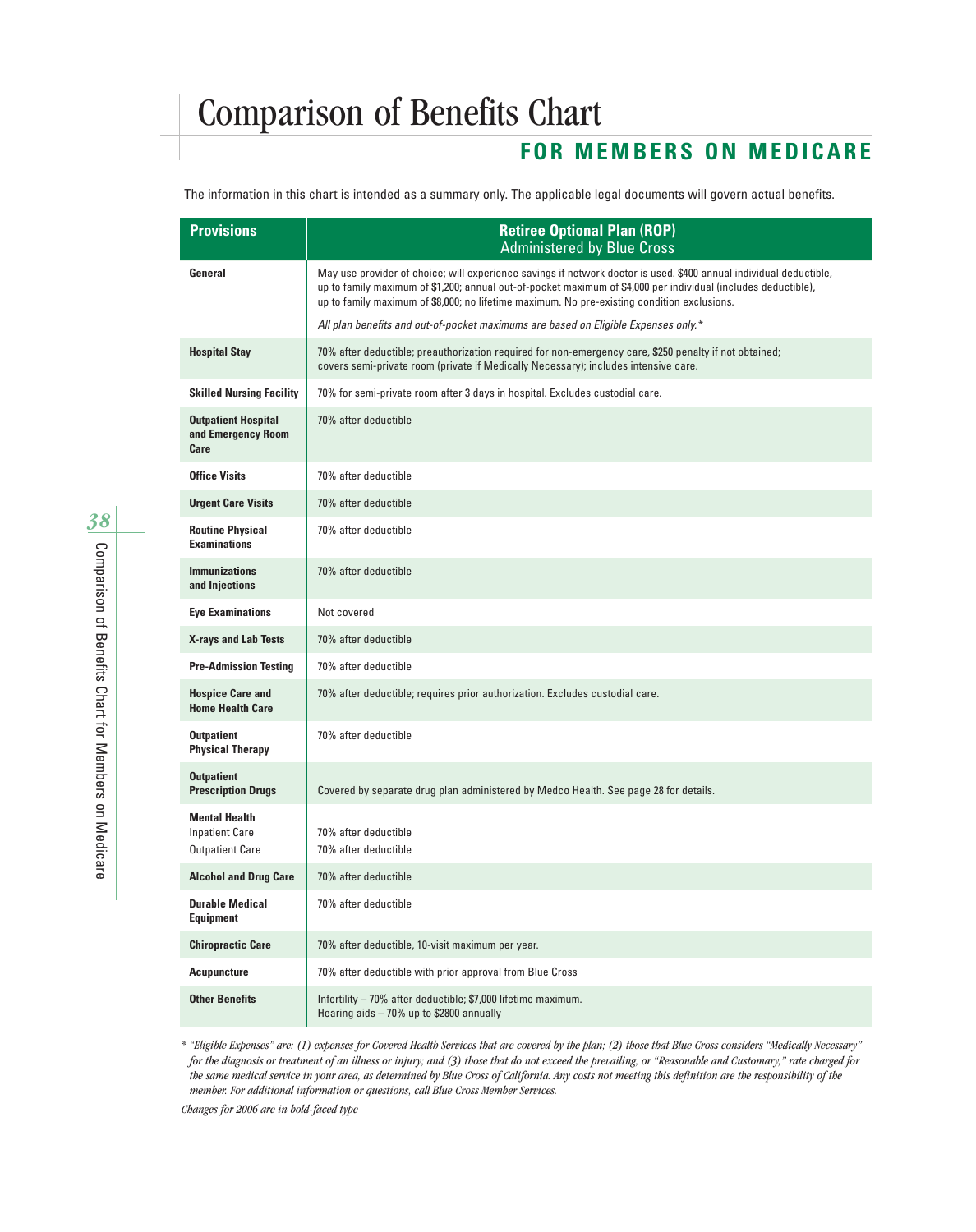### **2006**<br>Plasse refer to your 2006 Encollect Medical Plan Monthly Premium Contributions **FOR MEMBERS OVER AGE 65 AND/OR ON MEDICARE, WITH 25 YEARS OR MORE OF CREDITED SERVICE\***

Please refer to your 2006 Enrollment Worksheet to see which plans you are eligible to join.

| $0$ ver-65<br><b>Medical Plan</b><br><b>Option(s)</b>                               | <b>Retiree</b><br><b>Only</b> | <b>Retiree Plus</b><br>Spouse/DP<br><b>Under 65</b> | <b>Retiree Plus</b><br>Spouse/DP<br><b>Over 65</b> | <b>Retiree Plus</b><br>Child(ren) | <b>Retiree Plus</b><br><b>Family</b><br>(Spouse/DP<br>Under 65) | <b>Retiree Plus</b><br><b>Family</b><br>(Spouse/DP<br><b>Over 65)</b> | <b>Surviving</b><br><b>Dependent</b><br>$Over-65$ | <b>Surviving</b><br><b>Dependent</b><br><b>Over-65</b><br><b>Plus Child(ren)</b> |
|-------------------------------------------------------------------------------------|-------------------------------|-----------------------------------------------------|----------------------------------------------------|-----------------------------------|-----------------------------------------------------------------|-----------------------------------------------------------------------|---------------------------------------------------|----------------------------------------------------------------------------------|
| <b>CAP Plan</b><br>(Medicare)<br>Supplemental Plan)                                 | 220.60                        | 683.09                                              | 441.20                                             | 533.20                            | 995.68                                                          | 753.80                                                                | 309.84                                            | 709.51                                                                           |
| <b>PG&amp;E Medicare</b><br><b>Supplemental Plan</b><br>(MSP)                       | 84.25                         | 546.74                                              | 168.50                                             | 396.85                            | 859.33                                                          | 481.10                                                                | 171.32                                            | 570.99                                                                           |
| <b>Retiree Optional</b><br>Plan (ROP)                                               | 22.01                         | 247.35                                              | 44.02                                              | 162.14                            | 387.48                                                          | 269.36                                                                | 109.08                                            | 336.28                                                                           |
| <b>Blue Shield</b><br><b>Medicare COB HMO</b>                                       | 259.16                        | 599.31                                              | 518.32                                             | 482.16                            | 822.31                                                          | 741.32                                                                | 346.23                                            | 656.30                                                                           |
| <b>Health Net</b><br><b>Seniority Plus</b><br>(Medicare HMO)                        | 105.47                        | 458.43                                              | 210.94                                             | 338.43                            | 691.38                                                          | 443.90                                                                | 192.54                                            | 512.57                                                                           |
| <b>Health Net</b><br><b>Medicare COB HMO</b>                                        | 221.61                        | 574.57                                              | 443.22                                             | 454.57                            | 807.52                                                          | 676.17                                                                | 308.68                                            | 628.71                                                                           |
| <b>Kaiser Senior</b><br><b>Advantage</b><br><b>North or South</b><br>(Medicare HMO) | 138.64                        | 438.67                                              | 277.28                                             | 333.09                            | 633.13                                                          | 471.73                                                                | 225.71                                            | 507.23                                                                           |
| <b>PacifiCare Secure</b><br><b>Horizons</b><br>(Medicare HMO)                       | 89.35                         | 388.66                                              | 178.70                                             | 311.03                            | 648.47                                                          | 438.52                                                                | 176.42                                            | 485.17                                                                           |

*\* The company contribution will be prorated for retirees who retired after 2003 with less than 25 years of credited service. Please refer to your 2006 Enrollment Worksheet to see your actual premium contribution amount.*

*These rates do not include the Medicare Part B refund for Medicare members.* 

*DP = Registered Domestic Partner (not applicable for Surviving Dependents)*

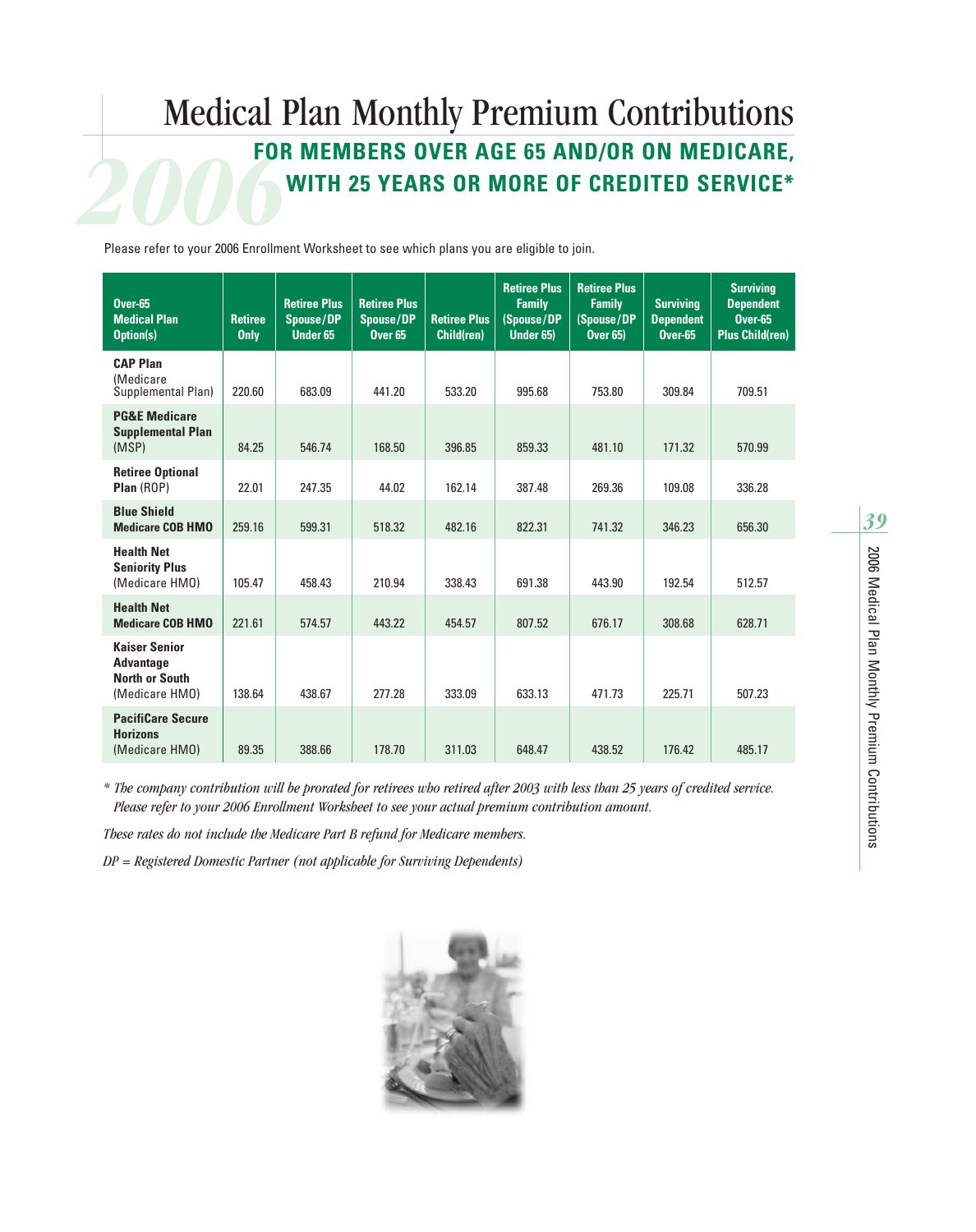### **2006**<br>Plasse refer to your 2006 Enrollm Medical Plan Monthly Premium Contributions **FOR MEMBERS UNDER AGE 65 AND NOT ON MEDICARE, WITH 25 YEARS OR MORE OF CREDITED SERVICE\***

Please refer to your 2006 Enrollment Worksheet to see which plans you are eligible to join.

| Under-65<br><b>Medical Plan</b><br><b>Option(s)</b>                         | <b>Retiree</b><br><b>Only</b> | <b>Retiree Plus</b><br><b>Spouse/DP</b><br><b>Under 65</b> | <b>Retiree Plus</b><br>Spouse/DP<br><b>Over 65</b> | <b>Retiree Plus</b><br>Child(ren) | <b>Retiree Plus</b><br><b>Family</b><br>(Spouse/DP<br>Under 65) | <b>Retiree Plus</b><br><b>Family</b><br>(Spouse/DP<br><b>Over 65)</b> | <b>Surviving</b><br><b>Dependent</b><br>Under-65 | <b>Surviving</b><br><b>Dependent</b><br>Under-65<br><b>Plus Child(ren)</b> |
|-----------------------------------------------------------------------------|-------------------------------|------------------------------------------------------------|----------------------------------------------------|-----------------------------------|-----------------------------------------------------------------|-----------------------------------------------------------------------|--------------------------------------------------|----------------------------------------------------------------------------|
| <b>NAP</b> or<br><b>CAP Plan</b>                                            | 236.68                        | 496.01                                                     | 377.51                                             | 424.82                            | 683.78                                                          | 514.05                                                                | 549.56                                           | 949.22                                                                     |
| <b>Retiree</b><br><b>Optional Plan</b>                                      | 21.10                         | 43.28                                                      | 0.00                                               | 36.77                             | 58.60                                                           | 0.00                                                                  | 312.41                                           | 539.61                                                                     |
| <b>Blue Shield HMO</b>                                                      | 122.97                        | 259.96                                                     | 302.36                                             | 221.51                            | 358.14                                                          | 349.30                                                                | 386.33                                           | 696.40                                                                     |
| <b>Health Net HMO</b>                                                       | 137.12                        | 286.92                                                     | (see below)                                        | 245.61                            | 395.05                                                          | (see below)                                                           | 440.03                                           | 760.06                                                                     |
| with Medicare-eligible spouse/DP enrolled<br>in Health Net Medicare COB HMO |                               | 278.96                                                     |                                                    |                                   | 335.85                                                          |                                                                       |                                                  |                                                                            |
| ■ with Medicare-eligible spouse/DP enrolled<br>in Health Net Seniority Plus |                               | 162.82                                                     |                                                    |                                   | 219.77                                                          |                                                                       |                                                  |                                                                            |
| <b>Kaiser</b><br>North or South                                             | 89.00                         | 185.87                                                     | 147.87                                             | 159.00                            | 255.51                                                          | 166.26                                                                | 352.26                                           | 633.79                                                                     |
| <b>PacifiCare HMO</b>                                                       | 123.02                        | 257.32                                                     | 132.60                                             | 220.24                            | 354.16                                                          | 216.36                                                                | 424.53                                           | 733.27                                                                     |

*\* The company contribution will be prorated for retirees with less than 25 years of credited service. Please refer to your 2006 Enrollment Worksheet to see your actual premium contribution amount.*

*If Medicare is the primary payor for you or a dependent, your required premiums may be less than what is stated above. Refer to your 2006 Enrollment Worksheet to see your actual premium contribution amount.*

*These rates do not include the Medicare Part B refund for Medicare members.*

*DP = Registered Domestic Partner (not applicable for Surviving Dependents)*

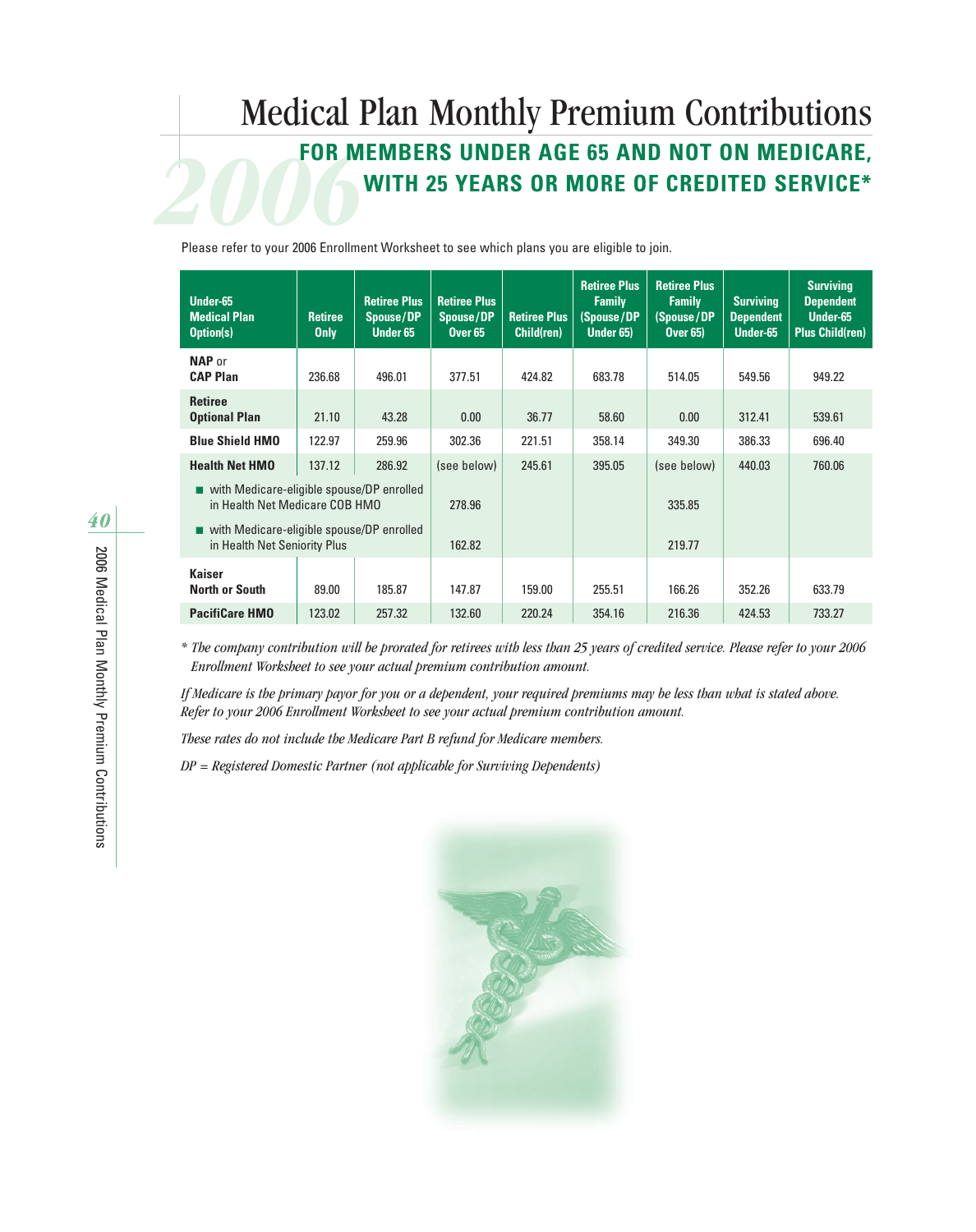### HMO Availability Chart

This chart lists the HMO plans offered in selected counties in California. Plan availability is based on ZIP codes and may be limited in some counties. Please call each HMO directly if you would like to verify its availability in your ZIP code.

| <b>County</b>     | <b>Blue</b><br><b>Shield</b><br><b>HMO</b> | <b>Health Net</b><br><b>HMO</b> | <b>Health Net</b><br><b>Seniority</b><br><b>Plus</b> | <b>Kaiser</b><br><b>North &amp; South</b> | <b>Kaiser</b><br><b>Senior Advantage</b><br><b>North &amp; South</b> | <b>PacifiCare</b><br>HMO | <b>PacifiCare</b><br><b>Secure</b><br><b>Horizons</b> |
|-------------------|--------------------------------------------|---------------------------------|------------------------------------------------------|-------------------------------------------|----------------------------------------------------------------------|--------------------------|-------------------------------------------------------|
| Alameda           | ●                                          | ●                               | $\blacktriangle$                                     | O                                         | $\bullet$                                                            |                          |                                                       |
| Amador            |                                            |                                 |                                                      | $\blacktriangle$                          | $\blacktriangle$                                                     |                          |                                                       |
| <b>Butte</b>      |                                            |                                 |                                                      |                                           |                                                                      |                          |                                                       |
| Colusa            |                                            |                                 |                                                      |                                           |                                                                      |                          |                                                       |
| Contra Costa      | $\bullet$                                  |                                 |                                                      |                                           |                                                                      |                          |                                                       |
| El Dorado         | $\blacktriangle$                           | $\blacktriangle$                |                                                      | $\blacktriangle$                          | $\blacktriangle$                                                     | $\blacktriangle$         |                                                       |
| Fresno            |                                            | $\blacktriangle$                |                                                      | $\blacktriangle$                          | $\blacktriangle$                                                     |                          |                                                       |
| Glenn             |                                            |                                 |                                                      |                                           |                                                                      |                          |                                                       |
| Humboldt          |                                            |                                 |                                                      |                                           |                                                                      |                          |                                                       |
| Imperial          |                                            |                                 |                                                      | $\blacktriangle$                          |                                                                      | $\blacktriangle$         |                                                       |
| Kern              | $\blacktriangle$                           | $\blacktriangle$                | $\blacktriangle$                                     | $\blacktriangle$                          | $\blacktriangle$                                                     | ●                        |                                                       |
| Kings             | $\bullet$                                  | $\bullet$                       |                                                      | $\blacktriangle$                          | $\blacktriangle$                                                     | $\bullet$                |                                                       |
| Lake              |                                            |                                 |                                                      |                                           |                                                                      |                          |                                                       |
| Los Angeles       | $\bullet$                                  | $\bullet$                       |                                                      | $\blacktriangle$                          | $\blacktriangle$                                                     | $\blacktriangle$         | ▲                                                     |
| Madera            |                                            | $\bullet$                       |                                                      | $\blacktriangle$                          | $\blacktriangle$                                                     | $\blacktriangle$         | ▲                                                     |
| Marin             |                                            | $\bullet$                       |                                                      | $\blacktriangle$                          | $\blacktriangle$                                                     | $\blacktriangle$         |                                                       |
| Mariposa          |                                            |                                 |                                                      | $\blacktriangle$                          | $\blacktriangle$                                                     |                          |                                                       |
| Mendocino         |                                            |                                 |                                                      |                                           |                                                                      |                          |                                                       |
| Merced            |                                            | $\bullet$                       |                                                      |                                           |                                                                      |                          |                                                       |
| Monterey          |                                            |                                 |                                                      |                                           |                                                                      |                          |                                                       |
| Napa              |                                            | $\bullet$                       |                                                      | $\blacktriangle$                          | $\blacktriangle$                                                     |                          |                                                       |
| Nevada            | $\blacktriangle$                           | $\blacktriangle$                |                                                      |                                           |                                                                      | $\blacktriangle$         | $\blacktriangle$                                      |
| Orange            |                                            | $\bullet$                       | $\bullet$                                            | ●                                         | ●                                                                    |                          |                                                       |
| Placer            | $\blacktriangle$                           | $\blacktriangle$                | $\blacktriangle$                                     | $\blacktriangle$                          | $\blacktriangle$                                                     | $\blacktriangle$         | $\blacktriangle$                                      |
| Plumas            |                                            |                                 |                                                      |                                           |                                                                      |                          |                                                       |
| Riverside         | $\bullet$                                  | $\blacktriangle$                | $\bullet$                                            | $\blacktriangle$                          | $\blacktriangle$                                                     | $\blacktriangle$         | $\blacktriangle$                                      |
| Sacramento        | ●                                          |                                 |                                                      | ●                                         |                                                                      |                          |                                                       |
| San Bernardino    | $\blacktriangle$                           | $\blacktriangle$                | $\bullet$                                            | $\blacktriangle$                          | $\blacktriangle$                                                     | $\blacktriangle$         | $\blacktriangle$                                      |
| San Diego         | $\blacktriangle$                           | ●                               |                                                      | $\blacktriangle$                          | $\blacktriangle$                                                     |                          | $\blacktriangle$                                      |
| San Francisco     | $\bullet$                                  | $\bullet$                       | $\bullet$                                            | $\bullet$                                 | $\bullet$                                                            |                          | $\bullet$                                             |
| San Joaquin       |                                            |                                 |                                                      | $\blacktriangle$                          | $\blacktriangle$                                                     |                          |                                                       |
| San Luis Obispo   | $\bullet$                                  |                                 |                                                      |                                           |                                                                      |                          | $\blacktriangle$                                      |
| San Mateo         |                                            |                                 |                                                      |                                           |                                                                      |                          |                                                       |
| Santa Barbara     |                                            |                                 | $\blacktriangle$                                     |                                           |                                                                      |                          | $\blacktriangle$                                      |
| Santa Clara       |                                            |                                 |                                                      | $\blacktriangle$                          | $\blacktriangle$                                                     |                          |                                                       |
| Santa Cruz        |                                            | $\bullet$                       |                                                      | $\blacktriangle$                          | $\blacktriangle$                                                     | $\bullet$                | $\bullet$                                             |
| Sierra            |                                            |                                 |                                                      |                                           |                                                                      |                          |                                                       |
| Solano            |                                            | ●                               |                                                      |                                           | $\bullet$                                                            |                          |                                                       |
| Sonoma            |                                            |                                 |                                                      | ▲                                         | ▲                                                                    |                          | ▲                                                     |
| <b>Stanislaus</b> | $\bullet$                                  | $\bullet$                       |                                                      | D                                         | $\bullet$                                                            | ●                        |                                                       |
| Sutter            |                                            |                                 |                                                      | $\blacktriangle$                          | $\blacktriangle$                                                     |                          |                                                       |
| Tehama            |                                            |                                 |                                                      |                                           |                                                                      |                          |                                                       |
| Tulare            |                                            |                                 |                                                      | $\blacktriangle$                          | $\blacktriangle$                                                     |                          |                                                       |
| Ventura           |                                            | $\bullet$                       |                                                      | $\blacktriangle$                          | $\blacktriangle$                                                     | $\bullet$                | $\blacktriangle$                                      |
| Yolo              |                                            | ●                               |                                                      | $\blacktriangle$                          | $\blacktriangle$                                                     | $\bullet$                |                                                       |
| Yuba              |                                            |                                 |                                                      | $\blacktriangle$                          | $\blacktriangle$                                                     |                          |                                                       |

● = Coverage in Entire County ▲ = Coverage in Some Parts of County

*Note: Blue Shield and Health Net offer Medicare Coordination of Benefits (COB) HMO plans that are accessible in the same counties as their standard HMO plans.*